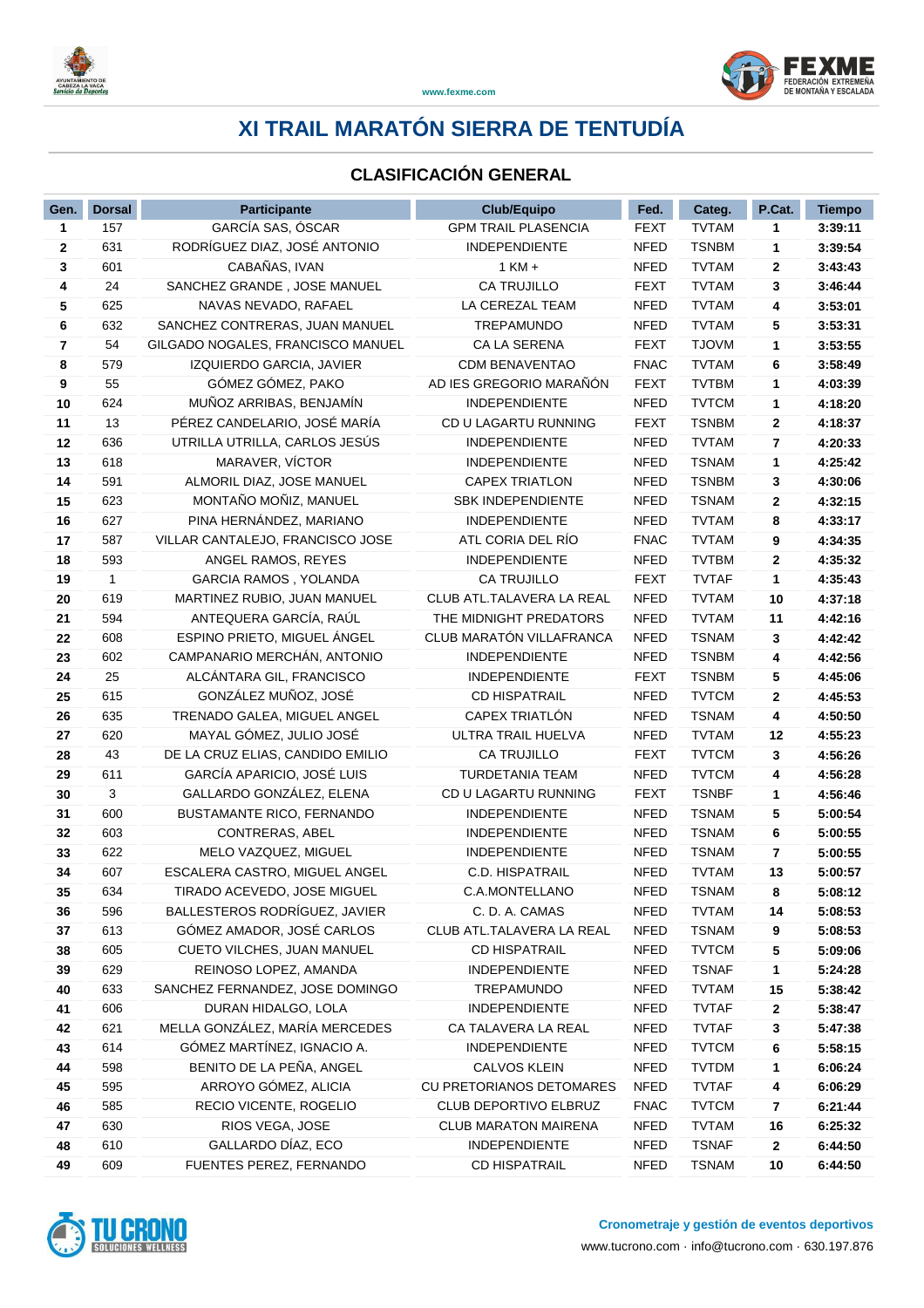| Gen | <b>Dorsal</b> | <b>Participante</b>            | Club/Equipo           | Fed.        | Categ.       | P.Cat. | <b>Tiempo</b> |
|-----|---------------|--------------------------------|-----------------------|-------------|--------------|--------|---------------|
| 50  | 626           | PARDO RUIZ, LUIS MIGUEL        | <b>C.D HISPATRAIL</b> | <b>NFED</b> | <b>TVTCM</b> | 8      | 6:46:47       |
| 51  | 617           | MACHADO ACOSTA, MARIA ISABEL   | <b>CD HISPATRAIL</b>  | <b>NFED</b> | <b>TVTAF</b> | 5      | 6:46:47       |
| 52  | 599           | BORREGO CRUZ, FRANCISCO MANUEL | <b>LOS LENTOS</b>     | <b>NFED</b> | <b>TVTAM</b> | 17     | 6:46:47       |
| 53  | 628           | RAMIREZ BLAZQUEZ, DANIEL       | <b>CD HISPATRAIL</b>  | <b>NFED</b> | TSNAM        | 11     | 6:46:47       |
| 54  | 590           | ACOSTA RODRÍGUEZ DE ALMANSA.   | <b>CD HISPATRAIL</b>  | <b>NFED</b> | <b>TVTBM</b> | 3      | 7:06:36       |

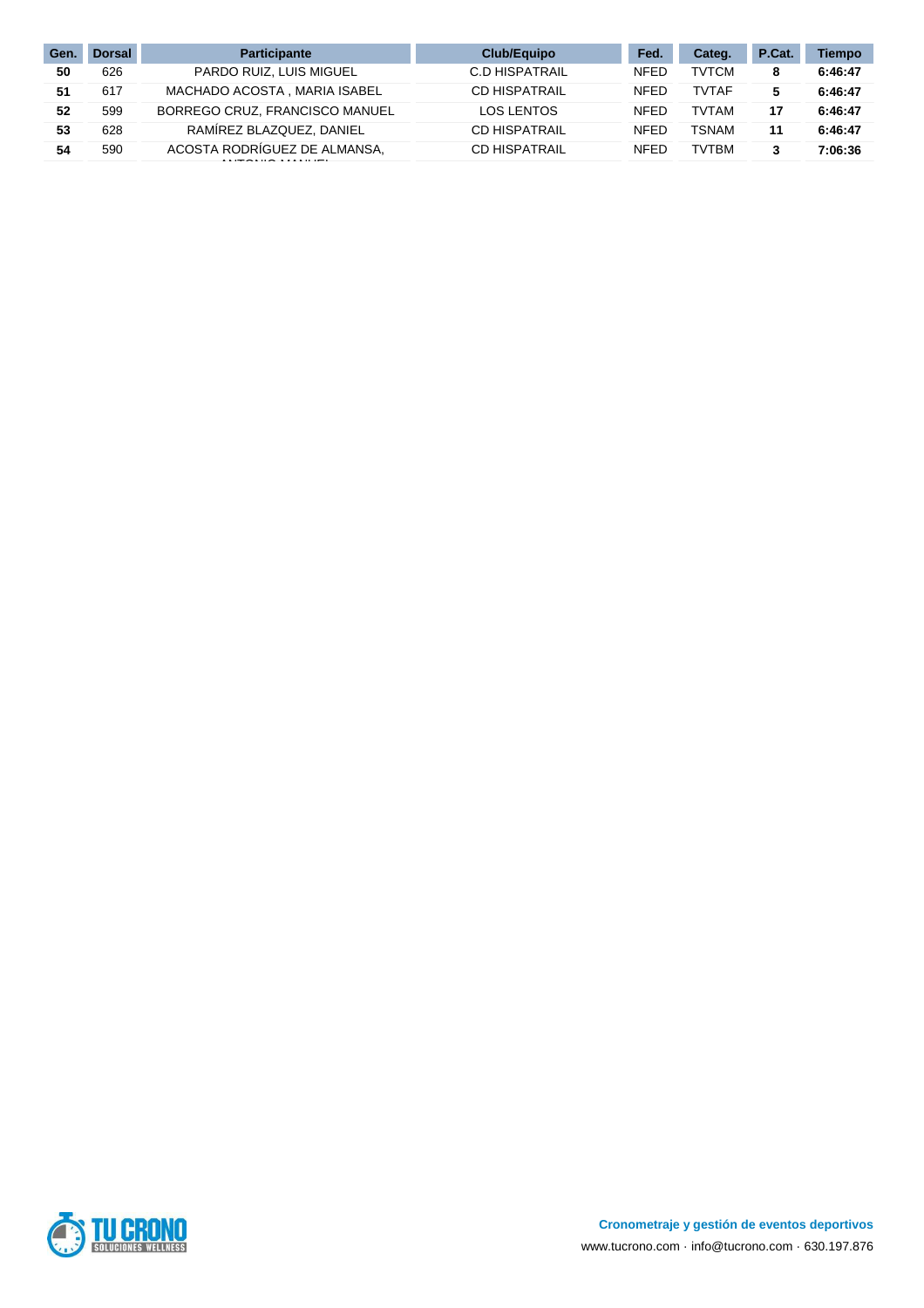



| <b>CATEGORIA</b> |      |               | <b>NVOLT</b><br><b>TJOVM</b>      |             |              |          |
|------------------|------|---------------|-----------------------------------|-------------|--------------|----------|
| P/Cat            | Gen. | <b>Dorsal</b> | <b>Participante</b>               | Fed.        | Club/Equipo  | Tiempo   |
|                  |      | 54            | GILGADO NOGALES, FRANCISCO MANUEL | <b>FEXT</b> | CA LA SERENA | 03:53:54 |

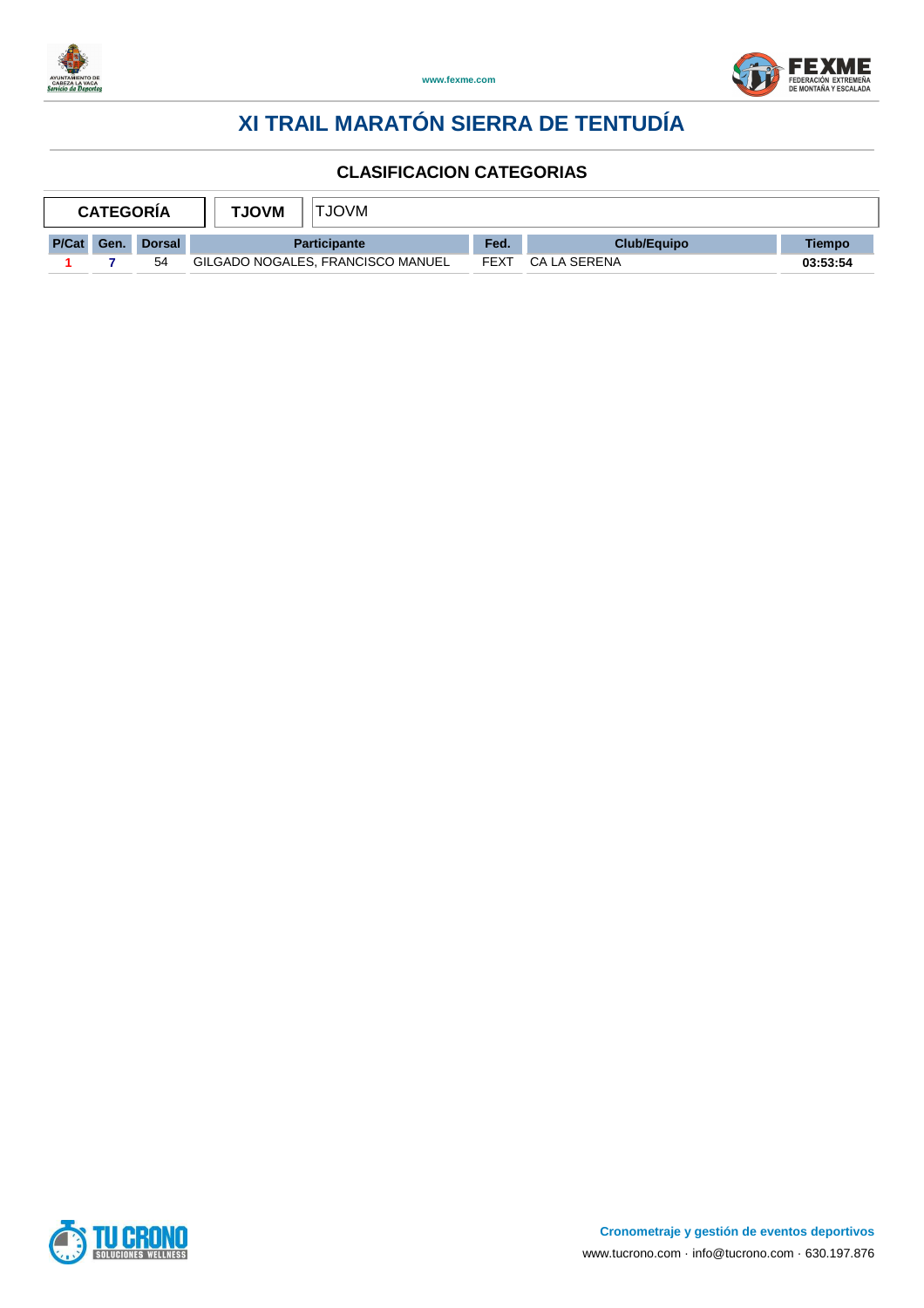



| <b>CATEGORIA</b> |     |               | <b>TSNAF</b>          | <b>TSNAF</b>        |             |                      |          |
|------------------|-----|---------------|-----------------------|---------------------|-------------|----------------------|----------|
| P/Cat            | Gen | <b>Dorsal</b> |                       | <b>Participante</b> | Fed.        | <b>Club/Equipo</b>   | Tiempo   |
|                  | 39  | 629           | REINOSO LOPEZ, AMANDA |                     | <b>NFED</b> | <b>INDEPENDIENTE</b> | 05:24:27 |
|                  | 48  | 610           | GALLARDO DÍAZ. ECO    |                     | <b>NFED</b> | <b>INDEPENDIENTE</b> | 06:44:49 |

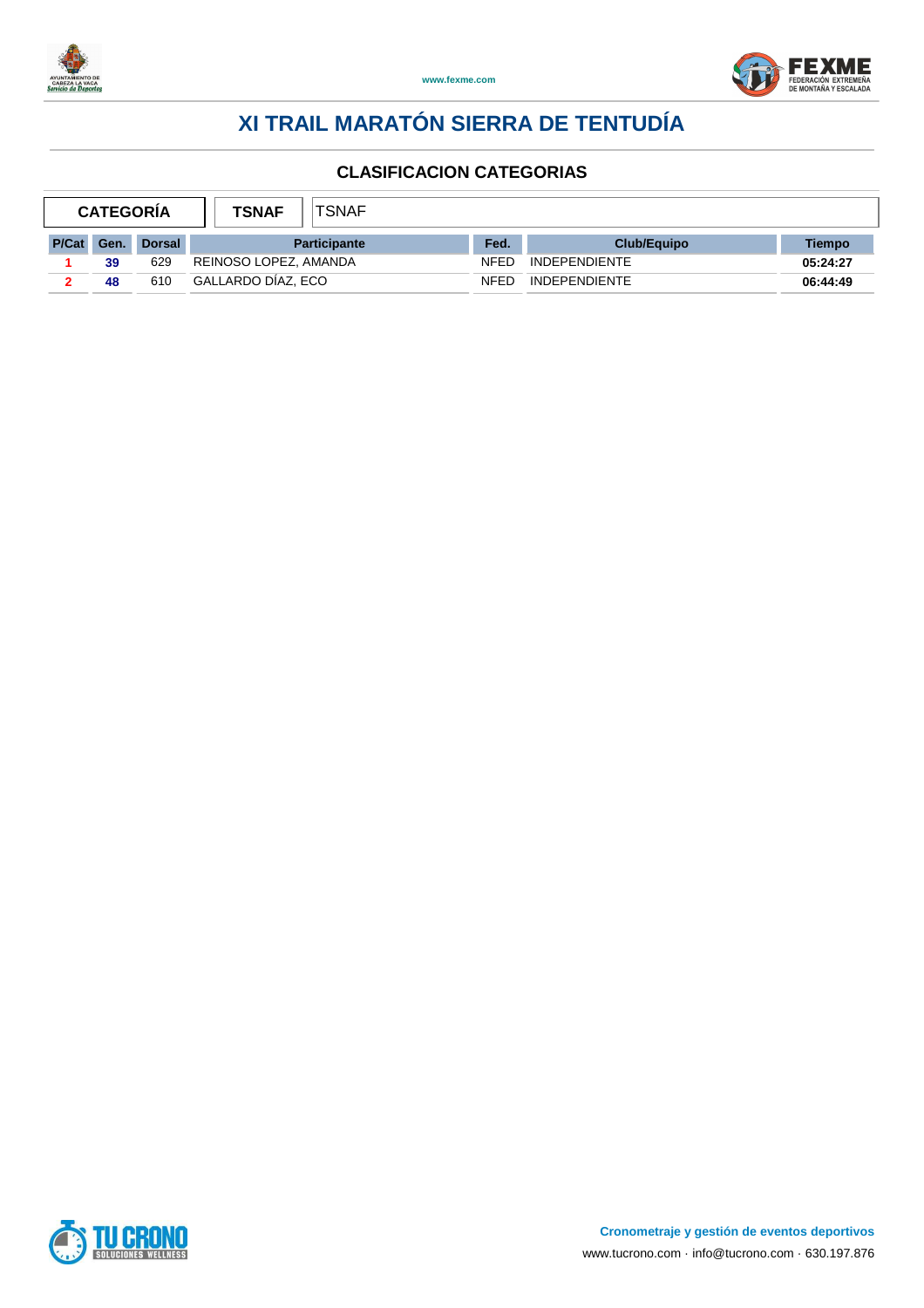



|                |      | <b>CATEGORÍA</b> | TSNAM<br><b>TSNAM</b>            |             |                           |               |
|----------------|------|------------------|----------------------------------|-------------|---------------------------|---------------|
| P/Cat          | Gen. | <b>Dorsal</b>    | <b>Participante</b>              | Fed.        | <b>Club/Equipo</b>        | <b>Tiempo</b> |
|                | 13   | 618              | MARAVER, VÍCTOR                  | <b>NFED</b> | <b>INDEPENDIENTE</b>      | 04:25:41      |
| $\overline{2}$ | 15   | 623              | MONTAÑO MOÑIZ, MANUEL            | <b>NFED</b> | <b>SBK INDEPENDIENTE</b>  | 04:32:14      |
| 3              | 22   | 608              | ESPINO PRIETO. MIGUEL ÁNGEL      | <b>NFED</b> | CLUB MARATÓN VILLAFRANCA  | 04:42:41      |
| 4              | 26   | 635              | TRENADO GALEA, MIGUEL ANGEL      | <b>NFED</b> | CAPEX TRIATLÓN            | 04:50:49      |
| 5              | 31   | 600              | <b>BUSTAMANTE RICO, FERNANDO</b> | <b>NFED</b> | <b>INDEPENDIENTE</b>      | 05:00:54      |
| 6              | 32   | 603              | CONTRERAS, ABEL                  | <b>NFED</b> | <b>INDEPENDIENTE</b>      | 05:00:54      |
| 7              | 33   | 622              | MELO VAZQUEZ, MIGUEL             | <b>NFED</b> | <b>INDEPENDIENTE</b>      | 05:00:54      |
| 8              | 35   | 634              | TIRADO ACEVEDO, JOSE MIGUEL      | <b>NFED</b> | C.A.MONTELLANO            | 05:08:11      |
| 9              | 37   | 613              | GÓMEZ AMADOR, JOSÉ CARLOS        | <b>NFED</b> | CLUB ATL.TALAVERA LA REAL | 05:08:52      |
| 10             | 49   | 609              | FUENTES PEREZ, FERNANDO          | <b>NFED</b> | <b>CD HISPATRAIL</b>      | 06:44:49      |
| 11             | 53   | 628              | RAMÍREZ BLAZQUEZ, DANIEL         | <b>NFED</b> | <b>CD HISPATRAIL</b>      | 06:46:46      |

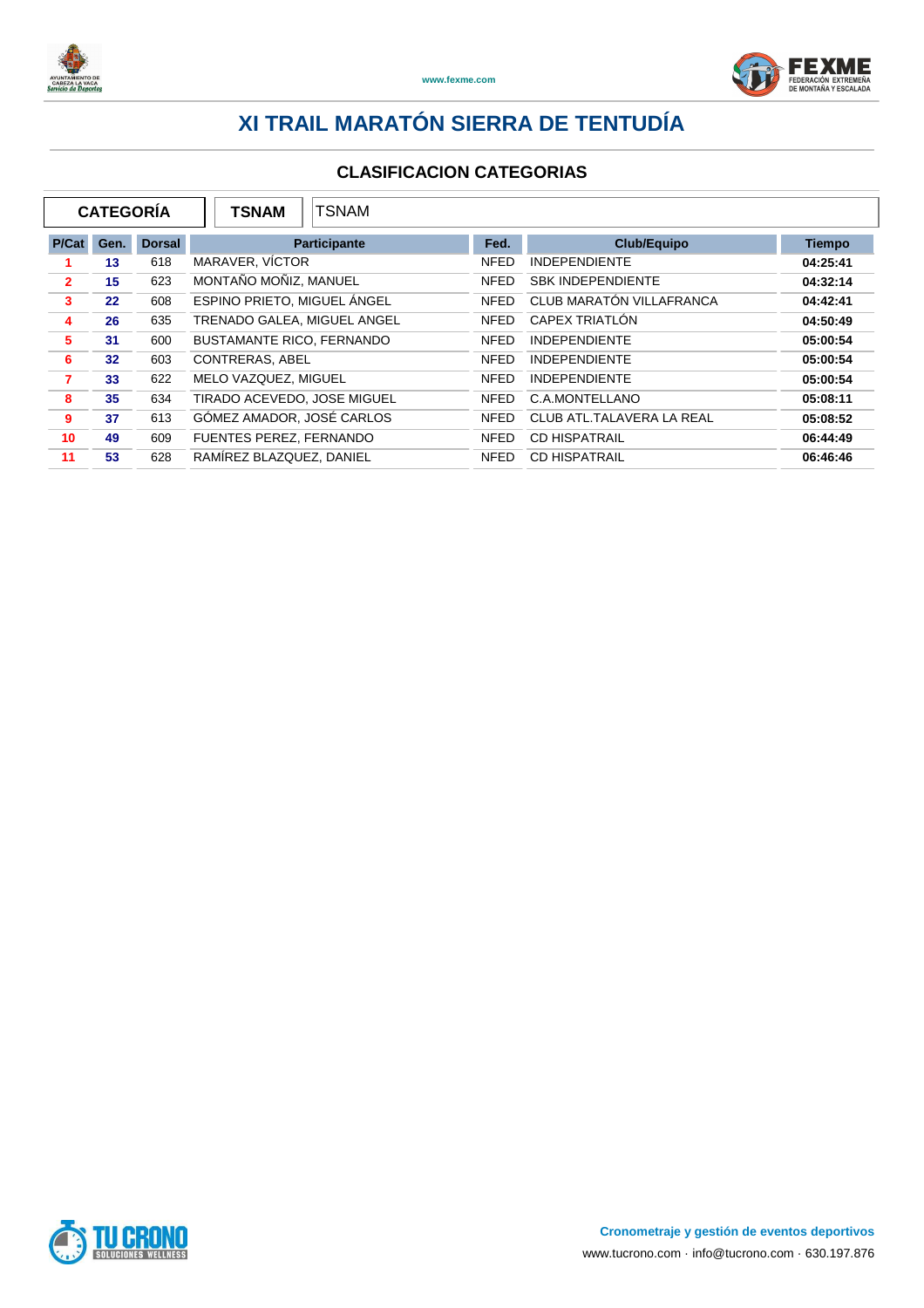



| <b>TSNBF</b><br><b>CATEGORIA</b> |      |               |                          | "SNBF               |      |                      |          |
|----------------------------------|------|---------------|--------------------------|---------------------|------|----------------------|----------|
| P/Cat                            | Gen. | <b>Dorsal</b> |                          | <b>Participante</b> | Fed. | Club/Equipo          | Tiempo   |
|                                  | 30   |               | GALLARDO GONZALEZ, ELENA |                     | FEXT | CD U LAGARTU RUNNING | 04:56:45 |

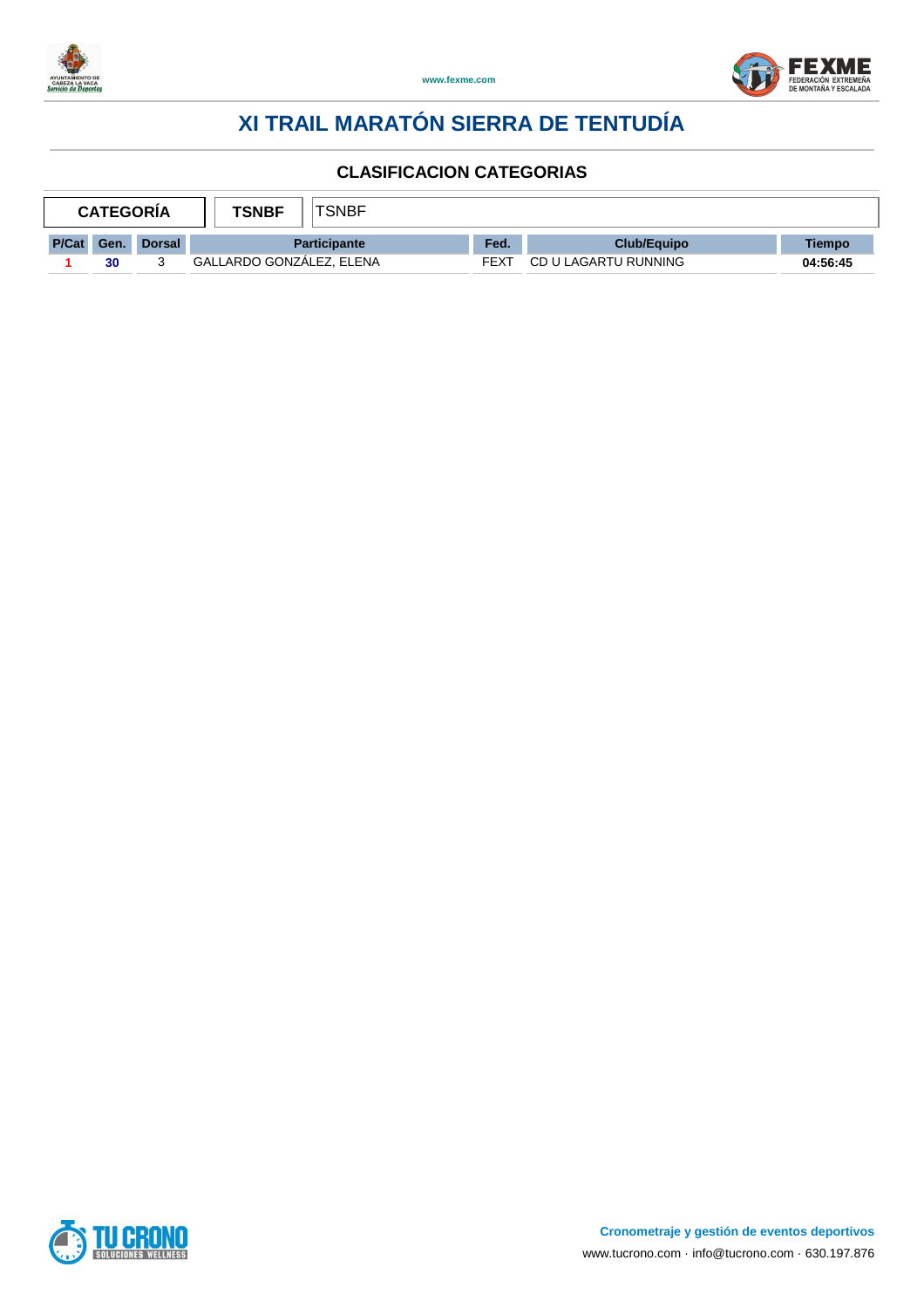



| <b>CATEGORÍA</b><br><b>TSNBM</b> |      |               | TSNBM                        |             |                       |               |
|----------------------------------|------|---------------|------------------------------|-------------|-----------------------|---------------|
| P/Cat                            | Gen. | <b>Dorsal</b> | <b>Participante</b>          | Fed.        | <b>Club/Equipo</b>    | <b>Tiempo</b> |
|                                  | 2    | 631           | RODRÍGUEZ DIAZ, JOSÉ ANTONIO | <b>NFFD</b> | <b>INDEPENDIENTE</b>  | 03:39:53      |
| $\mathbf{2}$                     | 11   | 13            | PÉREZ CANDELARIO, JOSÉ MARÍA | <b>FFXT</b> | CD U LAGARTU RUNNING  | 04:18:36      |
| 3                                | 14   | 591           | ALMORIL DIAZ, JOSE MANUEL    | <b>NFFD</b> | <b>CAPEX TRIATLON</b> | 04:30:05      |
|                                  | 23   | 602           | CAMPANARIO MERCHÁN, ANTONIO  | <b>NFFD</b> | <b>INDEPENDIENTE</b>  | 04:42:55      |
| 5                                | 24   | 25            | ALCÁNTARA GIL. FRANCISCO     | <b>FFXT</b> | <b>INDEPENDIENTE</b>  | 04:45:05      |

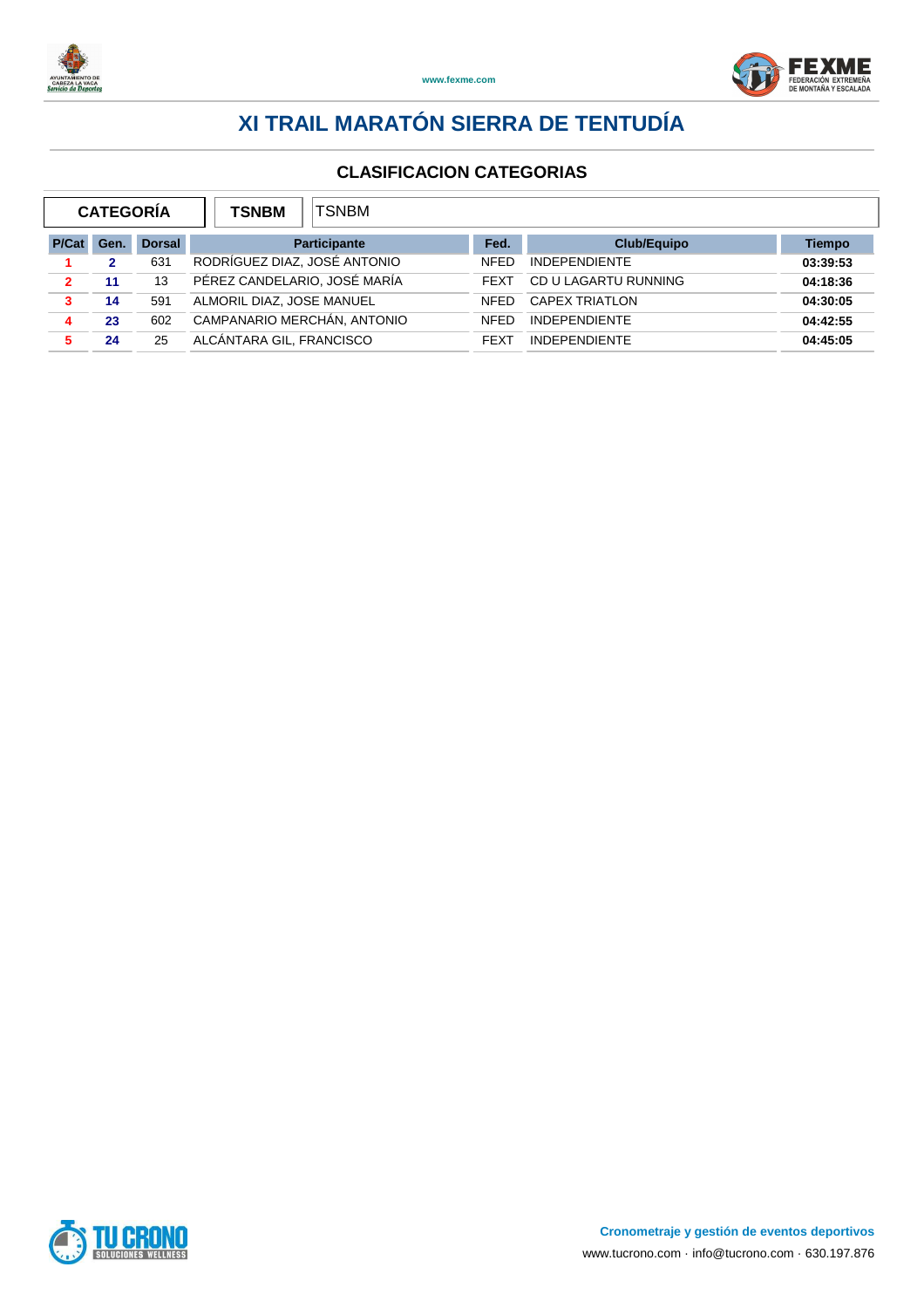



|       | <b>CATEGORÍA</b> |               | <b>TVTAF</b><br><b>TVTAF</b>   |             |                          |               |
|-------|------------------|---------------|--------------------------------|-------------|--------------------------|---------------|
| P/Cat | Gen.             | <b>Dorsal</b> | <b>Participante</b>            | Fed.        | <b>Club/Equipo</b>       | <b>Tiempo</b> |
|       | 19               |               | <b>GARCIA RAMOS, YOLANDA</b>   | <b>FEXT</b> | <b>CA TRUJILLO</b>       | 04:35:42      |
| 2     | 41               | 606           | DURAN HIDALGO, LOLA            | <b>NFFD</b> | <b>INDEPENDIENTE</b>     | 05:38:46      |
| 3     | 42               | 621           | MELLA GONZÁLEZ, MARÍA MERCEDES | <b>NFFD</b> | CA TALAVERA LA REAL      | 05:47:37      |
|       | 45               | 595           | ARROYO GÓMEZ, ALICIA           | <b>NFFD</b> | CU PRETORIANOS DETOMARES | 06:06:28      |
| 5.    | -51              | 617           | MACHADO ACOSTA, MARIA ISABEL   | <b>NFFD</b> | <b>CD HISPATRAIL</b>     | 06:46:46      |

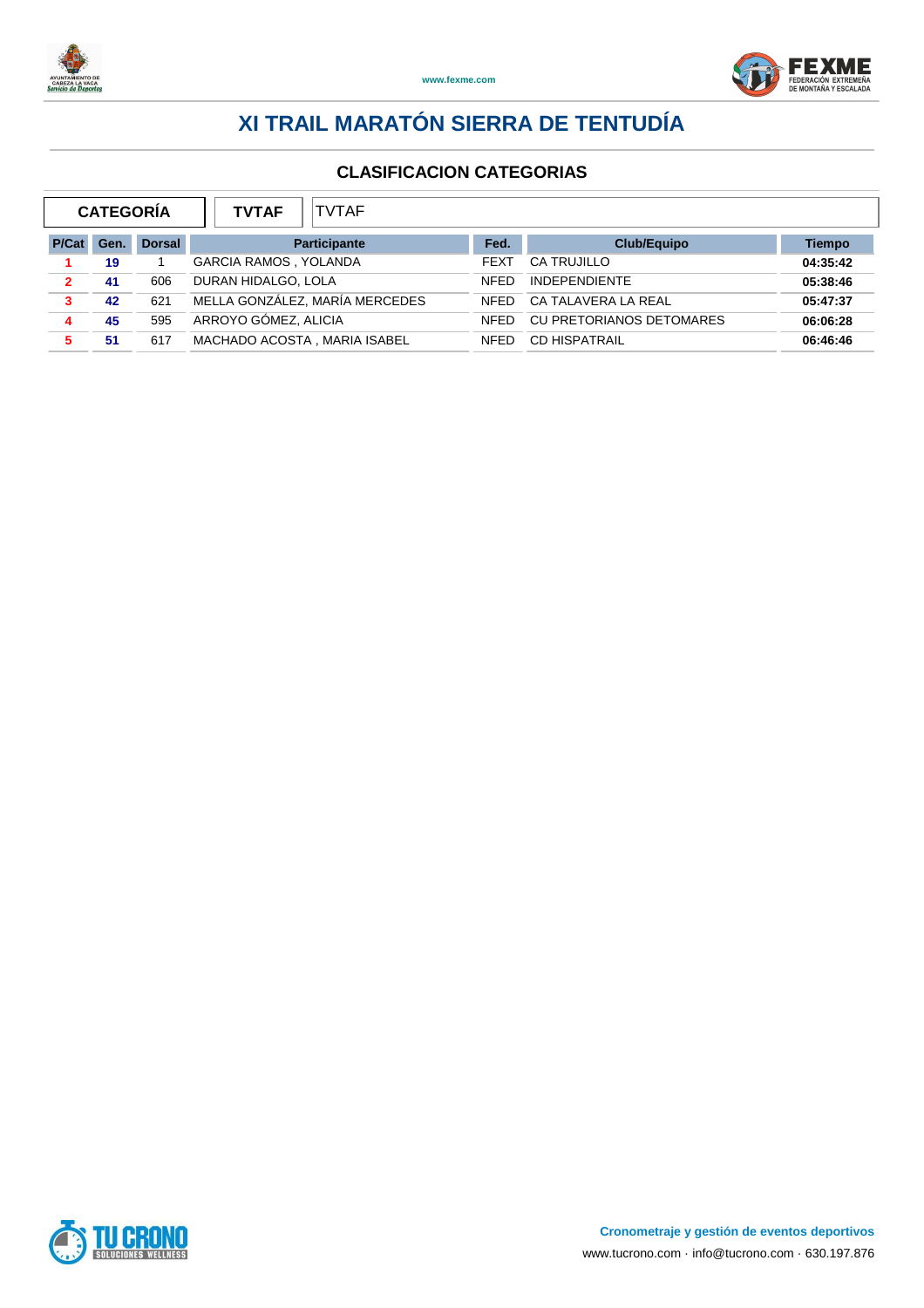



|                | <b>CATEGORIA</b> |               | <b>TVTAM</b><br><b>TVTAM</b>     |             |                             |               |
|----------------|------------------|---------------|----------------------------------|-------------|-----------------------------|---------------|
| P/Cat          | Gen.             | <b>Dorsal</b> | Participante                     | Fed.        | <b>Club/Equipo</b>          | <b>Tiempo</b> |
|                | 1.               | 157           | GARCÍA SAS, ÓSCAR                | <b>FEXT</b> | <b>GPM TRAIL PLASENCIA</b>  | 03:39:11      |
| $\mathbf{2}$   | 3                | 601           | CABAÑAS, IVAN                    | <b>NFED</b> | $1$ KM $+$                  | 03:43:42      |
| 3              | 4                | 24            | SANCHEZ GRANDE, JOSE MANUEL      | FEXT        | <b>CA TRUJILLO</b>          | 03:46:43      |
| 4              | 5                | 625           | NAVAS NEVADO, RAFAEL             | <b>NFED</b> | LA CEREZAL TEAM             | 03:53:00      |
| 5              | 6                | 632           | SANCHEZ CONTRERAS, JUAN MANUEL   | <b>NFED</b> | <b>TREPAMUNDO</b>           | 03:53:30      |
| 6              | 8                | 579           | IZQUIERDO GARCIA, JAVIER         | <b>FNAC</b> | <b>CDM BENAVENTAO</b>       | 03:58:48      |
| $\overline{7}$ | 12 <sup>2</sup>  | 636           | UTRILLA UTRILLA, CARLOS JESÚS    | NFED        | <b>INDEPENDIENTE</b>        | 04:20:32      |
| 8              | 16               | 627           | PINA HERNÁNDEZ, MARIANO          | <b>NFED</b> | <b>INDEPENDIENTE</b>        | 04:33:16      |
| 9              | 17               | 587           | VILLAR CANTALEJO, FRANCISCO JOSE | <b>FNAC</b> | ATL CORIA DEL RÍO           | 04:34:34      |
| 10             | 20               | 619           | MARTINEZ RUBIO, JUAN MANUEL      | NFED        | CLUB ATL.TALAVERA LA REAL   | 04:37:17      |
| 11             | 21               | 594           | ANTEQUERA GARCÍA, RAÚL           | <b>NFED</b> | THE MIDNIGHT PREDATORS      | 04:42:15      |
| 12             | 27               | 620           | MAYAL GÓMEZ, JULIO JOSÉ          | <b>NFED</b> | ULTRA TRAIL HUELVA          | 04:55:22      |
| 13             | 34               | 607           | ESCALERA CASTRO, MIGUEL ANGEL    | NFED        | C.D. HISPATRAIL             | 05:00:56      |
| 14             | 36               | 596           | BALLESTEROS RODRÍGUEZ, JAVIER    | <b>NFED</b> | C. D. A. CAMAS              | 05:08:52      |
| 15             | 40               | 633           | SANCHEZ FERNANDEZ, JOSE DOMINGO  | NFED        | <b>TREPAMUNDO</b>           | 05:38:42      |
| 16             | 47               | 630           | RIOS VEGA, JOSE                  | <b>NFED</b> | <b>CLUB MARATON MAIRENA</b> | 06:25:31      |
| 17             | 52               | 599           | BORREGO CRUZ, FRANCISCO MANUEL   | NFED        | <b>LOS LENTOS</b>           | 06:46:46      |

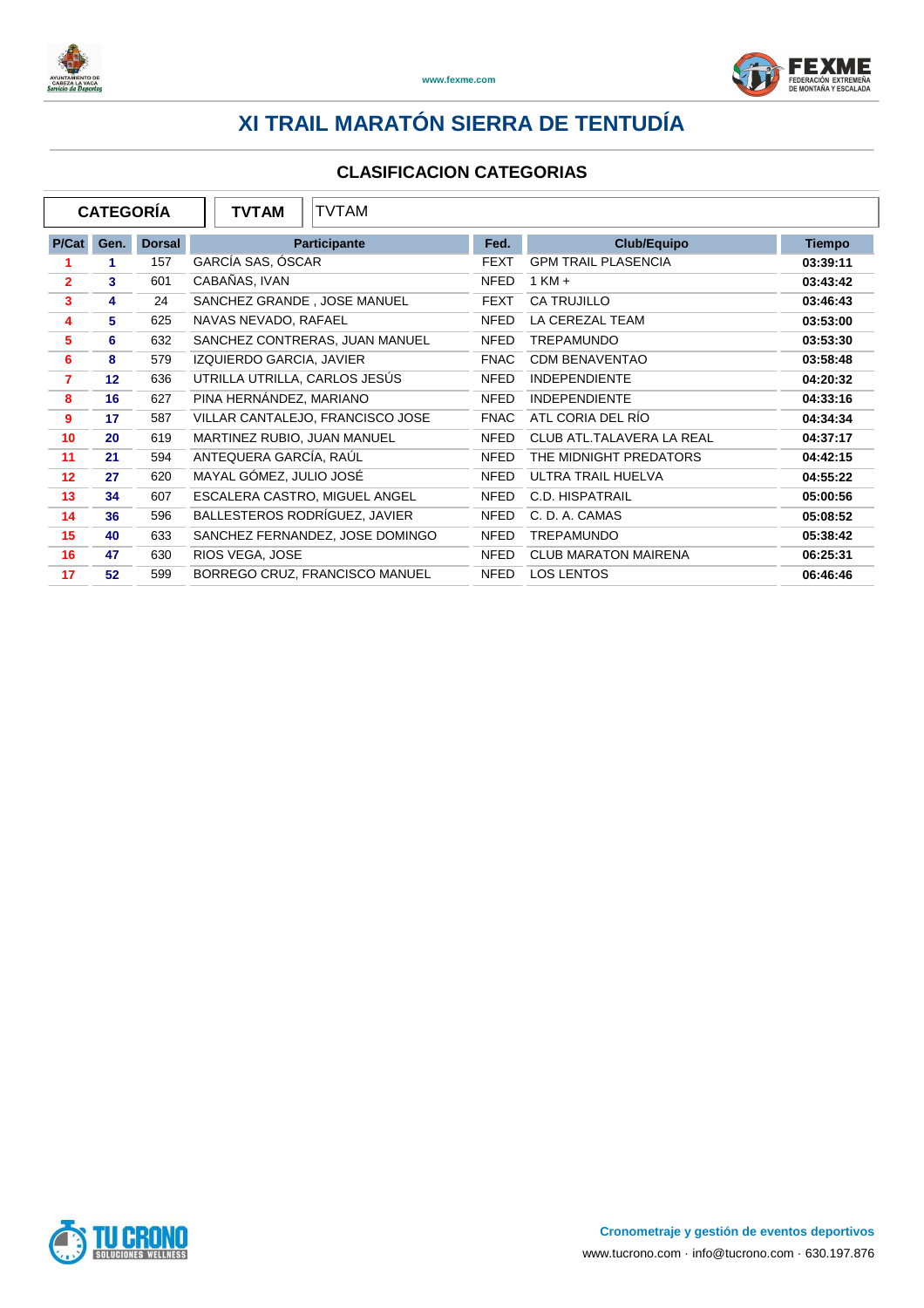



#### **CLASIFICACION CATEGORIAS**

**CATEGORÍA** | TVTBF | TVTBF

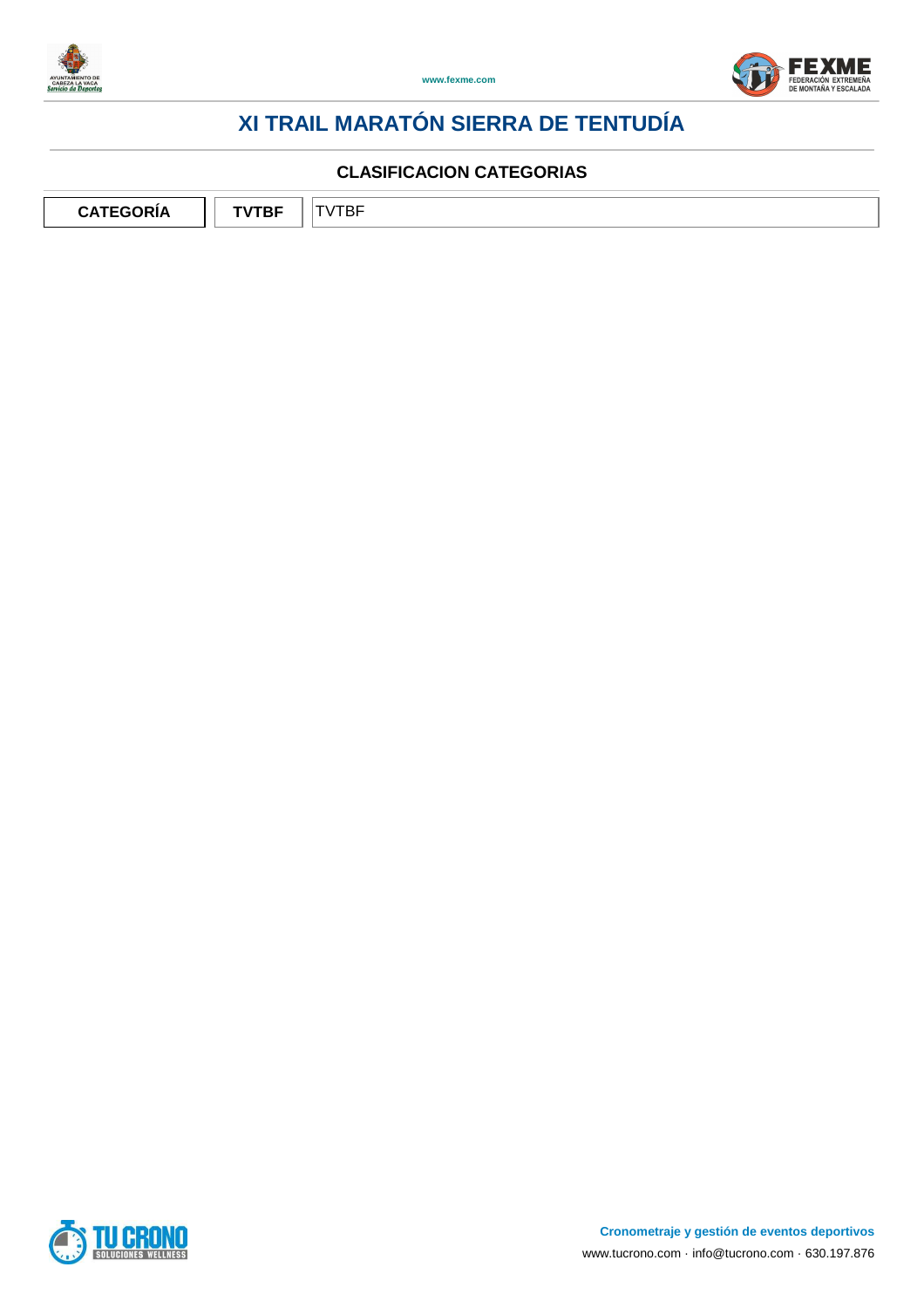



| <b>CATEGORÍA</b> |      |               | <b>TVTBM</b><br><b>TVTBM</b>                          |             |                         |          |
|------------------|------|---------------|-------------------------------------------------------|-------------|-------------------------|----------|
| P/Cat            | Gen. | <b>Dorsal</b> | <b>Participante</b>                                   | Fed.        | <b>Club/Equipo</b>      | Tiempo   |
|                  |      | 55            | GOMEZ GOMEZ, PAKO                                     | <b>FEXT</b> | AD IES GREGORIO MARAÑÓN | 04:03:38 |
|                  | 18   | 593           | ANGEL RAMOS, REYES                                    | <b>NFFD</b> | <b>INDEPENDIENTE</b>    | 04:35:31 |
|                  | 54   | 590           | ACOSTA RODRÍGUEZ DE ALMANSA.<br><b>ANTONIO MANUEL</b> | <b>NFED</b> | <b>CD HISPATRAIL</b>    | 07:06:35 |

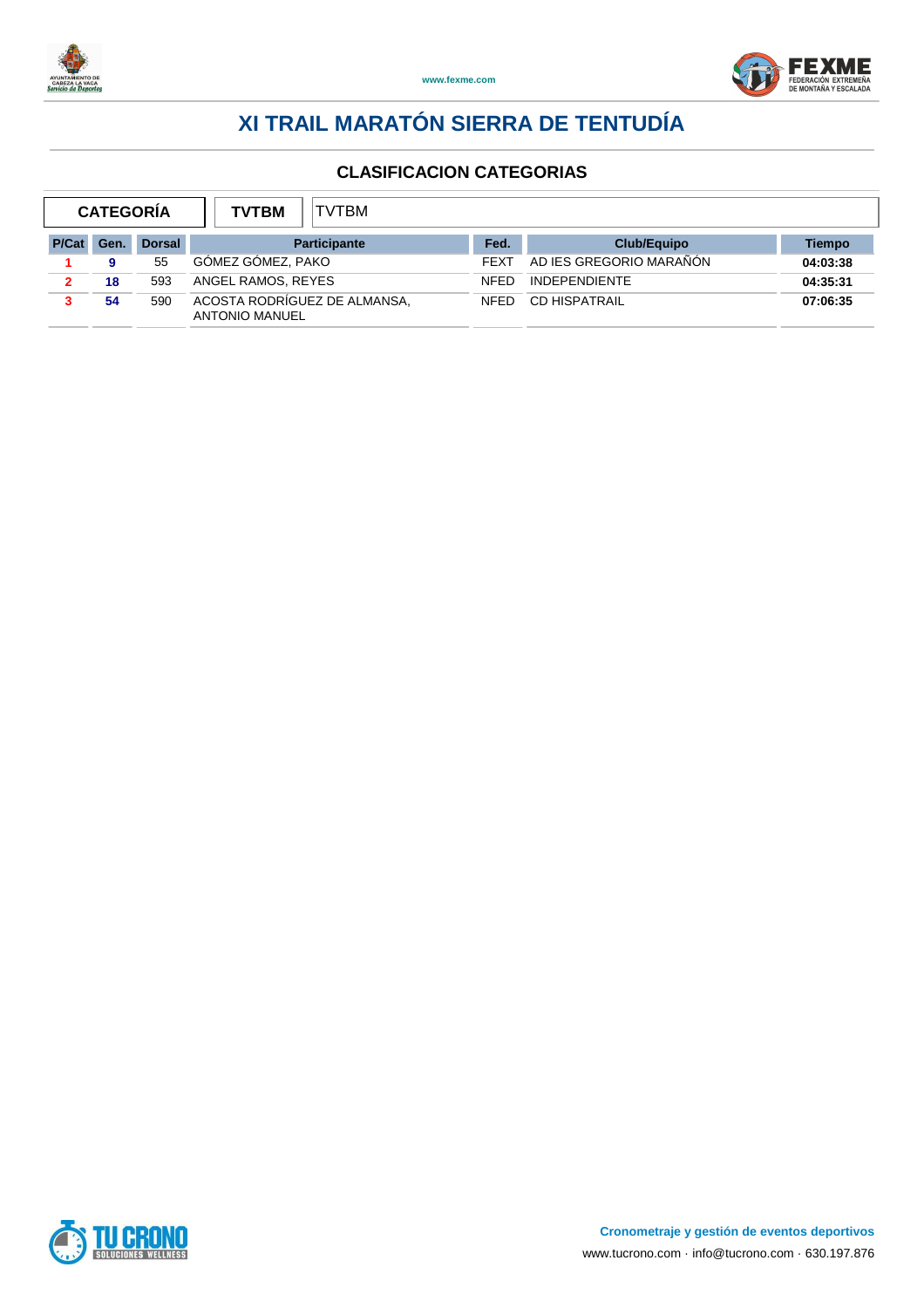



| <b>CATEGORÍA</b><br><b>TVTCM</b><br><b>TVTCM</b> |      |               |                                   |             |                        |               |
|--------------------------------------------------|------|---------------|-----------------------------------|-------------|------------------------|---------------|
| P/Cat                                            | Gen. | <b>Dorsal</b> | <b>Participante</b>               | Fed.        | <b>Club/Equipo</b>     | <b>Tiempo</b> |
|                                                  | 10   | 624           | MUÑOZ ARRIBAS, BENJAMÍN           | <b>NFED</b> | <b>INDEPENDIENTE</b>   | 04:18:19      |
| $\overline{2}$                                   | 25   | 615           | GONZÁLEZ MUÑOZ, JOSÉ              | <b>NFED</b> | <b>CD HISPATRAIL</b>   | 04:45:52      |
| 3                                                | 28   | 43            | DE LA CRUZ ELIAS, CANDIDO EMILIO  | <b>FEXT</b> | CA TRUJILLO            | 04:56:25      |
| 4                                                | 29   | 611           | GARCÍA APARICIO, JOSÉ LUIS        | <b>NFED</b> | <b>TURDETANIA TEAM</b> | 04:56:27      |
| 5                                                | 38   | 605           | <b>CUETO VILCHES, JUAN MANUEL</b> | <b>NFED</b> | <b>CD HISPATRAIL</b>   | 05:09:05      |
| 6                                                | 43   | 614           | GÓMEZ MARTÍNEZ, IGNACIO A.        | <b>NFED</b> | <b>INDEPENDIENTE</b>   | 05:58:14      |
| 7                                                | 46   | 585           | RECIO VICENTE, ROGELIO            | <b>FNAC</b> | CLUB DEPORTIVO ELBRUZ  | 06:21:43      |
| 8                                                | 50   | 626           | PARDO RUIZ, LUIS MIGUEL           | <b>NFED</b> | <b>C.D HISPATRAIL</b>  | 06:46:46      |

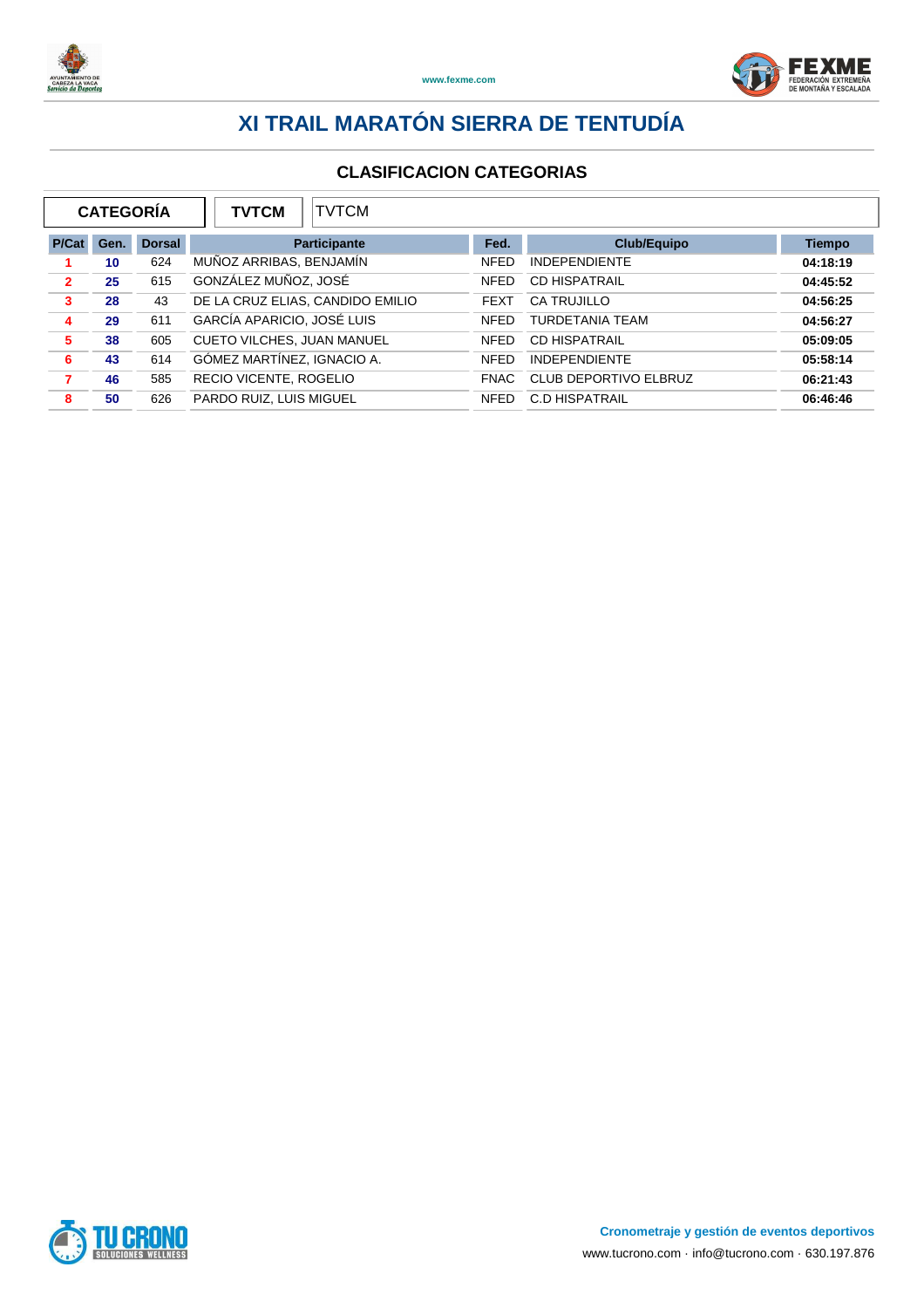



| <b>CATEGORIA</b> |      |               | 'TDM<br><b>TVTDM</b>     |      |                     |          |
|------------------|------|---------------|--------------------------|------|---------------------|----------|
| P/Cat            | Gen. | <b>Dorsal</b> | <b>Participante</b>      | Fed. | <b>Club/Equipo</b>  | Tiempo   |
|                  | 44   | 598           | BENITO DE LA PEÑA, ANGEL | NFED | <b>CALVOS KLEIN</b> | 06:06:23 |

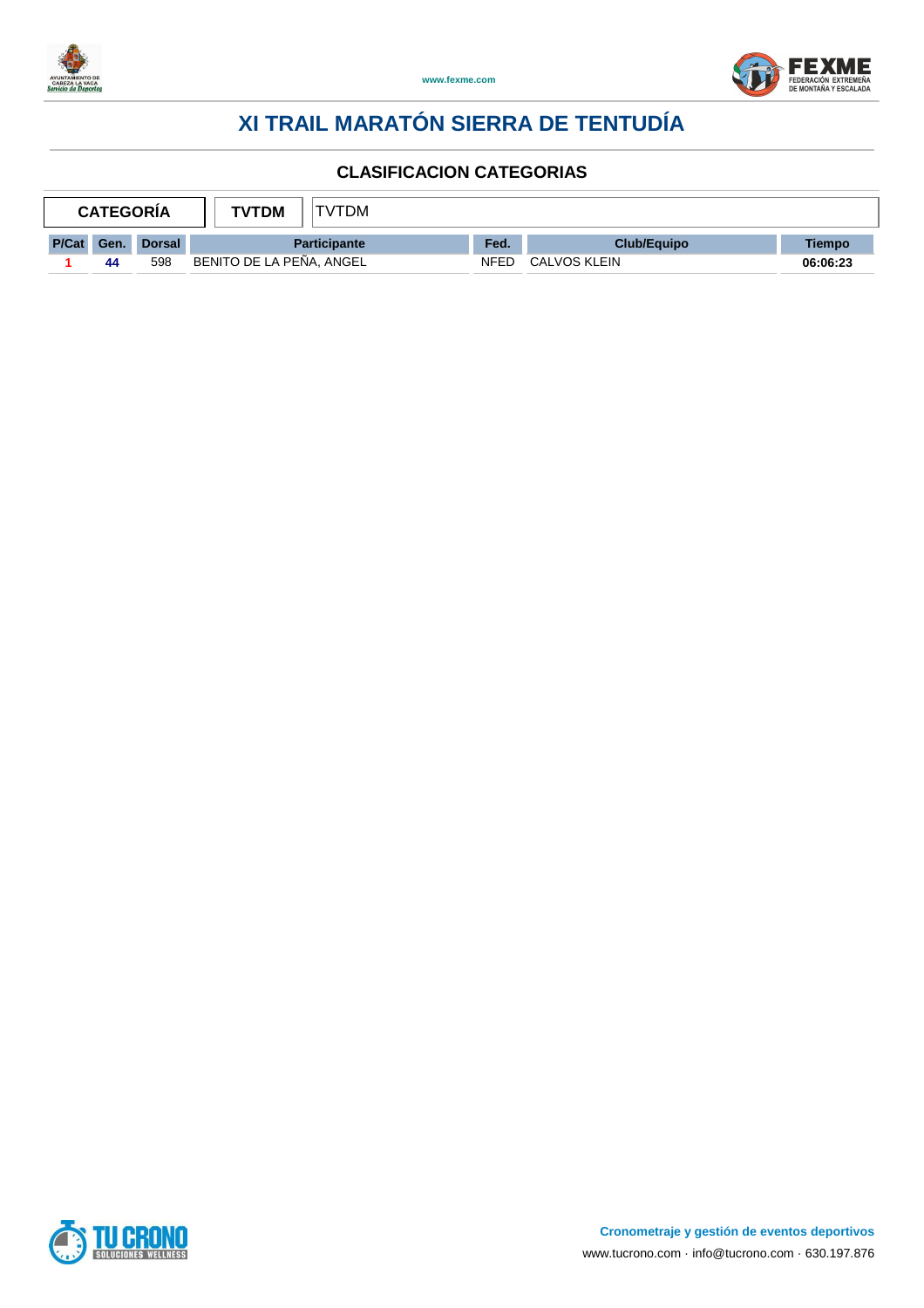



### **CLASIFICACIÓN GENERAL**

| Gen.         | <b>Dorsal</b> | <b>Participante</b>               | <b>Club/Equipo</b>              | Fed.        | Categ.       | P.Cat.       | <b>Tiempo</b> |
|--------------|---------------|-----------------------------------|---------------------------------|-------------|--------------|--------------|---------------|
| $\mathbf{1}$ | 489           | DIAZ MONTERO, JOAQUIN             | INDEPENDIENTE                   | <b>NFED</b> | <b>MSNAM</b> | 1            | 1:32:25       |
| 2            | 420           | CHACON CHAMORRO, FRANCISCO JAVIER | <b>TRAIL COMESUELAS BADAJOZ</b> | <b>FNAC</b> | <b>MVTAM</b> | 1            | 1:35:36       |
| 3            | 564           | MURIEL BARRAGÁN, MANUEL           | <b>C.C.BERLANGA TRAIL</b>       | <b>NFED</b> | <b>MSNAM</b> | $\mathbf{2}$ | 1:36:05       |
| 4            | 408           | GONZALEZ BARBOSA, ANTONIO JOSE    | ADS EXTREMADURA NATURAL         | <b>FEXT</b> | <b>MSNBM</b> | 1            | 1:36:33       |
| 5            | 407           | GOMEZ FERNANDEZ, SERGIO           | <b>CA LA SERENA</b>             | <b>FEXT</b> | <b>MSNBM</b> | 2            | 1:38:11       |
| 6            | 468           | CALLEJA CUEVAS, GUILLERMO         | CARROS DE FUEGO                 | <b>NFED</b> | <b>MSNBM</b> | 3            | 1:40:42       |
| 7            | 514           | GARCÍA ROMERO, STALYN             | <b>INDEPENDIENTE</b>            | <b>NFED</b> | <b>MSNAM</b> | 3            | 1:41:14       |
| 8            | 515           | GARRIDO ROMERO, NICOLAS           | <b>MAQUINAS TRAGAMILLAS</b>     | <b>NFED</b> | <b>MVTAM</b> | 2            | 1:41:29       |
| 9            | 759           | PÉREZ VINAGRE, IGNACIO MANUEL     | <b>INDEPENDIENTE</b>            | <b>NFED</b> | <b>MSNBM</b> | 4            | 1:42:43       |
| 10           | 411           | MONTERO FLORES, ISMAEL            | TRAIL COMESUELAS BADAJOZ        | <b>FEXT</b> | <b>MSNAM</b> | 4            | 1:43:13       |
| 11           | 428           | JIMÉNEZ RIVERA, ELOY              | <b>C.D. HISPATRAIL</b>          | <b>NFED</b> | <b>MVTBM</b> | 1            | 1:43:16       |
| 12           | 525           | GONZALEZ SANABRIA, ANGEL LUIS     | TRAIL RUNNING LA PARRA          | <b>NFED</b> | <b>MSNBM</b> | 5            | 1:44:24       |
| 13           | 410           | LÓPEZ FLORES, SANTIAGO            | TRAIL COMESUELAS BADAJOZ        | <b>FEXT</b> | <b>MSNBM</b> | 6            | 1:45:04       |
| 14           | 797           | VALENCIA SANCHEZ, RAFAEL          | <b>INDEPENDIENTE</b>            | <b>NFED</b> | <b>MSNAM</b> | 5            | 1:45:24       |
| 15           | 799           | VÁZQUEZ MACARRO, JOSÉ ANTONIO     | <b>CLUB PUERTO LOBO</b>         | <b>NFED</b> | <b>MSNAM</b> | 6            | 1:46:55       |
| 16           | 492           | DOMÍNGUEZ MUÑOZ, ALBERTO          | <b>INDEPENDIENTE</b>            | <b>NFED</b> | <b>MSNAM</b> | 7            | 1:48:08       |
| 17           | 495           | DURÁN ROSAS, MANUEL               | INDEPENDIENTE                   | <b>NFED</b> | <b>MSNAM</b> | 8            | 1:48:08       |
| 18           | 509           | GALLARDO BOHÓRQUEZ, FCO. JAVIER   | MARATÓN MAIRENA                 | <b>NFED</b> | <b>MVTBM</b> | 2            | 1:49:26       |
| 19           | 419           | CANTERLA FERNANDEZ, JORGE         | <b>CLUB TREPAMUNDO</b>          | <b>FNAC</b> | <b>MSNBM</b> | 7            | 1:50:08       |
| 20           | 551           | MERINO JIMENEZ, RAFAEL            | C.D. HIJOS DEL VIENTO           | <b>NFED</b> | <b>MSNAM</b> | 9            | 1:50:08       |
| 21           | 493           | DONADO CAMPOS, ANTONIO            | <b>INDEPENDIENTE</b>            | <b>NFED</b> | <b>MVTCM</b> | 1            | 1:51:29       |
| 22           | 556           | MORA SANABRIA, CARLOS             | CLUB MARATÓN GUAREÑA            | <b>NFED</b> | <b>MSNAM</b> | 10           | 1:51:38       |
| 23           | 538           | LOCATELLI GARRON, LUCA            | C.A.PUEBLA                      | <b>NFED</b> | <b>MSNAM</b> | 11           | 1:51:47       |
| 24           | 788           | SANCHEZ ESTEVEZ, MANUEL           | C.A. HASEKURA                   | <b>NFED</b> | <b>MJOVM</b> | 1            | 1:51:51       |
| 25           | 436           | SANTAMARIA DE LOS MOZOS, RODRIGO  | <b>INDEPENDIENTE</b>            | <b>FNAC</b> | <b>MSNAM</b> | 12           | 1:51:57       |
| 26           | 430           | MADRID ALVAREZ, CARLOS            | CD THE MIDNIGHT PREDATORS       | <b>FNAC</b> | <b>MVTAM</b> | 3            | 1:52:49       |
| 27           | 459           | BRENES JIMENEZ, ALBERTO           | TURDETANIA TEAM                 | <b>NFED</b> | <b>MSNAM</b> | 13           | 1:52:55       |
| 28           | 533           | HURTADO SUAREZ, JOSE MANUEL       | INDEPENDIENTE                   | <b>NFED</b> | <b>MVTAM</b> | 4            | 1:52:55       |
| 29           | 526           | GORDILLO ALDANA, JUAN ANTONIO     | <b>INDEPENDIENTE</b>            | <b>NFED</b> | <b>MSNBM</b> | 8            | 1:53:06       |
| 30           | 456           | BLAZQUEZ QUIROS, FORTU            | <b>BELLOTA POWER</b>            | <b>NFED</b> | <b>MSNBM</b> | 9            | 1:54:39       |
| 31           | 485           | DÍAZ, RUBÉN                       | <b>INHUMANOS OCR TEAM</b>       | <b>NFED</b> | <b>MSNAM</b> | 14           | 1:54:39       |
| 32           | 445           | AÑERA MORENO, RAMON               | ULTRA FONDO LOS ALCORES         | <b>NFED</b> | <b>MVTCM</b> | $\mathbf{2}$ | 1:54:46       |
| 33           | 554           | MONGE BENÍTEZ, EMILIO             | <b>INDEPENDIENTE</b>            | <b>NFED</b> | <b>MSNBM</b> | 10           | 1:55:30       |
| 34           | 767           | REINA ESTEVEZ, FRANCISCO          | <b>INDEPENDIENTE</b>            | <b>NFED</b> | <b>MSNBM</b> | 11           | 1:55:33       |
| 35           | 785           | SALEK BACHIR, ABDULAH             | TOMATE RUNNING MIAJADAS         | <b>NFED</b> | <b>MJOVM</b> | 2            | 1:55:39       |
| 36           | 776           | ROEMRO ESCAMILLA, ANTONIO JESUS   | CD NUEVAS PROMESAS GINES        | <b>NFED</b> | <b>MVTAM</b> | 5            | 1:55:42       |
| 37           | 565           | NIETO RODRÍGUEZ, ANTONIO          | INDEPENDIENTE                   | <b>NFED</b> | <b>MSNAM</b> | 15           | 1:55:51       |
| 38           | 474           | CENTENO NEVADO, MARIA LIBERTAD    | CA TALAVERA                     | <b>NFED</b> | <b>MSNBF</b> | 1            | 1:56:02       |
| 39           | 529           | GUTIERREZ JIMENEZ, JOSE CARLOS    | <b>LOS LEGENDARIOS</b>          | <b>NFED</b> | <b>MSNAM</b> | 16           | 1:56:42       |
| 40           | 572           | PEREZ ESPINOSA, MIGUEL ANGEL      | AT. TIERRA DE BARROS            | <b>NFED</b> | <b>MVTAM</b> | 6            | 1:56:46       |
| 41           | 462           | CABALLERO RUIZ, JUAN CARLOS       | <b>CLUB TRIATLON MERIDA</b>     | <b>NFED</b> | <b>MSNBM</b> | 12           | 1:57:10       |
| 42           | 764           | PUNTERO JUSTO, JAVIER             | CLUB CICLISTA LOS ZORROS        | <b>NFED</b> | <b>MSNBM</b> | 13           | 1:57:29       |
| 43           | 484           | DELGADO VILLALBA, FRANCISCO       | <b>INDEPENDIENTE</b>            | <b>NFED</b> | <b>MSNAM</b> | 17           | 1:58:33       |
| 44           | 979           | VILLALBA LOPEZ, JOSE ANTONIO      | <b>CORONA CHICA</b>             | <b>NFED</b> | <b>MSNAM</b> | 18           | 1:58:33       |
| 45           | 475           | CHAVERO BARBECHO, ANGEL           | <b>INDEPENDIENTE</b>            | <b>NFED</b> | <b>MSNAM</b> | 19           | 1:59:24       |
| 46           | 568           | PAGADOR HIDALGO, SALVADOR         | <b>INDEPENDIENTE</b>            | <b>NFED</b> | <b>MVTAM</b> | 7            | 1:59:32       |
| 47           | 789           | SÁNCHEZ GARCÍA, CURRO             | <b>INDEPENDIENTE</b>            | <b>NFED</b> | <b>MVTAM</b> | 8            | 1:59:39       |
| 48           | 412           | NARANJO ALMORIL, SERGIO           | INDEPENDIENTE                   | <b>FEXT</b> | <b>MSNAM</b> | 20           | 1:59:43       |
| 49           | 531           | HEREDIA CASTELLANO, ENRIQUE       | INDEPENDIENTE                   | <b>NFED</b> | <b>MVTBM</b> | 3            | 1:59:49       |

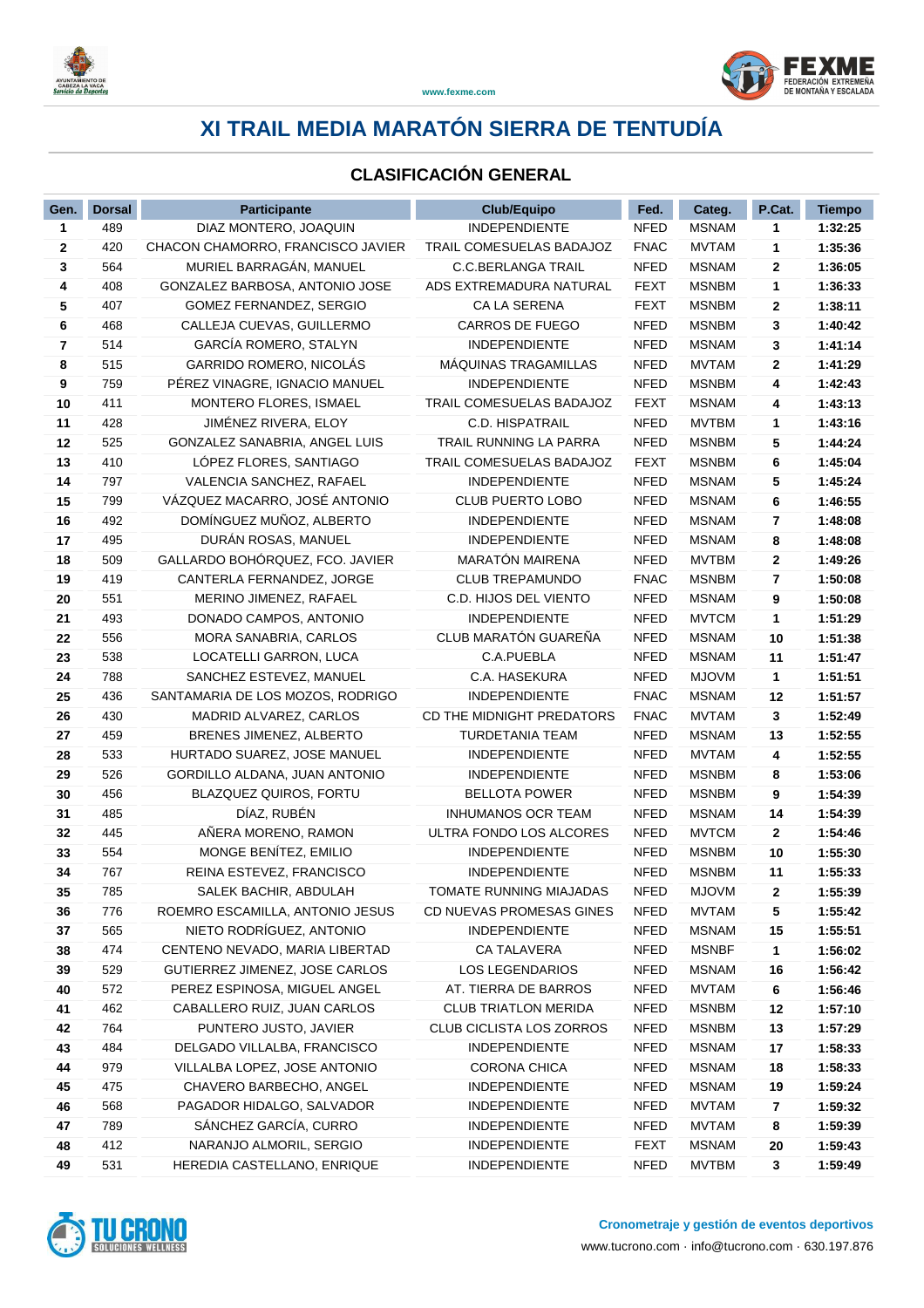| Gen.     | <b>Dorsal</b> | <b>Participante</b>                                            | <b>Club/Equipo</b>                              | Fed.                       | Categ.                       | P.Cat.  | <b>Tiempo</b>      |
|----------|---------------|----------------------------------------------------------------|-------------------------------------------------|----------------------------|------------------------------|---------|--------------------|
| 50       | 457           | BONILLA UCEDA, JESÚS                                           | <b>INDEPENDIENTE</b>                            | <b>NFED</b>                | <b>MVTBM</b>                 | 4       | 1:59:51            |
| 51       | 473           | CARRETERO GONZALEZ, TOMAS                                      | <b>CA SANTA MARTA</b>                           | <b>NFED</b>                | <b>MSNAM</b>                 | 21      | 2:00:29            |
| 52       | 404           | ESCUDERO MAYA, JUAN ANTONIO                                    | TRAIL COMESUELAS BADAJOZ                        | <b>FEXT</b>                | <b>MSNBM</b>                 | 14      | 2:00:36            |
| 53       | 413           | PORRAS TAMAYO, MIGUEL                                          | <b>CA TRUJILLO</b>                              | <b>FEXT</b>                | <b>MVTBM</b>                 | 5       | 2:01:27            |
| 54       | 429           | LOPEZ VEGA, ALEJANDRO                                          | C.D.A.CAMAS                                     | <b>FNAC</b>                | <b>MSNBM</b>                 | 15      | 2:01:43            |
| 55       | 437           | VENEGAS AMO, MANUEL                                            | C.D. MIDNIGHT PREDATORS                         | <b>FNAC</b>                | <b>MVTBM</b>                 | 6       | 2:01:48            |
| 56       | 497           | ENAMORADO GARCIA, RAFAEL                                       | <b>INDEPENDIENTE</b>                            | <b>NFED</b>                | <b>MVTCM</b>                 | 3       | 2:02:37            |
| 57       | 416           | VILLANUEVA ROMERO, LUIS CARLOS                                 | <b>INDEPENDIENTE</b>                            | <b>FEXT</b>                | <b>MVTCM</b>                 | 4       | 2:02:41            |
| 58       | 442           | ALVAREZ BLANCO, FRANCISCO JAVIER                               | <b>INDEPENDIENTE</b>                            | <b>NFED</b>                | <b>MSNAM</b>                 | 22      | 2:03:28            |
| 59       | 452           | BARRERO GOMEZ, PASCUAL                                         | <b>INDEPENDIENTE</b>                            | <b>NFED</b>                | <b>MVTAM</b>                 | 9       | 2:03:47            |
| 60       | 574           | PÉREZ PERDIGÓN, ALBERTO                                        | <b>CARROS DE FUEGO</b>                          | <b>NFED</b>                | <b>MSNBM</b>                 | 16      | 2:03:57            |
| 61       | 440           | ALONSO TRANCOSO, CARLOS                                        | <b>C.D. ISPOSSIBLE TEAM</b>                     | <b>NFED</b>                | <b>MSNBM</b>                 | 17      | 2:04:09            |
| 62       | 793           | SARCIAT MACIAS, JUAN CARLOS                                    | "LOS INDEPEDIENTES"                             | <b>NFED</b>                | <b>MVTBM</b>                 | 7       | 2:04:21            |
| 63       | 570           | PATILLA JIMENEZ, ANTÓNIO                                       | "LOS INDEPEDIENTES"                             | <b>NFED</b>                | <b>MVTBM</b>                 | 8       | 2:04:21            |
| 64       | 496           | ENAMORADO CHACÓN, DIEGO                                        | <b>LOS LEGENDARIOS</b>                          | <b>NFED</b>                | <b>MVTBM</b>                 | 9       | 2:04:21            |
| 65       | 769           | RODRIGUEZ DELGADO, JUAN ANTONIO                                | <b>INDEPENDIENTE</b>                            | <b>NFED</b>                | <b>MVTBM</b>                 | 10      | 2:04:37            |
| 66       | 1982          | GALLARDO SEABRA, FRANCISCO JAVIER                              | <b>INDEPENDIENTE</b>                            | <b>NFED</b>                | MVTAM                        | 10      | 2:05:29            |
| 67       | 773           | RODRÍGUEZ GONZÁLEZ, MANUEL                                     | <b>INHUMANOS OCR TEAM</b>                       | <b>NFED</b>                | <b>MSNAM</b>                 | 23      | 2:07:21            |
| 68       | 571           | PEINADO RODRIGUEZ, PABLO                                       | <b>INDEPENDIENTE</b>                            | <b>NFED</b>                | <b>MVTBM</b>                 | 11      | 2:08:01            |
| 69       | 779           | ROMERO MARTINEZ, MANUEL                                        | CD NUEVAS PROMESAS GINES                        | <b>NFED</b>                | <b>MVTCM</b>                 | 5       | 2:08:02            |
| 70       | 486           | DIAZ DOMÍNGUEZ, ANTONIO JOSE                                   | <b>INDEPENDIENTE</b>                            | <b>NFED</b>                | MVTAM                        | 11      | 2:08:03            |
| 71       | 469           | CALVO DÍAZ, JORGE J.                                           | <b>INDEPENDIENTE</b>                            | <b>NFED</b>                | <b>MSNAM</b>                 | 24      | 2:08:03            |
| 72       | 476           | COBOS CARRANZA, MANUEL                                         | <b>INDEPENDIENTE</b>                            | <b>NFED</b>                | <b>MSNAM</b>                 | 25      | 2:08:13            |
| 73       | 550           | MEGÍAS RAMOS, FRANCISCO MIGUEL                                 | <b>INDEPENDIENTE</b>                            | <b>NFED</b>                | <b>MVTAM</b>                 | 12      | 2:09:02            |
| 74       | 516           | GÓMEZ MARTÍNEZ, HUGO                                           | <b>INDEPENDIENTE</b>                            | <b>NFED</b>                | <b>MJOVM</b>                 | 3       | 2:09:42            |
| 75       | 451           | BARRAGAN CASTAÑO, ANTONIO                                      | <b>INDEPENDIENTE</b>                            | <b>NFED</b>                | MVTAM                        | 13      | 2:09:42            |
| 76       | 439           | ALONSO DE LA TORRE NÚÑEZ, CARLOS                               | CODAN EXTREMADURA                               | <b>NFED</b>                | <b>MVTCM</b>                 | 6       | 2:09:48            |
| 77       | 519           | GONZALEZ INFANTE, RAIMUNDO                                     | <b>INDEPENDIENTE</b>                            | <b>NFED</b>                | MVTAM                        | 14      | 2:10:03            |
| 78       | 487           | DIAZ GONZALEZ, PEDRO JOSE                                      | <b>CAIRS</b>                                    | <b>NFED</b>                | <b>MVTAM</b>                 | 15      | 2:10:20            |
| 79       | 518           | GONZALEZ CUBERO, MARCIAL                                       | <b>INDEPENDIENTE</b>                            | <b>NFED</b>                | <b>MSNBM</b>                 | 18      | 2:10:46            |
| 80       | 446           | ARADILLA BAYÓN, ALBERTO                                        | <b>INDEPENDIENTE</b>                            | <b>NFED</b>                | <b>MSNAM</b>                 | 26      | 2:10:46            |
| 81       | 791           | SÁNCHEZ PULIDO, FRANCISCO JOSÉ                                 | TOMATE RUNNING MIAJADAS                         | <b>NFED</b>                | <b>MVTBM</b>                 | 12      | 2:11:04            |
| 82       | 1981          | UGARTE BECERRA, IGNACIO                                        | CD HISPATRAIL TRAINING                          | <b>NFED</b>                | <b>MVTAM</b>                 | 16      | 2:11:31            |
| 83       | 536           | LEYTON SALGADO, JOSÉ MANUEL                                    | <b>INDEPENDIENTE</b>                            | <b>NFED</b>                | <b>MVTAM</b>                 | 17      | 2:11:50            |
| 84       | 504           | FERNANDEZ GARRIDO, EDUARDO                                     | <b>CA SURESTE</b>                               | <b>NFED</b>                | <b>MVTBM</b>                 | 13      | 2:12:05            |
| 85       | 471           | CAPITAN PEREA, ALEJANDRO MANUEL                                | <b>INDEPENDIENTE</b>                            | <b>NFED</b>                | <b>MVTAM</b>                 | 18      | 2:12:05            |
| 86       | 406           | GARCÍA PIÑAS, VIRGINIA                                         | CA TRUJILLO                                     | <b>FEXT</b>                | <b>MSNAF</b>                 | 1       | 2:12:19            |
| 87       | 761           | PIQUÉ SANCHEZ, JAIME                                           | <b>ZUM ZUM</b>                                  | <b>NFED</b>                | <b>MVTBM</b>                 | 14      | 2:12:30            |
| 88       | 426           | HIERRO IGNACIO, ANTONIO                                        | CLUB ULTRA TRAIL HUELVA                         | <b>FNAC</b>                | <b>MVTAM</b>                 | 19      | 2:12:37            |
| 89       | 772           | RODRIGUEZ GARCÍA, RAFAEL                                       | <b>INDEPENDIENTE</b>                            | <b>NFED</b>                | <b>MVTAM</b>                 | 20      | 2:12:48            |
| 90       | 535           | LEÓN GARROTE, JUAN MANUEL                                      | C.D. HISPATRAIL                                 | <b>NFED</b>                | <b>MVTAM</b>                 | 21      | 2:12:51            |
| 91       | 796           | TRAVADO MARIN, FRANCISCO                                       | <b>TRAINING MARKET</b>                          | <b>NFED</b>                | <b>MVTAM</b>                 | 22      | 2:13:34            |
| 92       | 498           | ESCUDERO CASTELLANO, JOSE JOAQUIN                              | <b>C.D. HISPATRAIL</b>                          | <b>NFED</b>                | <b>MVTAM</b>                 | 23      | 2:13:34            |
| 93       | 794           | TARDIO MAYA, JORGE                                             | <b>INDEPENDIENTE</b>                            | <b>NFED</b>                | <b>MVTAM</b>                 | 24      | 2:14:17            |
| 94       | 760           | PINA SALAS, CARLOS                                             | <b>CLUB ATLETISMO OSSET</b>                     | <b>NFED</b>                | <b>MVTBM</b>                 | 15      | 2:14:19            |
| 95       | 539           | LOPEZ BARRERA, MANUEL                                          | AMIGOS PARQUE Mª LUÍSA                          | <b>NFED</b>                | <b>MVTCM</b>                 | 7       | 2:14:28            |
| 96       | 765           | RAMÍREZ FERNÁNDEZ, IGNACIO                                     | CLUB ATLETISMO OSSET                            | <b>NFED</b>                | <b>MVTAM</b>                 | 25      | 2:14:40            |
| 97       | 527<br>455    | <b>GRANDE SERRADILLA, MONTSE</b><br><b>BLANCH LEIVA, PEDRO</b> | TOMATE RUNNING MIAJADAS<br><b>INDEPENDIENTE</b> | <b>NFED</b><br><b>NFED</b> | <b>MVTAF</b><br><b>MVTBM</b> | 1       | 2:15:10<br>2:16:05 |
| 98<br>99 | 549           | MAYA ÁLVAREZ, JOSÉ MANUEL                                      | <b>INDEPENDIENTE</b>                            | <b>NFED</b>                | <b>MVTCM</b>                 | 16<br>8 | 2:17:17            |
| 100      | 458           | BRAZO DORAD, PEDRO                                             | C.D. HISPATRAIL                                 | <b>NFED</b>                | <b>MVTAM</b>                 | 26      | 2:17:17            |
| 101      | 501           | FERNANDEZ DELGADO, MIGUEL                                      | INDEPENDIENTE                                   | <b>NFED</b>                | <b>MSNBM</b>                 | 19      | 2:17:25            |
| 102      | 505           | FERNÁNDEZ PARRA, ALVARO                                        | <b>INDEPENDIENTE</b>                            | <b>NFED</b>                | <b>MVTBM</b>                 | 17      | 2:17:39            |
| 103      | 766           | RAMIREZ HERRERA, FRANCISCO JAVIER                              | C A MONTELLANO                                  | <b>NFED</b>                | <b>MSNBM</b>                 | 20      | 2:17:43            |
| 104      | 540           | LÓPEZ GOMEZ, FERNANDO                                          | UTRERA ACUÁTICA                                 | <b>NFED</b>                | <b>MSNBM</b>                 | 21      | 2:17:43            |
| 105      | 417           | ADIEGO GONZALEZ, IGNACIO                                       | INDEPENDIENTE                                   | <b>NFED</b>                | <b>MVTAM</b>                 | 27      | 2:17:47            |
| 106      | 421           | CUSTODIO DIAZ, RUBÉN                                           | C.D. HISPATRAIL                                 | <b>NFED</b>                | <b>MVTAM</b>                 | 28      | 2:17:47            |
|          |               |                                                                |                                                 |                            |                              |         |                    |

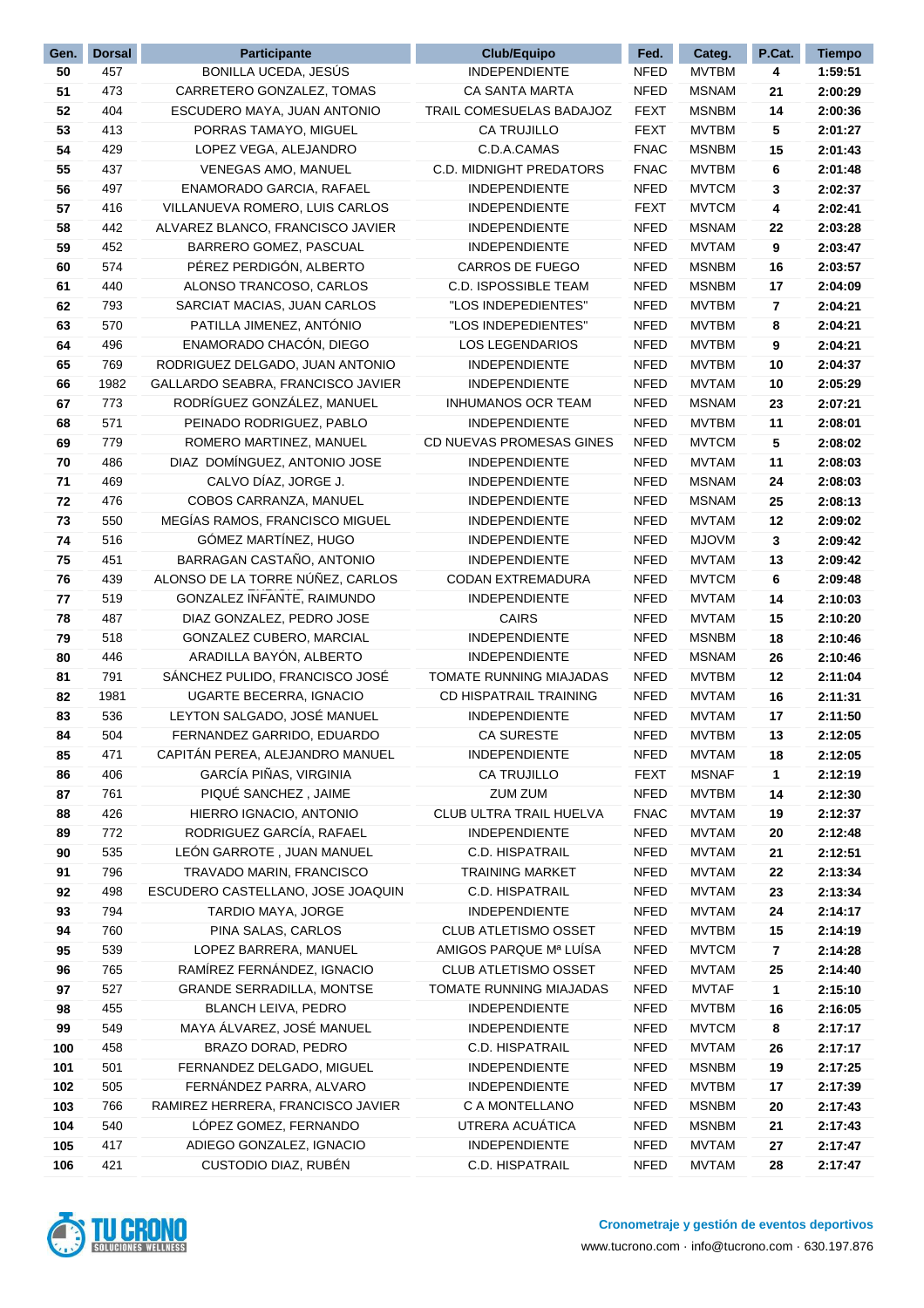| Gen.       | <b>Dorsal</b> | <b>Participante</b>                | <b>Club/Equipo</b>           | Fed.        | Categ.       | P.Cat.   | <b>Tiempo</b> |
|------------|---------------|------------------------------------|------------------------------|-------------|--------------|----------|---------------|
| 107        | 513           | <b>GARCIA LUCERO, ANGEL</b>        | <b>SPAINMARATHONS</b>        | <b>NFED</b> | <b>MVTCM</b> | 9        | 2:18:00       |
| 108        | 555           | MONGE FERNANDEZ, ROCIO             | <b>MAQUINAS TRAGAMILLAS</b>  | <b>NFED</b> | <b>MSNBF</b> | 2        | 2:18:06       |
| 109        | 499           | ESPEJO RUIZ, MONICA                | <b>SPAINMARATHONS</b>        | <b>NFED</b> | <b>MVTBF</b> | 1        | 2:18:12       |
| 110        | 444           | ALVAREZ MORENO, FILOMENA           | <b>INDEPENDIENTE</b>         | <b>NFED</b> | <b>MVTAF</b> | 2        | 2:18:37       |
| 111        | 783           | ROSENDO RAMOS, DAVID               | <b>INDEPENDIENTE</b>         | <b>NFED</b> | <b>MSNBM</b> | 22       | 2:19:16       |
| 112        | 543           | LUNA HERNANDEZ, ALEJANDRO          | ZUM ZUM                      | <b>NFED</b> | MVTAM        | 29       | 2:20:02       |
| 113        | 470           | CAMPOS PONCE, AZUCENA              | <b>INDEPENDIENTE</b>         | <b>NFED</b> | <b>MVTAF</b> | 3        | 2:20:07       |
| 114        | 771           | RODRÍGUEZ FERNÁNDEZ, MARÍA DEL MAR | <b>INDEPENDIENTE</b>         | <b>NFED</b> | <b>MVTAF</b> | 4        | 2:20:11       |
| 115        | 431           | PASTOR PINILLOS, MARCOS            | RUNNINGWAY TRAIL             | <b>FNAC</b> | <b>MVTCM</b> | 10       | 2:20:15       |
| 116        | 524           | GONZALEZ ROLDAN, CARLOS FRANCISCO  | <b>LOS LEGENDARIOS</b>       | <b>NFED</b> | MVTAM        | 30       | 2:20:25       |
| 117        | 977           | VELEZ LOPEZ, JOSE ANTONIO          | <b>INDEPENDIENTE</b>         | <b>NFED</b> | <b>MVTBM</b> | 18       | 2:21:14       |
| 118        | 563           | MUÑOZ BENITEZ, MANUEL              | PRETORIANOS DE TOMARES       | <b>NFED</b> | <b>MVTBM</b> | 19       | 2:21:14       |
| 119        | 477           | COLOMER TAPIA, SANTIAGO            | <b>CORREDORES DEL PINAR</b>  | <b>NFED</b> | MVTAM        | 31       | 2:22:00       |
| 120        | 491           | DOMINGUEZ LEMUS, DANIEL            | <b>CRAZYRUNNERS CÁCERES</b>  | <b>NFED</b> | <b>MSNAM</b> | 27       | 2:22:54       |
| 121        | 534           | LARA ROMERO, ROBERTO               | <b>CLUB ATLETISMO GELVES</b> | <b>NFED</b> | <b>MVTAM</b> | 32       | 2:23:20       |
| 122        | 512           | GALVEZ GONZALEZ, JAVIER            | CLUB ATLETISMO GELVES        | <b>NFED</b> | <b>MVTBM</b> | 20       | 2:23:20       |
| 123        | 502           | FERNANDEZ DIAZ, ALVARO             | CD NUEVAS PROMESAS GINES     | <b>NFED</b> | <b>MSNAM</b> | 28       | 2:23:24       |
| 124        | 461           | BUZÓN BERMEJO, DIEGO               | <b>C.D. HISPATRAIL</b>       | <b>NFED</b> | MVTAM        | 33       | 2:23:31       |
| 125        | 775           | RODRÍGUEZ JURADO, JORGE            | <b>INDEPENDIENTE</b>         | <b>NFED</b> | MVTBM        | 21       | 2:24:14       |
| 126        | 500           | ESTEVE FLORES, LUIS ENRIQUE        | <b>PREDATORS</b>             | <b>NFED</b> | <b>MVTBM</b> | 22       | 2:24:54       |
| 127        | 566           | ORTEGA JIMÉNEZ, MANUEL             | <b>LOS LENTOS</b>            | <b>NFED</b> | MVTAM        | 34       | 2:25:03       |
| 128        | 542           | LORITE PERALES, FABIOLA            | <b>INDEPENDIENTE</b>         | <b>NFED</b> | <b>MVTAF</b> | 5        | 2:25:26       |
| 129        | 478           | CUARESMA PARDO, JESÚS              | <b>INDEPENDIENTE</b>         | <b>NFED</b> | <b>MVTBM</b> | 23       | 2:25:28       |
| 130        | 490           | DOMINGO, LUIS                      | <b>INDEPENDIENTE</b>         | <b>NFED</b> | <b>MVTBM</b> | 24       | 2:25:50       |
| 131        | 768           | REYERO QUESADA, MARIA VICTORIA     | <b>INDEPENDIENTE</b>         | <b>NFED</b> | <b>MSNBF</b> | 3        | 2:26:03       |
| 132        | 537           | LLANO GIL, DIEGO                   | TOMATE RUNNING MIAJADAS      | <b>NFED</b> | <b>MSNBM</b> | 23       | 2:26:18       |
| 133        | 553           | MOLINA MATIAS, ANTONIO             | NEUMÁTICOS REMO              | <b>NFED</b> | <b>MSNBM</b> | 24       | 2:26:20       |
| 134        | 569           | PARRALES RODRIGUEZ, ANTONIO JESUS  | <b>INDEPENDIENTE</b>         | <b>NFED</b> | <b>MSNAM</b> | 29       | 2:26:23       |
| 135        | 546           | MARTÍN FREIRE, ÁNGEL               | <b>INDEPENDIENTE</b>         | <b>NFED</b> | <b>MVTAM</b> | 35       | 2:26:50       |
| 136        | 541           | LÓPEZ PASCUAL, ROBERTO             | <b>CAOS TEAM</b>             | <b>NFED</b> | <b>MSNAM</b> | 30       | 2:28:35       |
| 137        | 567           | ORTIZ CHIMENOS, JUAN DIEGO         | <b>CAOS TEAM</b>             | <b>NFED</b> | <b>MSNBM</b> | 25       | 2:28:59       |
| 138        | 434           | RODRIGUEZ DOMINGUEZ, PEDRO ANTONIO | <b>INDEPENDIENTE</b>         | <b>FNAC</b> | <b>MVTBM</b> | 25       | 2:29:05       |
| 139        | 523           | GONZALEZ RODRIGUEZ, ANTONIO        | <b>INDEPENDIENTE</b>         | <b>NFED</b> | MVTAM        | 36       | 2:29:18       |
|            | 547           | MARTÍN IGLESIAS, JOSÉ LUIS         | TOMATE RUNNING MIAJADAS      | <b>NFED</b> | <b>MVTCM</b> |          | 2:29:54       |
| 140<br>141 | 414           | PULIDO PINO, AGUSTÍN               | <b>INDEPENDIENTE</b>         | <b>FEXT</b> | <b>MVTAM</b> | 11<br>37 |               |
|            |               |                                    |                              |             |              |          | 2:29:54       |
| 142        | 415           | RAMOS LAVADO, AFRICA               | CD U LAGARTU RUNNING         | <b>FEXT</b> | <b>MSNBF</b> | 4        | 2:30:17       |
| 143        | 443           | ALVAREZ MONTES, FRANCISCO          | <b>INDEPENDIENTE</b>         | <b>NFED</b> | <b>MVTCM</b> | 12       | 2:31:33       |
| 144        | 448           | ARDILA GALLARDO, MARÍA JOSÉ        | <b>CA TALAVERA</b>           | <b>NFED</b> | <b>MSNAF</b> | 2        | 2:31:55       |
| 145        | 447           | ARAGON LLAMAS, YOLANDA             | <b>LOS LEGENDARIOS</b>       | <b>NFED</b> | <b>MVTAF</b> | 6        | 2:32:02       |
| 146        | 460           | <b>BUSTAMANTE HIDALGO, MIGUEL</b>  | <b>INDEPENDIENTE</b>         | <b>NFED</b> | <b>MSNAM</b> | 31       | 2:33:29       |
| 147        | 557           | MORENO, RUBEN                      | <b>INDEPENDIENTE</b>         | <b>NFED</b> | <b>MVTAM</b> | 38       | 2:35:23       |
| 148        | 402           | BARBOSA LOPEZ, MARIA DEL CARMEN    | ADS EXTREMADURA NATURAL      | FEXT        | <b>MSNBF</b> | 5        | 2:35:25       |
| 149        | 449           | BARBOSA LOPEZ, GUADALUPE           | TRAIL RUNNING LA PARRA       | <b>NFED</b> | <b>MSNBF</b> | 6        | 2:35:25       |
| 150        | 530           | GUTIÉRREZ REINA, JOSE LUIS         | <b>INDEPENDIENTE</b>         | <b>NFED</b> | <b>MSNAM</b> | 32       | 2:35:33       |
| 151        | 795           | TOVAR RAMÍREZ, ANTONIO             | INDEPENDIENTE                | <b>NFED</b> | <b>MSNAM</b> | 33       | 2:35:33       |
| 152        | 438           | ALISEDA GONZALEZ, TANIA            | <b>CA TALAVERA</b>           | <b>NFED</b> | <b>MSNAF</b> | 3        | 2:35:37       |
| 153        | 980           | ZAPATA, ANTONIO                    | C D HISPATRAIL               | NFED        | <b>MSNAM</b> | 34       | 2:36:09       |
| 154        | 520           | GONZÁLEZ MORENO, DAVID             | CD CALVOS KLEIN              | <b>NFED</b> | <b>MVTAM</b> | 39       | 2:36:18       |
| 155        | 792           | SANTOS MOYA, CARMEN                | <b>CDA CORRALES</b>          | <b>NFED</b> | <b>MVTAF</b> | 7        | 2:36:18       |
| 156        | 552           | MIFFUT JIMÉNEZ, ANGELES            | C.D. HISPATRAIL              | <b>NFED</b> | <b>MVTAF</b> | 8        | 2:36:35       |
| 157        | 432           | PUERTO BERNAL, FERNANDO            | <b>CLUB TREPAMUNDO</b>       | <b>FNAC</b> | <b>MVTCM</b> | 13       | 2:37:24       |
| 158        | 787           | SANCHEZ ESTEVEZ, PEDRO             | C.A. HASEKURA                | <b>NFED</b> | <b>MJOVM</b> | 4        | 2:37:26       |
| 159        | 423           | DURÁN CAUNE, DANIEL                | <b>CLUB ELBRUZ</b>           | <b>FNAC</b> | <b>MVTAM</b> | 40       | 2:37:27       |
| 160        | 770           | RODRÍGUEZ DOMINGUEZ, FRANCISCO     | <b>INDEPENDIENTE</b>         | <b>NFED</b> | <b>MVTAM</b> | 41       | 2:40:04       |
| 161        | 562           | MORRONDO GÓMEZ, FRANCISCO JAVIER   | <b>INDEPENDIENTE</b>         | <b>NFED</b> | <b>MVTAM</b> | 42       | 2:40:04       |
| 162        | 532           | HERRERA PAEZ, MIGUEL JOSÉ          | <b>INDEPENDIENTE</b>         | <b>NFED</b> | <b>MVTAM</b> | 43       | 2:40:42       |
| 163        | 503           | FERNANDEZ DOCABO, MANUEL           | <b>INDEPENDIENTE</b>         | <b>NFED</b> | <b>MSNBM</b> | 26       | 2:41:10       |

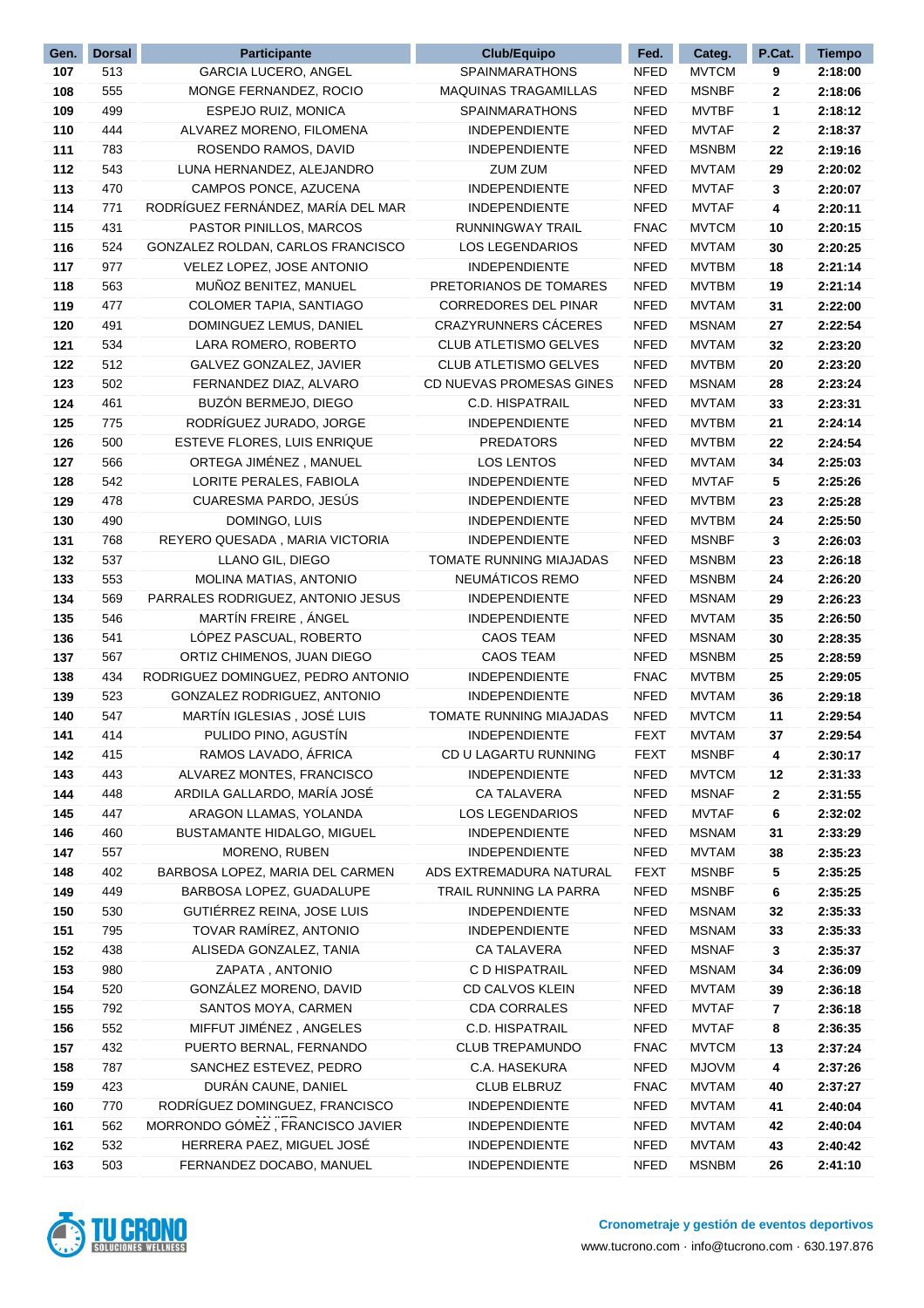| Gen. | <b>Dorsal</b> | <b>Participante</b>             | Club/Equipo              | Fed.        | Categ.       | P.Cat.       | <b>Tiempo</b> |
|------|---------------|---------------------------------|--------------------------|-------------|--------------|--------------|---------------|
| 164  | 488           | DIAZ HERRERA, MARIA ANTONIA     | <b>INDEPENDIENTE</b>     | <b>NFED</b> | <b>MVTBF</b> | $\mathbf{2}$ | 2:41:27       |
| 165  | 510           | GALLARDO CHAMIZO, MARIA LUISA   | C.A.OSSET SAN JUAN       | <b>NFED</b> | <b>MVTBF</b> | 3            | 2:41:35       |
| 166  | 544           | MACIAS SEDA, BENITO             | C.D.A.CAMAS              | <b>NFED</b> | <b>MSNBM</b> | 27           | 2:42:14       |
| 167  | 978           | VERA MARTÍN, FLORENTINO         | <b>INDEPENDIENTE</b>     | <b>NFED</b> | <b>MVTAM</b> | 44           | 2:42:47       |
| 168  | 435           | RUBIO, JAIME                    | <b>C.D. HISPATRAIL</b>   | <b>FNAC</b> | <b>MVTBM</b> | 26           | 2:43:55       |
| 169  | 784           | RUBIO, PACO                     | <b>C.D. HISPATRAIL</b>   | <b>NFED</b> | <b>MVTCM</b> | 14           | 2:44:00       |
| 170  | 558           | MORGADO RODRIGUEZ, ALFONSO      | <b>INDEPENDIENTE</b>     | <b>NFED</b> | <b>MVTAM</b> | 45           | 2:44:54       |
| 171  | 480           | DE PAZ PAZO, JERONIMO           | <b>INDEPENDIENTE</b>     | <b>NFED</b> | <b>MVTBM</b> | 27           | 2:44:54       |
| 172  | 466           | CALAZA VILLARES, LUCIA          | <b>CA TALAVERA</b>       | <b>NFED</b> | <b>MSNBF</b> | 7            | 2:45:26       |
| 173  | 763           | PUERTO MUÑOZ, PAQUI             | <b>CA TALAVERA</b>       | <b>NFED</b> | <b>MVTBF</b> | 4            | 2:45:26       |
| 174  | 454           | BENÍTEZ ÁLVAREZ, ROBERTO        | <b>INDEPENDIENTE</b>     | <b>NFED</b> | <b>MVTAM</b> | 46           | 2:46:33       |
| 175  | 560           | MORILLO LARIOS, ROCIO           | <b>INDEPENDIENTE</b>     | <b>NFED</b> | <b>MVTAF</b> | 9            | 2:52:09       |
| 176  | 548           | MARTÍNEZ AZA, JUAN CARLOS       | TRIATLÓN MÉRIDA          | <b>NFED</b> | <b>MVTCM</b> | 15           | 2:58:16       |
| 177  | 441           | ALORS JIMENEZ, MARIALUZ         | <b>INDEPENDIENTE</b>     | <b>NFED</b> | <b>MVTCF</b> | 1            | 3:00:10       |
| 178  | 790           | SANCHEZ POLVILLO, FRANCISCO     | C.D.A.CAMAS              | <b>NFED</b> | <b>MVTCM</b> | 16           | 3:01:48       |
| 179  | 786           | SANCHEZ CEFERINO, ANTONIO       | C.A. HASEKURA            | <b>NFED</b> | <b>MVTCM</b> | 17           | 3:06:38       |
| 180  | 483           | DELGADO MARTIN, REYES           | <b>INDEPENDIENTE</b>     | <b>NFED</b> | <b>MVTBF</b> | 5            | 3:09:28       |
| 181  | 528           | GUERRA MELLADO, MARIA ISABEL    | <b>INDEPENDIENTE</b>     | <b>NFED</b> | <b>MVTAF</b> | 10           | 3:09:28       |
| 182  | 798           | VALLE NUÑEZ, JUAN MANUEL        | <b>CA TALAVERA</b>       | <b>NFED</b> | <b>MVTAM</b> | 47           | 3:09:35       |
| 183  | 506           | FERNANDEZ TRUJILLO, JUANA       | PRETORIANOS DE TOMARES   | <b>NFED</b> | <b>MVTBF</b> | 6            | 3:16:35       |
| 184  | 777           | ROMAN PEREZ, MARIA DEL CARMEN   | PRETORIANOS DE TOMARES   | <b>NFED</b> | <b>MVTAF</b> | 11           | 3:16:35       |
| 185  | 467           | CALERO RAIGADA, ALE             | PRETORIANOS DE TOMARES   | <b>NFED</b> | <b>MVTAF</b> | 12           | 3:16:35       |
| 186  | 450           | BARRA ROJAS, DAVID              | PRETORIANOS DE TOMARES   | <b>NFED</b> | <b>MSNBM</b> | 28           | 3:16:35       |
| 187  | 780           | ROMERO VELÁZQUEZ, MAMEN         | <b>INDEPENDIENTE</b>     | <b>NFED</b> | <b>MSNBF</b> | 8            | 3:16:35       |
| 188  | 781           | ROSALES JIMENEZ, REYES          | <b>INDEPENDIENTE</b>     | <b>NFED</b> | <b>MSNBF</b> | 9            | 3:16:36       |
| 189  | 762           | POLO ACOSTA, JUAN JOSE          | PRETORIANOS DE TOMARES   | <b>NFED</b> | <b>MVTBM</b> | 28           | 3:16:36       |
| 190  | 559           | MORIANA GARCÍA, FRANCISCO JOSÉ  | PRETORIANOS DE TOMARES   | <b>NFED</b> | <b>MVTBM</b> | 29           | 3:16:36       |
| 191  | 573           | PÉREZ GARCIA, RAFAEL            | PRETORIANOS DE TOMARES   | <b>NFED</b> | <b>MVTCM</b> | 18           | 3:16:36       |
| 192  | 782           | ROSALES JIMÉNEZ, HAVIÉ          | PRETORIANOS DE TOMARES   | <b>NFED</b> | <b>MVTBM</b> | 30           | 3:16:36       |
| 193  | 507           | FIDALGO VILLAR, MANUEL          | PRETORIANOS DE TOMARES   | <b>NFED</b> | <b>MSNBM</b> | 29           | 3:16:36       |
| 194  | 472           | CARO ALVAREZ, JOSÉ ANTONIO      | PRETORIANOS DE TOMARES   | <b>NFED</b> | <b>MVTAM</b> | 48           | 3:16:36       |
| 195  | 545           | MARTIN BRAVO, SANTIAGO          | PRETORIANOS DE TOMARES   | <b>NFED</b> | <b>MSNBM</b> | 30           | 3:16:37       |
| 196  | 418           | BERNAL MUÑOZ, LOLA              | C NORDIC WALKING SEVILLA | <b>FNAC</b> | <b>MVTBF</b> | 7            | 3:22:19       |
| 197  | 422           | DE FORTUNY PIDAL, ALEJANDRO     | <b>CLUB TREPAMUNDO</b>   | <b>NFED</b> | <b>MVTCM</b> | 19           | 3:36:53       |
| 198  | 427           | JARA SORIA, JUAN ANTONIO        | <b>CLUB TREPAMUNDO</b>   | <b>FNAC</b> | <b>MVTCM</b> | 20           | 3:39:27       |
| 199  | 433           | RODRÍGUEZ CRUZ, VICTORIA        | <b>CLUB TREPAMUNDO</b>   | <b>FNAC</b> | <b>MVTBF</b> | 8            | 3:39:27       |
| 200  | 425           | GILES LIMA, INMACULADA          | C NORDIC WALKING SEVILLA | <b>FNAC</b> | <b>MVTAF</b> | 13           | 3:40:24       |
| 201  | 481           | DEL CUBO Y CASTAÑEDA, FRANCISCO | <b>CLUB TREPAMUNDO</b>   | <b>NFED</b> | <b>MVTBM</b> | 31           | 4:04:10       |
|      |               |                                 |                          |             |              |              |               |

#### **INCIDENCIAS:**

**D --> 441 y 443 (No pasar control material inicial) R --> 494**

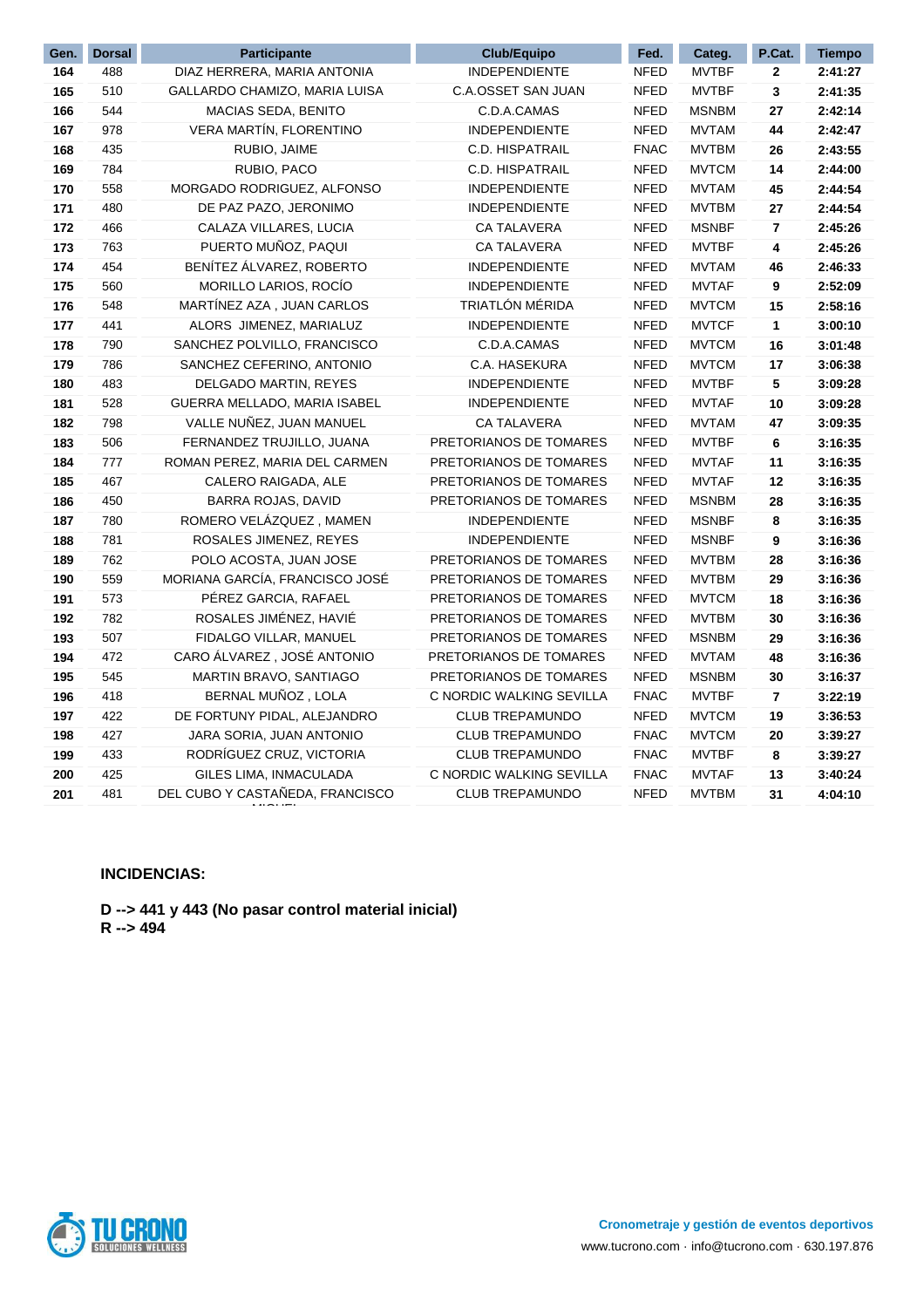



|      |               | <b>MJOVM</b><br><b>MJOVM</b> |             |                         |          |
|------|---------------|------------------------------|-------------|-------------------------|----------|
| Gen. | <b>Dorsal</b> | <b>Participante</b>          | Fed.        | Club/Equipo             | Tiempo   |
| 24   | 788           | SANCHEZ ESTEVEZ, MANUEL      | <b>NFFD</b> | C.A. HASEKURA           | 01:51:50 |
| 35   | 785           | SALEK BACHIR, ABDULAH        | <b>NFFD</b> | TOMATE RUNNING MIAJADAS | 01:55:38 |
| 74   | 516           | GÓMEZ MARTÍNEZ, HUGO         | <b>NFFD</b> | <b>INDEPENDIENTE</b>    | 02:09:41 |
| 158  | 787           | SANCHEZ ESTEVEZ, PEDRO       | <b>NFFD</b> | C.A. HASEKURA           | 02:37:25 |
|      |               | <b>CATEGORIA</b>             |             |                         |          |

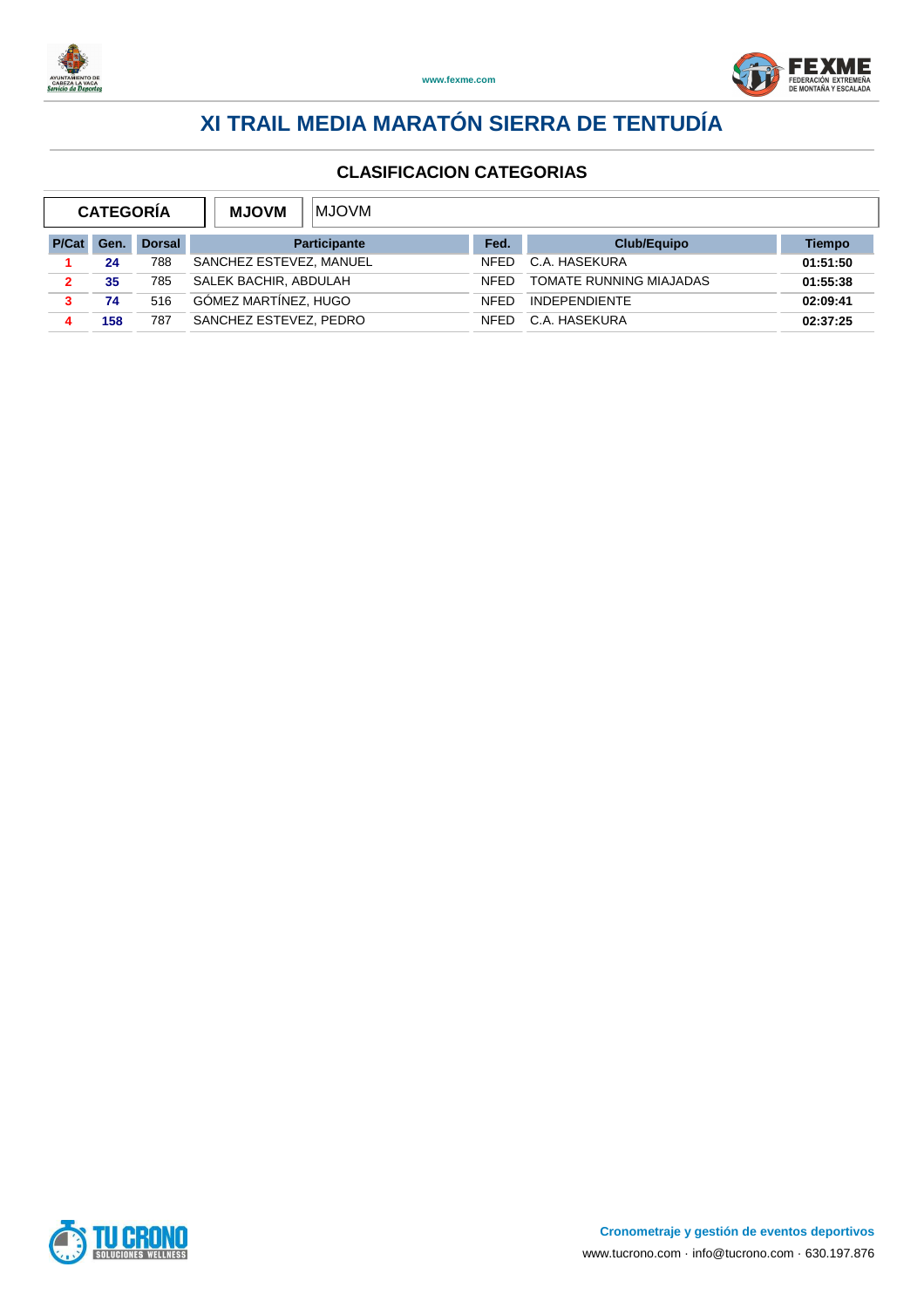



|       | <b>CATEGORIA</b> |               | <b>IMSNAF</b><br><b>MSNAF</b> |                     |             |                    |          |
|-------|------------------|---------------|-------------------------------|---------------------|-------------|--------------------|----------|
| P/Cat | Gen.             | <b>Dorsal</b> |                               | <b>Participante</b> | Fed.        | <b>Club/Equipo</b> | Tiempo   |
|       | 86               | 406           | GARCÍA PIÑAS, VIRGINIA        |                     | <b>FEXT</b> | <b>CA TRUJILLO</b> | 02:12:18 |
|       | 144              | 448           | ARDILA GALLARDO, MARÍA JOSÉ   |                     | <b>NFFD</b> | CA TALAVERA        | 02:31:54 |
|       | 152              | 438           | ALISEDA GONZALEZ, TANIA       |                     | <b>NFED</b> | CA TALAVERA        | 02:35:36 |

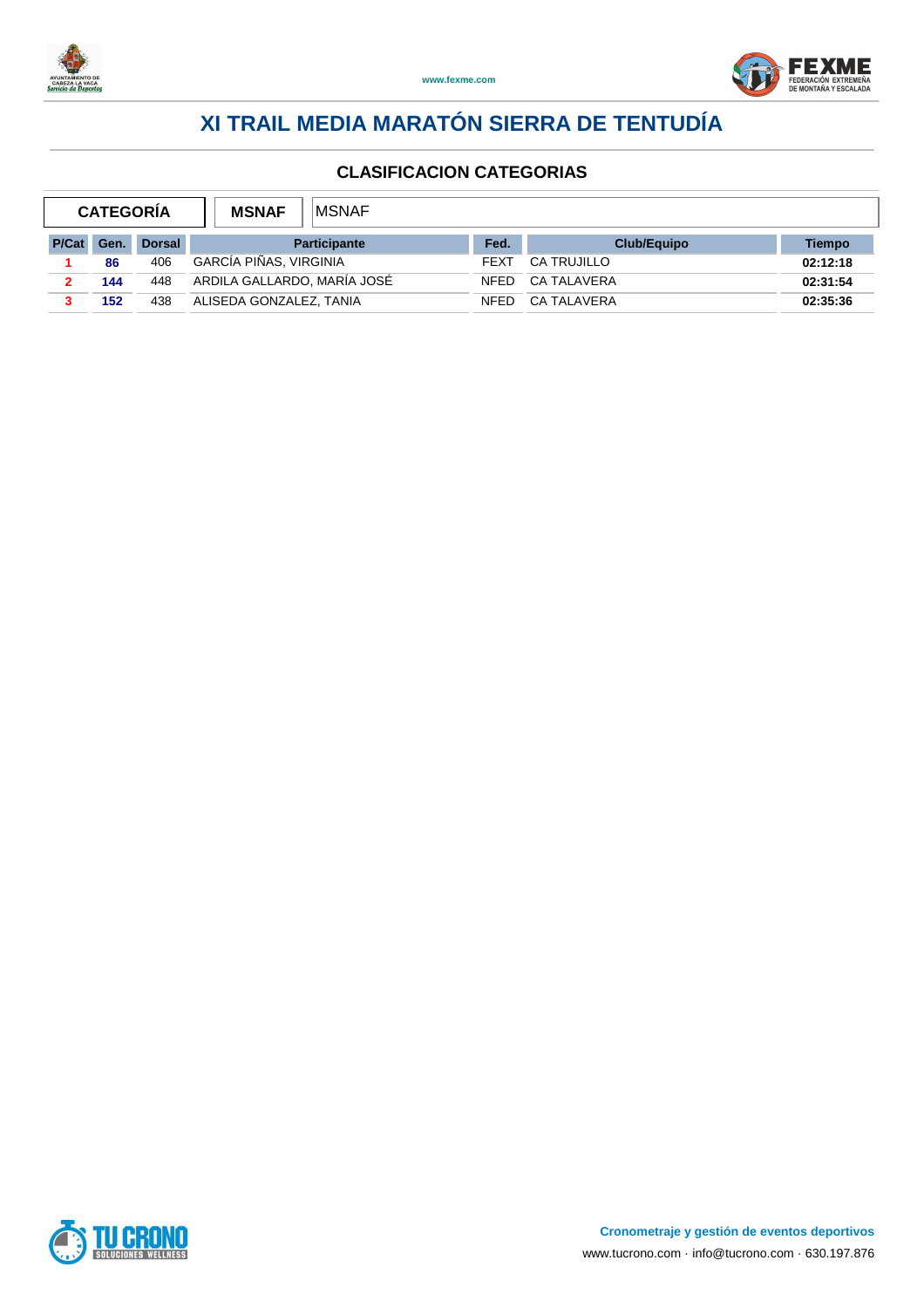



|                | <b>CATEGORÍA</b> |               | <b>MSNAM</b>                 | <b>MSNAM</b>                      |             |                             |               |
|----------------|------------------|---------------|------------------------------|-----------------------------------|-------------|-----------------------------|---------------|
| P/Cat          | Gen.             | <b>Dorsal</b> |                              | Participante                      | Fed.        | <b>Club/Equipo</b>          | <b>Tiempo</b> |
| 1              | 1                | 489           | DIAZ MONTERO, JOAQUIN        |                                   | <b>NFED</b> | <b>INDEPENDIENTE</b>        | 01:32:24      |
| $\overline{2}$ | 3                | 564           | MURIEL BARRAGÁN, MANUEL      |                                   | <b>NFED</b> | <b>C.C.BERLANGA TRAIL</b>   | 01:36:04      |
| 3              | $\mathbf{7}$     | 514           | GARCÍA ROMERO, STALYN        |                                   | <b>NFED</b> | INDEPENDIENTE               | 01:41:13      |
| 4              | 10               | 411           | MONTERO FLORES, ISMAEL       |                                   | <b>FEXT</b> | TRAIL COMESUELAS BADAJOZ    | 01:43:12      |
| 5              | 14               | 797           | VALENCIA SANCHEZ, RAFAEL     |                                   | <b>NFED</b> | <b>INDEPENDIENTE</b>        | 01:45:23      |
| 6              | 15               | 799           |                              | VÁZQUEZ MACARRO, JOSÉ ANTONIO     | <b>NFED</b> | <b>CLUB PUERTO LOBO</b>     | 01:46:54      |
| $\overline{7}$ | 16               | 492           | DOMÍNGUEZ MUÑOZ, ALBERTO     |                                   | <b>NFED</b> | <b>INDEPENDIENTE</b>        | 01:48:07      |
| 8              | 17               | 495           | DURÁN ROSAS, MANUEL          |                                   | <b>NFED</b> | <b>INDEPENDIENTE</b>        | 01:48:07      |
| 9              | 20               | 551           | MERINO JIMENEZ, RAFAEL       |                                   | <b>NFED</b> | C.D. HIJOS DEL VIENTO       | 01:50:07      |
| 10             | 22               | 556           | MORA SANABRIA, CARLOS        |                                   | <b>NFED</b> | CLUB MARATÓN GUAREÑA        | 01:51:37      |
| 11             | 23               | 538           | LOCATELLI GARRON, LUCA       |                                   | NFED        | C.A.PUEBLA                  | 01:51:46      |
| 12             | 25               | 436           |                              | SANTAMARIA DE LOS MOZOS, RODRIGO  | <b>FNAC</b> | <b>INDEPENDIENTE</b>        | 01:51:56      |
| 13             | 27               | 459           | BRENES JIMENEZ, ALBERTO      |                                   | <b>NFED</b> | <b>TURDETANIA TEAM</b>      | 01:52:54      |
| 14             | 31               | 485           | DÍAZ, RUBÉN                  |                                   | <b>NFED</b> | <b>INHUMANOS OCR TEAM</b>   | 01:54:38      |
| 15             | 37               | 565           | NIETO RODRÍGUEZ, ANTONIO     |                                   | <b>NFED</b> | <b>INDEPENDIENTE</b>        | 01:55:50      |
| 16             | 39               | 529           |                              | GUTIERREZ JIMENEZ, JOSE CARLOS    | NFED        | <b>LOS LEGENDARIOS</b>      | 01:56:41      |
| 17             | 43               | 484           | DELGADO VILLALBA, FRANCISCO  |                                   | <b>NFED</b> | <b>INDEPENDIENTE</b>        | 01:58:32      |
| 18             | 44               | 979           | VILLALBA LOPEZ, JOSE ANTONIO |                                   | <b>NFED</b> | CORONA CHICA                | 01:58:32      |
| 19             | 45               | 475           | CHAVERO BARBECHO, ANGEL      |                                   | NFED        | <b>INDEPENDIENTE</b>        | 01:59:23      |
| 20             | 48               | 412           | NARANJO ALMORIL, SERGIO      |                                   | <b>FEXT</b> | <b>INDEPENDIENTE</b>        | 01:59:42      |
| 21             | 51               | 473           | CARRETERO GONZALEZ, TOMAS    |                                   | NFED        | <b>CA SANTA MARTA</b>       | 02:00:28      |
| 22             | 58               | 442           |                              | ALVAREZ BLANCO, FRANCISCO JAVIER  | <b>NFED</b> | <b>INDEPENDIENTE</b>        | 02:03:27      |
| 23             | 67               | 773           | RODRÍGUEZ GONZÁLEZ, MANUEL   |                                   | <b>NFED</b> | <b>INHUMANOS OCR TEAM</b>   | 02:07:20      |
| 24             | 71               | 469           | CALVO DÍAZ, JORGE J.         |                                   | <b>NFED</b> | <b>INDEPENDIENTE</b>        | 02:08:02      |
| 25             | 72               | 476           | COBOS CARRANZA, MANUEL       |                                   | <b>NFED</b> | <b>INDEPENDIENTE</b>        | 02:08:12      |
| 26             | 80               | 446           | ARADILLA BAYÓN, ALBERTO      |                                   | <b>NFED</b> | <b>INDEPENDIENTE</b>        | 02:10:45      |
| 27             | 120              | 491           | DOMINGUEZ LEMUS, DANIEL      |                                   | <b>NFED</b> | <b>CRAZYRUNNERS CACERES</b> | 02:22:53      |
| 28             | 123              | 502           | FERNANDEZ DIAZ, ALVARO       |                                   | <b>NFED</b> | CD NUEVAS PROMESAS GINES    | 02:23:23      |
| 29             | 134              | 569           |                              | PARRALES RODRIGUEZ, ANTONIO JESUS | <b>NFED</b> | <b>INDEPENDIENTE</b>        | 02:26:22      |
| 30             | 136              | 541           | LÓPEZ PASCUAL, ROBERTO       |                                   | <b>NFED</b> | <b>CAOS TEAM</b>            | 02:28:34      |
| 31             | 146              | 460           | BUSTAMANTE HIDALGO, MIGUEL   |                                   | <b>NFED</b> | <b>INDEPENDIENTE</b>        | 02:33:28      |
| 32             | 150              | 530           | GUTIÉRREZ REINA, JOSE LUIS   |                                   | <b>NFED</b> | <b>INDEPENDIENTE</b>        | 02:35:32      |
| 33             | 151              | 795           | TOVAR RAMÍREZ, ANTONIO       |                                   | NFED        | <b>INDEPENDIENTE</b>        | 02:35:32      |
| 34             | 153              | 980           | ZAPATA, ANTONIO              |                                   | NFED        | C D HISPATRAIL              | 02:36:08      |

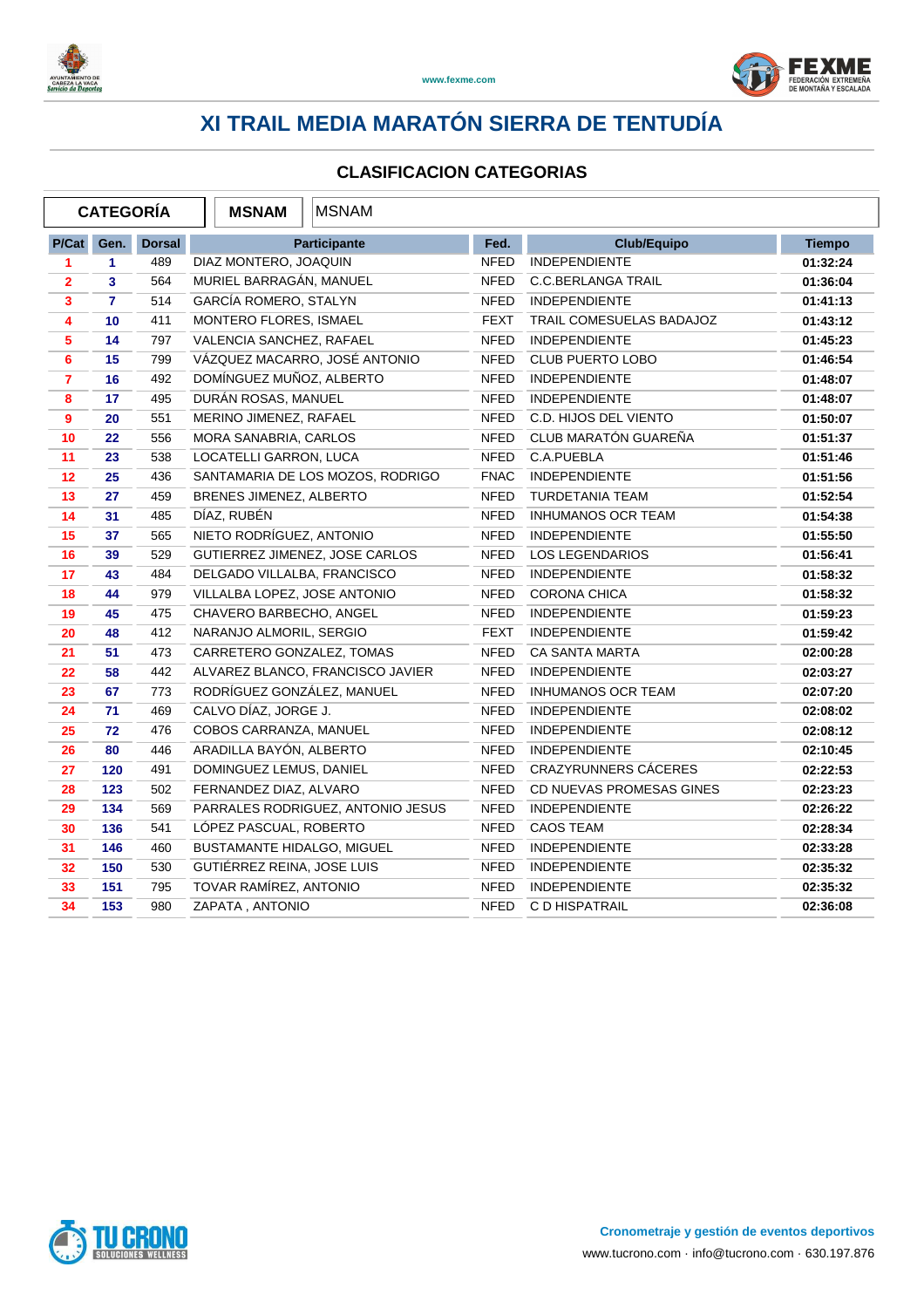



| <b>CATEGORÍA</b><br><b>IMSNBF</b><br><b>MSNBF</b> |      |               |                                 |             |                             |               |
|---------------------------------------------------|------|---------------|---------------------------------|-------------|-----------------------------|---------------|
| P/Cat                                             | Gen. | <b>Dorsal</b> | <b>Participante</b>             | Fed.        | <b>Club/Equipo</b>          | <b>Tiempo</b> |
|                                                   | 38   | 474           | CENTENO NEVADO, MARIA LIBERTAD  | <b>NFED</b> | <b>CA TALAVERA</b>          | 01:56:01      |
| $\overline{2}$                                    | 108  | 555           | MONGE FERNANDEZ, ROCIO          | <b>NFED</b> | <b>MAQUINAS TRAGAMILLAS</b> | 02:18:05      |
| 3                                                 | 131  | 768           | REYERO QUESADA, MARIA VICTORIA  | <b>NFED</b> | <b>INDEPENDIENTE</b>        | 02:26:02      |
| 4                                                 | 142  | 415           | RAMOS LAVADO, ÁFRICA            | <b>FEXT</b> | CD U LAGARTU RUNNING        | 02:30:16      |
| 5                                                 | 148  | 402           | BARBOSA LOPEZ, MARIA DEL CARMEN | <b>FEXT</b> | ADS EXTREMADURA NATURAL     | 02:35:24      |
| 6                                                 | 149  | 449           | BARBOSA LOPEZ, GUADALUPE        | <b>NFED</b> | TRAIL RUNNING LA PARRA      | 02:35:24      |
| 7                                                 | 172  | 466           | CALAZA VILLARES, LUCIA          | <b>NFED</b> | <b>CA TALAVERA</b>          | 02:45:25      |
| 8                                                 | 187  | 780           | ROMERO VELÁZQUEZ, MAMEN         | <b>NFED</b> | <b>INDEPENDIENTE</b>        | 03:16:34      |
| 9                                                 | 188  | 781           | ROSALES JIMENEZ, REYES          | <b>NFED</b> | <b>INDEPENDIENTE</b>        | 03:16:35      |

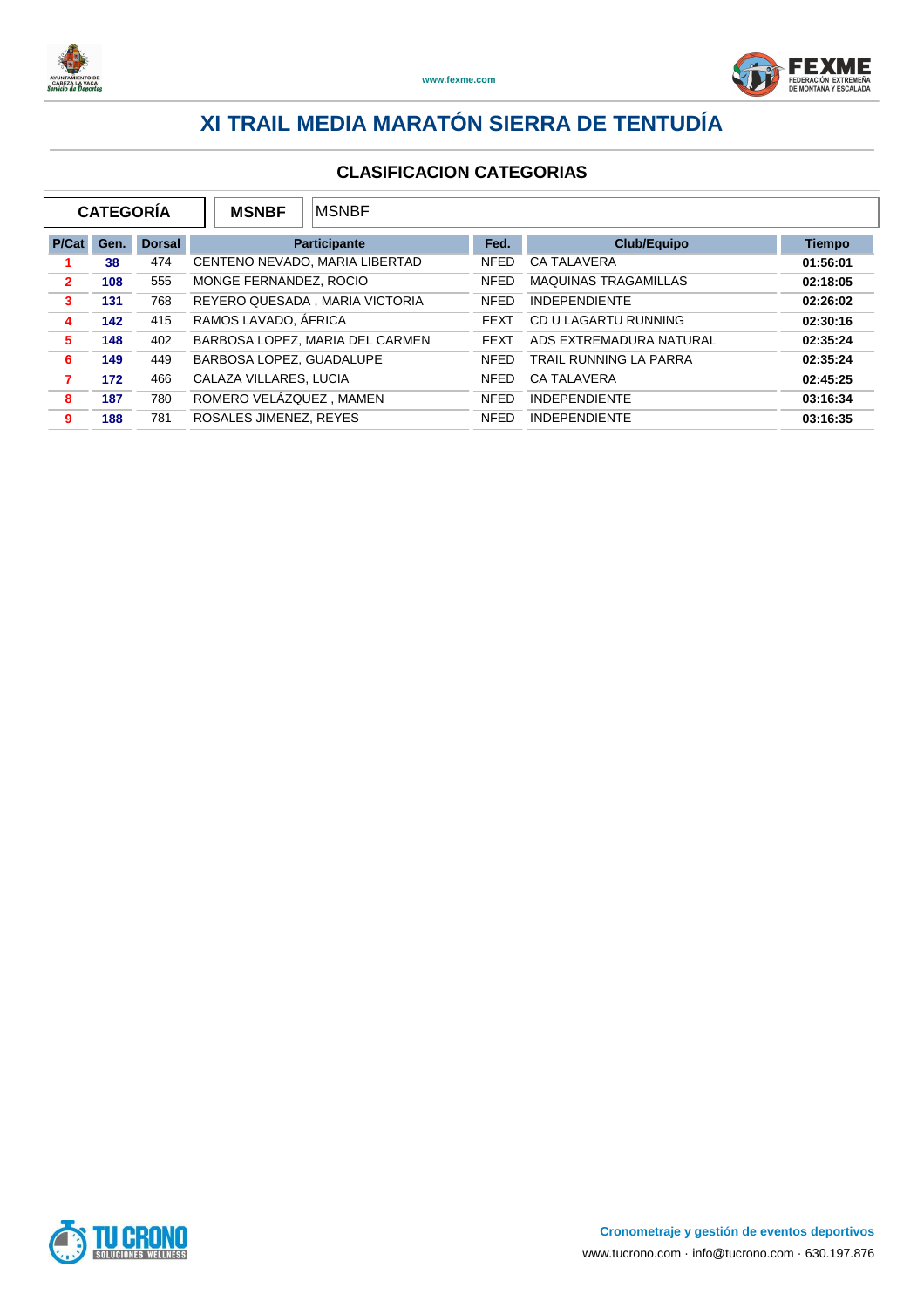



|                | <b>CATEGORÍA</b> |               | <b>MSNBM</b>                  | <b>MSNBM</b>                      |             |                                 |               |
|----------------|------------------|---------------|-------------------------------|-----------------------------------|-------------|---------------------------------|---------------|
| P/Cat          | Gen.             | <b>Dorsal</b> |                               | Participante                      | Fed.        | <b>Club/Equipo</b>              | <b>Tiempo</b> |
| 1              | 4                | 408           |                               | GONZALEZ BARBOSA, ANTONIO JOSE    | <b>FEXT</b> | ADS EXTREMADURA NATURAL         | 01:36:32      |
| $\mathbf{2}$   | 5                | 407           | GOMEZ FERNANDEZ, SERGIO       |                                   | <b>FEXT</b> | <b>CA LA SERENA</b>             | 01:38:10      |
| 3              | 6                | 468           | CALLEJA CUEVAS, GUILLERMO     |                                   | <b>NFED</b> | <b>CARROS DE FUEGO</b>          | 01:40:41      |
| 4              | 9                | 759           | PÉREZ VINAGRE, IGNACIO MANUEL |                                   | <b>NFED</b> | <b>INDEPENDIENTE</b>            | 01:42:42      |
| 5              | 12               | 525           | GONZALEZ SANABRIA, ANGEL LUIS |                                   | <b>NFED</b> | TRAIL RUNNING LA PARRA          | 01:44:23      |
| 6              | 13               | 410           | LÓPEZ FLORES, SANTIAGO        |                                   | <b>FEXT</b> | TRAIL COMESUELAS BADAJOZ        | 01:45:03      |
| $\overline{7}$ | 19               | 419           | CANTERLA FERNANDEZ, JORGE     |                                   | <b>FNAC</b> | <b>CLUB TREPAMUNDO</b>          | 01:50:07      |
| 8              | 29               | 526           | GORDILLO ALDANA, JUAN ANTONIO |                                   | <b>NFED</b> | <b>INDEPENDIENTE</b>            | 01:53:05      |
| 9              | 30               | 456           | <b>BLAZQUEZ QUIROS, FORTU</b> |                                   | <b>NFED</b> | <b>BELLOTA POWER</b>            | 01:54:38      |
| 10             | 33               | 554           | MONGE BENÍTEZ, EMILIO         |                                   | <b>NFED</b> | <b>INDEPENDIENTE</b>            | 01:55:29      |
| 11             | 34               | 767           | REINA ESTEVEZ, FRANCISCO      |                                   | <b>NFED</b> | <b>INDEPENDIENTE</b>            | 01:55:32      |
| 12             | 41               | 462           | CABALLERO RUIZ, JUAN CARLOS   |                                   | <b>NFED</b> | <b>CLUB TRIATLON MERIDA</b>     | 01:57:09      |
| 13             | 42               | 764           | PUNTERO JUSTO, JAVIER         |                                   | <b>NFED</b> | <b>CLUB CICLISTA LOS ZORROS</b> | 01:57:28      |
| 14             | 52               | 404           | ESCUDERO MAYA, JUAN ANTONIO   |                                   | <b>FEXT</b> | TRAIL COMESUELAS BADAJOZ        | 02:00:35      |
| 15             | 54               | 429           | LOPEZ VEGA, ALEJANDRO         |                                   | <b>FNAC</b> | C.D.A.CAMAS                     | 02:01:42      |
| 16             | 60               | 574           | PÉREZ PERDIGÓN, ALBERTO       |                                   | NFED        | <b>CARROS DE FUEGO</b>          | 02:03:56      |
| 17             | 61               | 440           | ALONSO TRANCOSO, CARLOS       |                                   | NFED        | <b>C.D. ISPOSSIBLE TEAM</b>     | 02:04:08      |
| 18             | 79               | 518           | GONZALEZ CUBERO, MARCIAL      |                                   | <b>NFED</b> | <b>INDEPENDIENTE</b>            | 02:10:45      |
| 19             | 101              | 501           | FERNANDEZ DELGADO, MIGUEL     |                                   | <b>NFED</b> | <b>INDEPENDIENTE</b>            | 02:17:24      |
| 20             | 103              | 766           |                               | RAMIREZ HERRERA, FRANCISCO JAVIER | <b>NFED</b> | C A MONTELLANO                  | 02:17:42      |
| 21             | 104              | 540           | LÓPEZ GOMEZ, FERNANDO         |                                   | <b>NFED</b> | UTRERA ACUÁTICA                 | 02:17:42      |
| 22             | 111              | 783           | ROSENDO RAMOS, DAVID          |                                   | <b>NFED</b> | <b>INDEPENDIENTE</b>            | 02:19:15      |
| 23             | 132              | 537           | LLANO GIL, DIEGO              |                                   | <b>NFED</b> | TOMATE RUNNING MIAJADAS         | 02:26:17      |
| 24             | 133              | 553           | MOLINA MATIAS, ANTONIO        |                                   | <b>NFED</b> | NEUMÁTICOS REMO                 | 02:26:19      |
| 25             | 137              | 567           | ORTIZ CHIMENOS, JUAN DIEGO    |                                   | <b>NFED</b> | <b>CAOS TEAM</b>                | 02:28:58      |
| 26             | 163              | 503           | FERNANDEZ DOCABO, MANUEL      |                                   | <b>NFED</b> | <b>INDEPENDIENTE</b>            | 02:41:09      |
| 27             | 166              | 544           | MACIAS SEDA, BENITO           |                                   | NFED        | C.D.A.CAMAS                     | 02:42:13      |
| 28             | 186              | 450           | BARRA ROJAS, DAVID            |                                   | <b>NFED</b> | PRETORIANOS DE TOMARES          | 03:16:34      |
| 29             | 193              | 507           | FIDALGO VILLAR, MANUEL        |                                   | <b>NFED</b> | PRETORIANOS DE TOMARES          | 03:16:35      |
| 30             | 195              | 545           | MARTIN BRAVO, SANTIAGO        |                                   | <b>NFED</b> | PRETORIANOS DE TOMARES          | 03:16:36      |

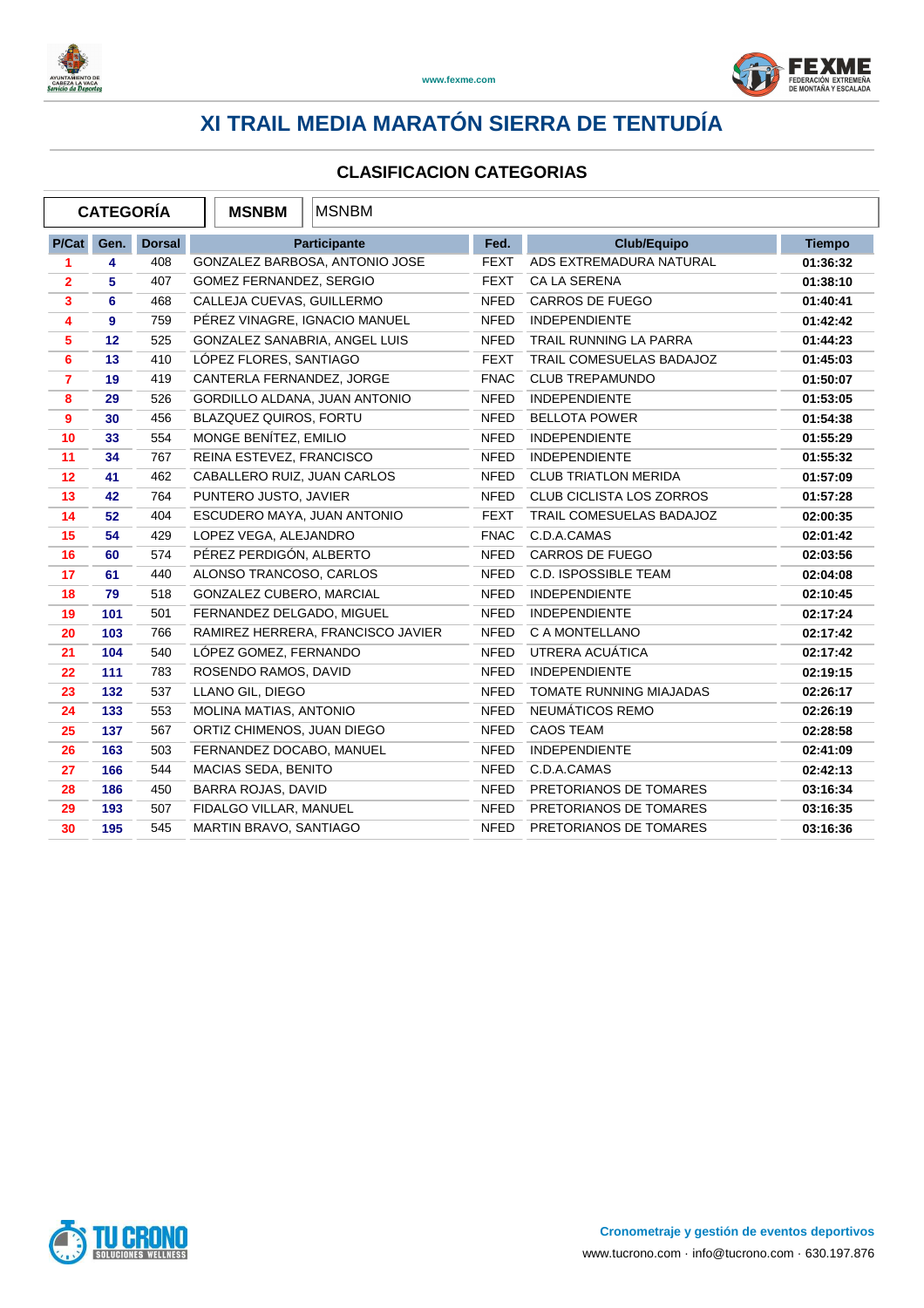



| <b>CATEGORÍA</b><br><b>MVTAF</b> |      |               |                                  | <b>MVTAF</b>                       |             |                          |               |
|----------------------------------|------|---------------|----------------------------------|------------------------------------|-------------|--------------------------|---------------|
| P/Cat                            | Gen. | <b>Dorsal</b> |                                  | <b>Participante</b>                | Fed.        | <b>Club/Equipo</b>       | <b>Tiempo</b> |
|                                  | 97   | 527           | <b>GRANDE SERRADILLA, MONTSE</b> |                                    | <b>NFED</b> | TOMATE RUNNING MIAJADAS  | 02:15:09      |
| $\overline{2}$                   | 110  | 444           | ALVAREZ MORENO, FILOMENA         |                                    | <b>NFED</b> | <b>INDEPENDIENTE</b>     | 02:18:36      |
| 3                                | 113  | 470           | CAMPOS PONCE, AZUCENA            |                                    | <b>NFED</b> | <b>INDEPENDIENTE</b>     | 02:20:06      |
| 4                                | 114  | 771           |                                  | RODRÍGUEZ FERNÁNDEZ, MARÍA DEL MAR | <b>NFED</b> | <b>INDEPENDIENTE</b>     | 02:20:10      |
| 5                                | 128  | 542           | LORITE PERALES, FABIOLA          |                                    | <b>NFED</b> | <b>INDEPENDIENTE</b>     | 02:25:25      |
| 6                                | 145  | 447           | ARAGON LLAMAS, YOLANDA           |                                    | <b>NFED</b> | LOS LEGENDARIOS          | 02:32:01      |
| 7                                | 155  | 792           | SANTOS MOYA, CARMEN              |                                    | <b>NFED</b> | <b>CDA CORRALES</b>      | 02:36:17      |
| 8                                | 156  | 552           | MIFFUT JIMÉNEZ, ANGELES          |                                    | <b>NFED</b> | C.D. HISPATRAIL          | 02:36:34      |
| 9                                | 175  | 560           | MORILLO LARIOS, ROCÍO            |                                    | <b>NFED</b> | <b>INDEPENDIENTE</b>     | 02:52:08      |
| 10                               | 181  | 528           | GUERRA MELLADO, MARIA ISABEL     |                                    | <b>NFED</b> | <b>INDEPENDIENTE</b>     | 03:09:27      |
| 11                               | 184  | 777           |                                  | ROMAN PEREZ, MARIA DEL CARMEN      | <b>NFED</b> | PRETORIANOS DE TOMARES   | 03:16:34      |
| 12                               | 185  | 467           | CALERO RAIGADA, ALE              |                                    | <b>NFED</b> | PRETORIANOS DE TOMARES   | 03:16:34      |
| 13                               | 200  | 425           | <b>GILES LIMA, INMACULADA</b>    |                                    | <b>FNAC</b> | C NORDIC WALKING SEVILLA | 03:40:23      |

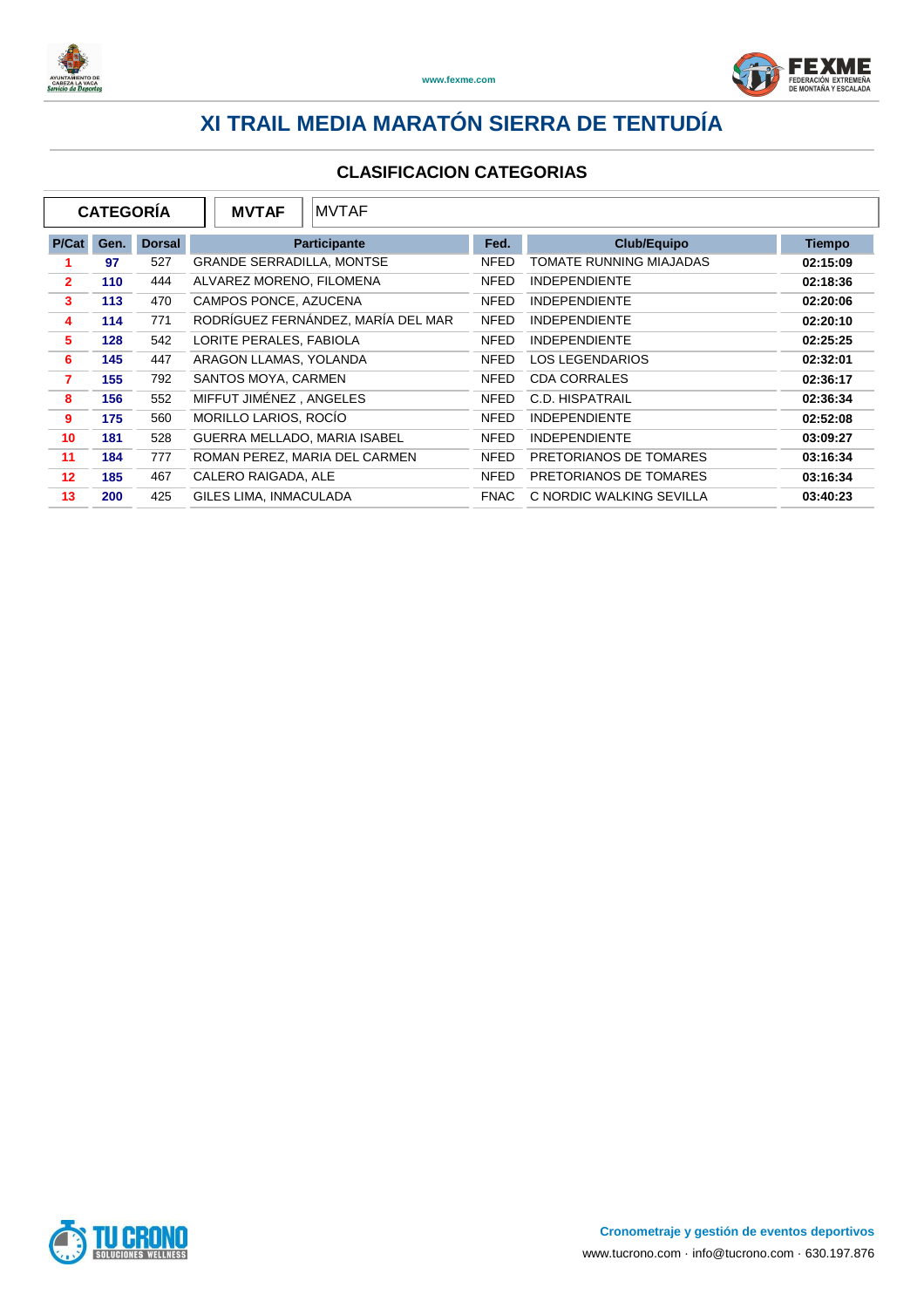



|                | <b>CATEGORÍA</b> |               | <b>MVTAM</b>                 | <b>MVTAM</b>                      |             |                              |               |
|----------------|------------------|---------------|------------------------------|-----------------------------------|-------------|------------------------------|---------------|
| P/Cat          | Gen.             | <b>Dorsal</b> |                              | Participante                      | Fed.        | <b>Club/Equipo</b>           | <b>Tiempo</b> |
| 1              | $\mathbf{2}$     | 420           |                              | CHACON CHAMORRO, FRANCISCO JAVIER | <b>FNAC</b> | TRAIL COMESUELAS BADAJOZ     | 01:35:35      |
| 2              | 8                | 515           | GARRIDO ROMERO, NICOLÁS      |                                   | <b>NFED</b> | MÁQUINAS TRAGAMILLAS         | 01:41:28      |
| 3              | 26               | 430           | MADRID ALVAREZ, CARLOS       |                                   | <b>FNAC</b> | CD THE MIDNIGHT PREDATORS    | 01:52:48      |
| 4              | 28               | 533           | HURTADO SUAREZ, JOSE MANUEL  |                                   | NFED        | <b>INDEPENDIENTE</b>         | 01:52:54      |
| 5              | 36               | 776           |                              | ROEMRO ESCAMILLA, ANTONIO JESUS   | <b>NFED</b> | CD NUEVAS PROMESAS GINES     | 01:55:41      |
| 6              | 40               | 572           | PEREZ ESPINOSA, MIGUEL ANGEL |                                   | <b>NFED</b> | AT. TIERRA DE BARROS         | 01:56:45      |
| $\overline{7}$ | 46               | 568           | PAGADOR HIDALGO, SALVADOR    |                                   | <b>NFED</b> | <b>INDEPENDIENTE</b>         | 01:59:31      |
| 8              | 47               | 789           | SÁNCHEZ GARCÍA, CURRO        |                                   | <b>NFED</b> | <b>INDEPENDIENTE</b>         | 01:59:38      |
| 9              | 59               | 452           | BARRERO GOMEZ, PASCUAL       |                                   | NFED        | <b>INDEPENDIENTE</b>         | 02:03:46      |
| 10             | 66               | 1982          |                              | GALLARDO SEABRA, FRANCISCO JAVIER | <b>NFED</b> | <b>INDEPENDIENTE</b>         | 02:05:28      |
| 11             | 70               | 486           | DIAZ DOMÍNGUEZ, ANTONIO JOSE |                                   | <b>NFED</b> | <b>INDEPENDIENTE</b>         | 02:08:02      |
| 12             | 73               | 550           |                              | MEGÍAS RAMOS, FRANCISCO MIGUEL    | <b>NFED</b> | <b>INDEPENDIENTE</b>         | 02:09:01      |
| 13             | 75               | 451           | BARRAGAN CASTAÑO, ANTONIO    |                                   | NFED        | <b>INDEPENDIENTE</b>         | 02:09:41      |
| 14             | 77               | 519           | GONZALEZ INFANTE, RAIMUNDO   |                                   | NFED        | <b>INDEPENDIENTE</b>         | 02:10:02      |
| 15             | 78               | 487           | DIAZ GONZALEZ, PEDRO JOSE    |                                   | NFED        | CAIRS                        | 02:10:19      |
| 16             | 82               | 1981          | UGARTE BECERRA, IGNACIO      |                                   | NFED        | CD HISPATRAIL TRAINING       | 02:11:30      |
| 17             | 83               | 536           | LEYTON SALGADO, JOSÉ MANUEL  |                                   | <b>NFED</b> | <b>INDEPENDIENTE</b>         | 02:11:49      |
| 18             | 85               | 471           |                              | CAPITÁN PEREA, ALEJANDRO MANUEL   | <b>NFED</b> | <b>INDEPENDIENTE</b>         | 02:12:04      |
| 19             | 88               | 426           | HIERRO IGNACIO, ANTONIO      |                                   | <b>FNAC</b> | CLUB ULTRA TRAIL HUELVA      | 02:12:36      |
| 20             | 89               | 772           | RODRIGUEZ GARCÍA, RAFAEL     |                                   | <b>NFED</b> | <b>INDEPENDIENTE</b>         | 02:12:47      |
| 21             | 90               | 535           | LEÓN GARROTE, JUAN MANUEL    |                                   | <b>NFED</b> | C.D. HISPATRAIL              | 02:12:50      |
| 22             | 91               | 796           | TRAVADO MARIN, FRANCISCO     |                                   | <b>NFED</b> | <b>TRAINING MARKET</b>       | 02:13:33      |
| 23             | 92               | 498           |                              | ESCUDERO CASTELLANO, JOSE JOAQUIN | NFED        | C.D. HISPATRAIL              | 02:13:33      |
| 24             | 93               | 794           | TARDIO MAYA, JORGE           |                                   | <b>NFED</b> | <b>INDEPENDIENTE</b>         | 02:14:16      |
| 25             | 96               | 765           | RAMÍREZ FERNÁNDEZ, IGNACIO   |                                   | NFED        | <b>CLUB ATLETISMO OSSET</b>  | 02:14:39      |
| 26             | 100              | 458           | BRAZO DORAD, PEDRO           |                                   | NFED        | C.D. HISPATRAIL              | 02:17:16      |
| 27             | 105              | 417           | ADIEGO GONZALEZ, IGNACIO     |                                   | <b>NFED</b> | <b>INDEPENDIENTE</b>         | 02:17:46      |
| 28             | 106              | 421           | CUSTODIO DIAZ, RUBÉN         |                                   | <b>NFED</b> | C.D. HISPATRAIL              | 02:17:46      |
| 29             | 112              | 543           | LUNA HERNANDEZ, ALEJANDRO    |                                   | <b>NFED</b> | <b>ZUM ZUM</b>               | 02:20:01      |
| 30             | 116              | 524           |                              | GONZALEZ ROLDAN, CARLOS FRANCISCO | NFED        | <b>LOS LEGENDARIOS</b>       | 02:20:24      |
| 31             | 119              | 477           | COLOMER TAPIA, SANTIAGO      |                                   | NFED        | <b>CORREDORES DEL PINAR</b>  | 02:21:59      |
| 32             | 121              | 534           | LARA ROMERO, ROBERTO         |                                   | <b>NFED</b> | <b>CLUB ATLETISMO GELVES</b> | 02:23:19      |
| 33             | 124              | 461           | BUZÓN BERMEJO, DIEGO         |                                   | NFED        | C.D. HISPATRAIL              | 02:23:30      |
| 34             | 127              | 566           | ORTEGA JIMÉNEZ, MANUEL       |                                   | NFED        | <b>LOS LENTOS</b>            | 02:25:02      |
| 35             | 135              | 546           | MARTÍN FREIRE, ÁNGEL         |                                   | <b>NFED</b> | <b>INDEPENDIENTE</b>         | 02:26:49      |
| 36             | 139              | 523           | GONZALEZ RODRIGUEZ, ANTONIO  |                                   | <b>NFED</b> | <b>INDEPENDIENTE</b>         | 02:29:17      |
| 37             | 141              | 414           | PULIDO PINO, AGUSTÍN         |                                   | <b>FEXT</b> | <b>INDEPENDIENTE</b>         | 02:29:53      |
| 38             | 147              | 557           | MORENO, RUBEN                |                                   | <b>NFED</b> | <b>INDEPENDIENTE</b>         | 02:35:22      |
| 39             | 154              | 520           | GONZÁLEZ MORENO, DAVID       |                                   | NFED        | CD CALVOS KLEIN              | 02:36:17      |
| 40             | 159              | 423           | DURÁN CAUNE, DANIEL          |                                   | <b>FNAC</b> | <b>CLUB ELBRUZ</b>           | 02:37:26      |
| 41             | 160              | 770           | <b>JAVIER</b>                | RODRÍGUEZ DOMINGUEZ, FRANCISCO    | <b>NFED</b> | <b>INDEPENDIENTE</b>         | 02:40:03      |
| 42             | 161              | 562           |                              | MORRONDO GÓMEZ, FRANCISCO JAVIER  | <b>NFED</b> | <b>INDEPENDIENTE</b>         | 02:40:03      |
| 43             | 162              | 532           | HERRERA PAEZ, MIGUEL JOSÉ    |                                   | <b>NFED</b> | <b>INDEPENDIENTE</b>         | 02:40:41      |
| 44             | 167              | 978           | VERA MARTÍN, FLORENTINO      |                                   | <b>NFED</b> | <b>INDEPENDIENTE</b>         | 02:42:46      |
| 45             | 170              | 558           | MORGADO RODRIGUEZ, ALFONSO   |                                   | NFED        | <b>INDEPENDIENTE</b>         | 02:44:53      |
| 46             | 174              | 454           | BENÍTEZ ÁLVAREZ, ROBERTO     |                                   | <b>NFED</b> | <b>INDEPENDIENTE</b>         | 02:46:32      |
| 47             | 182              | 798           | VALLE NUÑEZ, JUAN MANUEL     |                                   | NFED        | CA TALAVERA                  | 03:09:34      |
| 48             | 194              | 472           | CARO ÁLVAREZ, JOSÉ ANTONIO   |                                   | NFED        | PRETORIANOS DE TOMARES       | 03:16:35      |

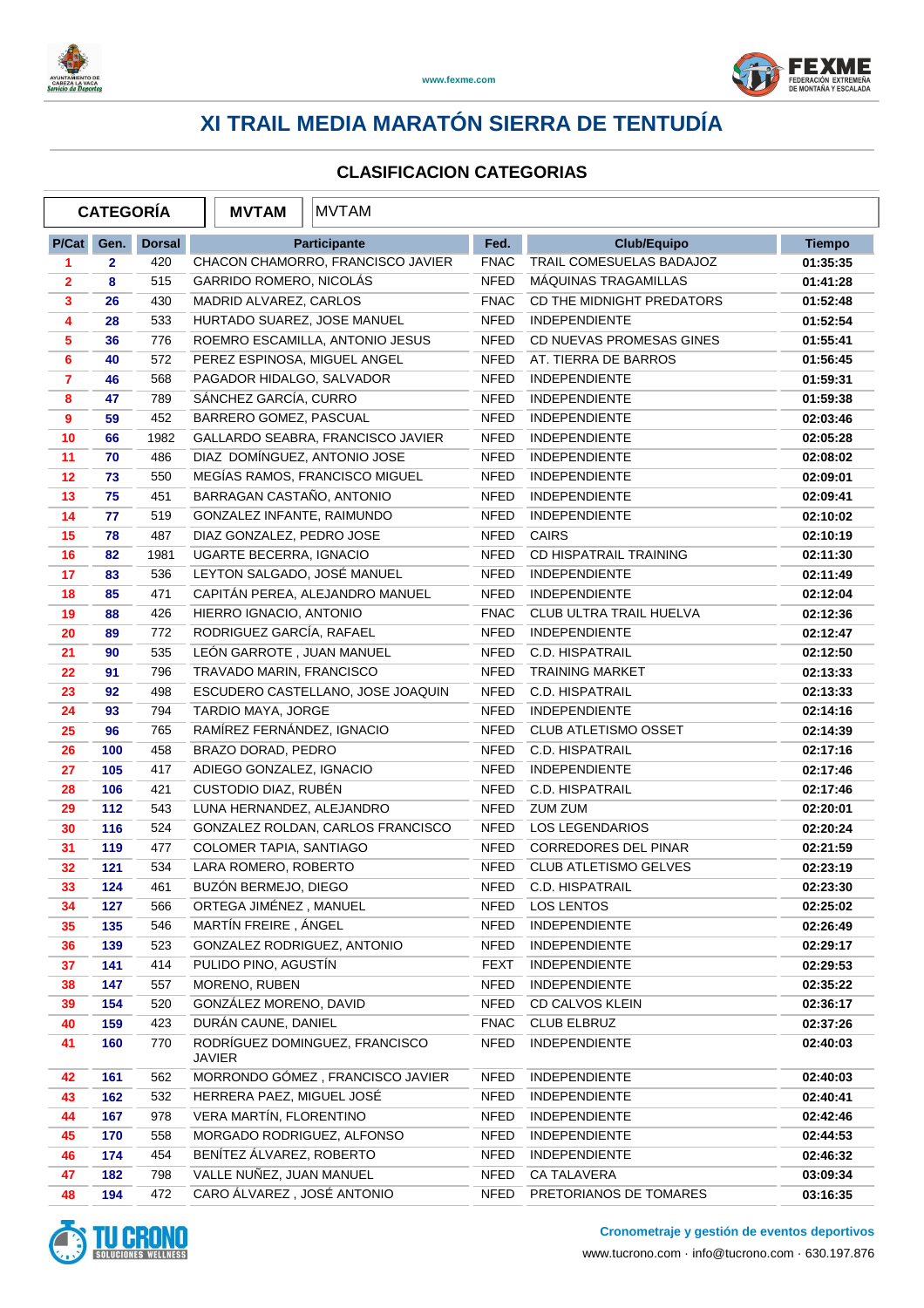



|                | <b>CATEGORÍA</b> |               | <b>MVTBF</b>                  | <b>MVTBF</b> |             |                          |               |  |
|----------------|------------------|---------------|-------------------------------|--------------|-------------|--------------------------|---------------|--|
| P/Cat          | Gen.             | <b>Dorsal</b> | <b>Participante</b>           |              | Fed.        | Club/Equipo              | <b>Tiempo</b> |  |
|                | 109              | 499           | <b>ESPEJO RUIZ, MONICA</b>    |              | <b>NFED</b> | <b>SPAINMARATHONS</b>    | 02:18:11      |  |
| $\overline{2}$ | 164              | 488           | DIAZ HERRERA, MARIA ANTONIA   |              | <b>NFED</b> | <b>INDEPENDIENTE</b>     | 02:41:26      |  |
| 3              | 165              | 510           | GALLARDO CHAMIZO, MARIA LUISA |              | <b>NFED</b> | C.A.OSSET SAN JUAN       | 02:41:34      |  |
| 4              | 173              | 763           | PUERTO MUÑOZ, PAQUI           |              | <b>NFED</b> | <b>CA TALAVERA</b>       | 02:45:25      |  |
| 5              | 180              | 483           | DELGADO MARTIN, REYES         |              | <b>NFED</b> | <b>INDEPENDIENTE</b>     | 03:09:27      |  |
| 6              | 183              | 506           | FERNANDEZ TRUJILLO, JUANA     |              | <b>NFED</b> | PRETORIANOS DE TOMARES   | 03:16:34      |  |
| 7              | 196              | 418           | BERNAL MUÑOZ, LOLA            |              | FNAC        | C NORDIC WALKING SEVILLA | 03:22:18      |  |
| 8              | 199              | 433           | RODRÍGUEZ CRUZ, VICTORIA      |              | <b>FNAC</b> | <b>CLUB TREPAMUNDO</b>   | 03:39:26      |  |

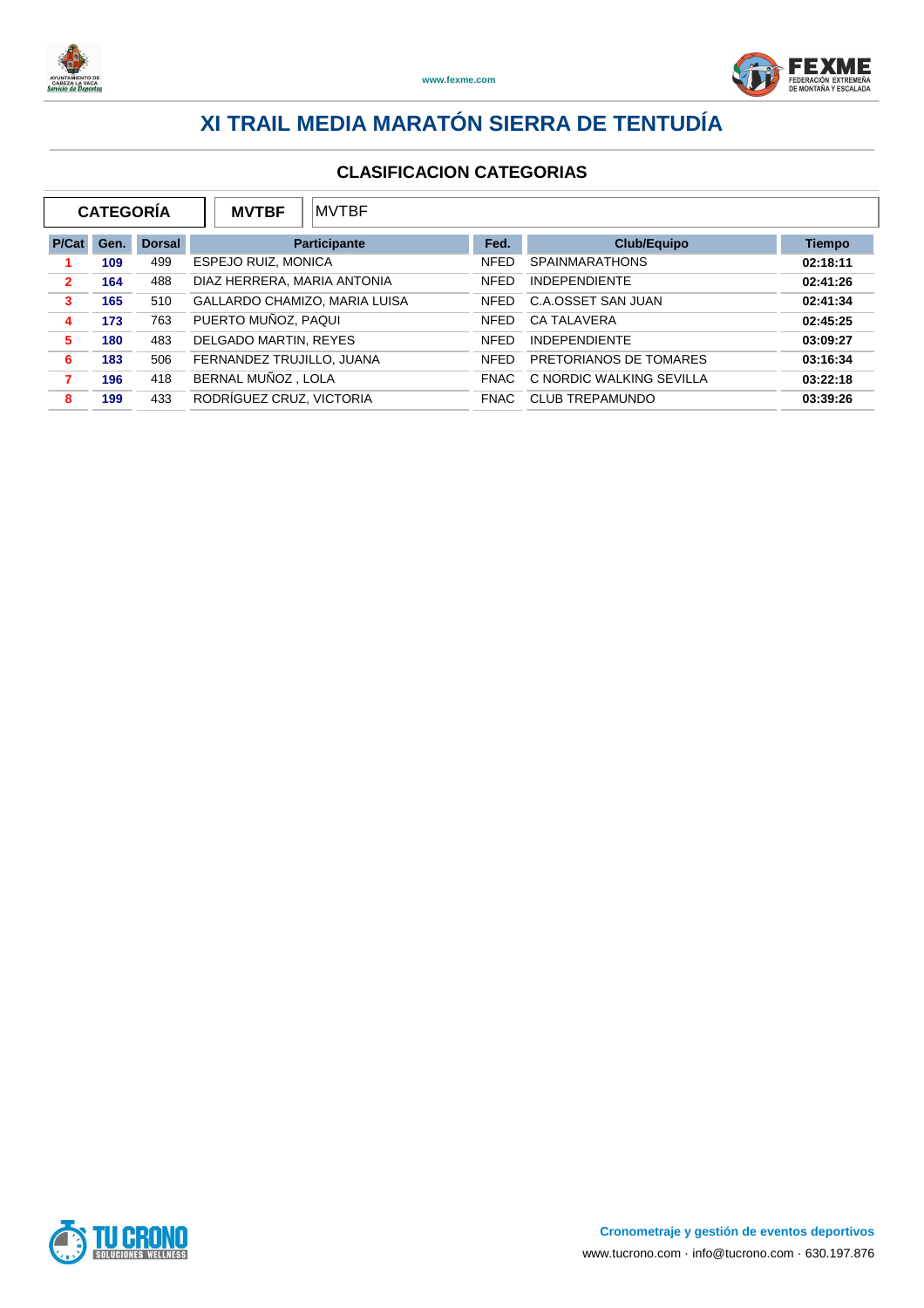



|                | <b>CATEGORÍA</b> |               | <b>MVTBM</b>                | <b>MVTBM</b>                       |             |                                |               |
|----------------|------------------|---------------|-----------------------------|------------------------------------|-------------|--------------------------------|---------------|
| P/Cat          | Gen.             | <b>Dorsal</b> |                             | Participante                       | Fed.        | <b>Club/Equipo</b>             | <b>Tiempo</b> |
| 1              | 11               | 428           | JIMÉNEZ RIVERA, ELOY        |                                    | <b>NFED</b> | C.D. HISPATRAIL                | 01:43:15      |
| $\overline{2}$ | 18               | 509           |                             | GALLARDO BOHÓRQUEZ, FCO. JAVIER    | <b>NFED</b> | MARATÓN MAIRENA                | 01:49:25      |
| 3              | 49               | 531           | HEREDIA CASTELLANO, ENRIQUE |                                    | <b>NFED</b> | <b>INDEPENDIENTE</b>           | 01:59:48      |
| 4              | 50               | 457           | BONILLA UCEDA, JESÚS        |                                    | <b>NFED</b> | INDEPENDIENTE                  | 01:59:50      |
| 5              | 53               | 413           | PORRAS TAMAYO, MIGUEL       |                                    | <b>FEXT</b> | CA TRUJILLO                    | 02:01:26      |
| 6              | 55               | 437           | VENEGAS AMO, MANUEL         |                                    | <b>FNAC</b> | <b>C.D. MIDNIGHT PREDATORS</b> | 02:01:47      |
| $\overline{7}$ | 62               | 793           | SARCIAT MACIAS, JUAN CARLOS |                                    | <b>NFED</b> | "LOS INDEPEDIENTES"            | 02:04:20      |
| 8              | 63               | 570           | PATILLA JIMENEZ, ANTÓNIO    |                                    | <b>NFED</b> | "LOS INDEPEDIENTES"            | 02:04:20      |
| 9              | 64               | 496           | ENAMORADO CHACÓN, DIEGO     |                                    | <b>NFED</b> | <b>LOS LEGENDARIOS</b>         | 02:04:20      |
| 10             | 65               | 769           |                             | RODRIGUEZ DELGADO, JUAN ANTONIO    | <b>NFED</b> | <b>INDEPENDIENTE</b>           | 02:04:36      |
| 11             | 68               | 571           | PEINADO RODRIGUEZ, PABLO    |                                    | <b>NFED</b> | <b>INDEPENDIENTE</b>           | 02:08:01      |
| 12             | 81               | 791           |                             | SÁNCHEZ PULIDO, FRANCISCO JOSÉ     | <b>NFED</b> | <b>TOMATE RUNNING MIAJADAS</b> | 02:11:03      |
| 13             | 84               | 504           | FERNANDEZ GARRIDO, EDUARDO  |                                    | <b>NFED</b> | <b>CA SURESTE</b>              | 02:12:04      |
| 14             | 87               | 761           | PIQUÉ SANCHEZ, JAIME        |                                    | <b>NFED</b> | ZUM ZUM                        | 02:12:29      |
| 15             | 94               | 760           | PINA SALAS, CARLOS          |                                    | <b>NFED</b> | <b>CLUB ATLETISMO OSSET</b>    | 02:14:18      |
| 16             | 98               | 455           | BLANCH LEIVA, PEDRO         |                                    | <b>NFED</b> | <b>INDEPENDIENTE</b>           | 02:16:04      |
| 17             | 102              | 505           | FERNÁNDEZ PARRA, ALVARO     |                                    | <b>NFED</b> | <b>INDEPENDIENTE</b>           | 02:17:38      |
| 18             | 117              | 977           | VELEZ LOPEZ, JOSE ANTONIO   |                                    | NFED        | <b>INDEPENDIENTE</b>           | 02:21:13      |
| 19             | 118              | 563           | MUÑOZ BENITEZ, MANUEL       |                                    | <b>NFED</b> | PRETORIANOS DE TOMARES         | 02:21:13      |
| 20             | 122              | 512           | GALVEZ GONZALEZ, JAVIER     |                                    | <b>NFED</b> | <b>CLUB ATLETISMO GELVES</b>   | 02:23:19      |
| 21             | 125              | 775           | RODRÍGUEZ JURADO, JORGE     |                                    | <b>NFED</b> | <b>INDEPENDIENTE</b>           | 02:24:13      |
| 22             | 126              | 500           | ESTEVE FLORES, LUIS ENRIQUE |                                    | <b>NFED</b> | <b>PREDATORS</b>               | 02:24:53      |
| 23             | 129              | 478           | CUARESMA PARDO, JESÚS       |                                    | <b>NFED</b> | <b>INDEPENDIENTE</b>           | 02:25:27      |
| 24             | 130              | 490           | DOMINGO, LUIS               |                                    | <b>NFED</b> | <b>INDEPENDIENTE</b>           | 02:25:49      |
| 25             | 138              | 434           |                             | RODRIGUEZ DOMINGUEZ, PEDRO ANTONIO | <b>FNAC</b> | <b>INDEPENDIENTE</b>           | 02:29:04      |
| 26             | 168              | 435           | RUBIO, JAIME                |                                    | <b>FNAC</b> | C.D. HISPATRAIL                | 02:43:54      |
| 27             | 171              | 480           | DE PAZ PAZO, JERONIMO       |                                    | <b>NFED</b> | <b>INDEPENDIENTE</b>           | 02:44:53      |
| 28             | 189              | 762           | POLO ACOSTA, JUAN JOSE      |                                    | <b>NFED</b> | PRETORIANOS DE TOMARES         | 03:16:35      |
| 29             | 190              | 559           |                             | MORIANA GARCÍA, FRANCISCO JOSÉ     | <b>NFED</b> | PRETORIANOS DE TOMARES         | 03:16:35      |
| 30             | 192              | 782           | ROSALES JIMÉNEZ, HAVIÉ      |                                    | <b>NFED</b> | PRETORIANOS DE TOMARES         | 03:16:35      |
| 31             | 201              | 481           | <b>MIGUEL</b>               | DEL CUBO Y CASTAÑEDA, FRANCISCO    | <b>NFED</b> | <b>CLUB TREPAMUNDO</b>         | 04:04:09      |

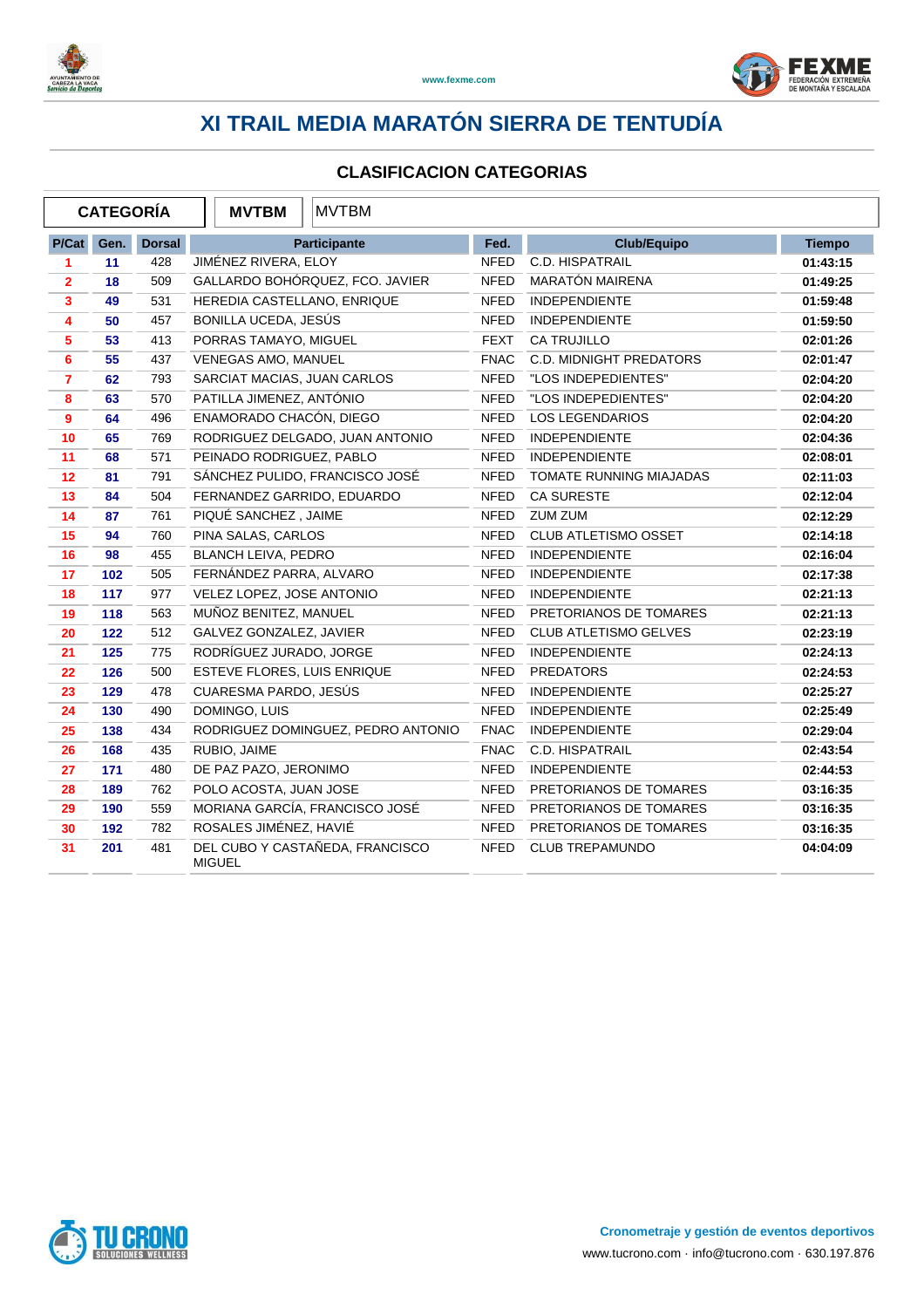



| MVTCF<br><b>MVTCF</b><br><b>CATEGORIA</b> |      |               |                         |      |                      |          |
|-------------------------------------------|------|---------------|-------------------------|------|----------------------|----------|
| P/Cat                                     | Gen. | <b>Dorsal</b> | <b>Participante</b>     | Fed. | <b>Club/Equipo</b>   | Tiempo   |
|                                           | 177  | 441           | ALORS JIMENEZ, MARIALUZ | NFED | <b>INDEPENDIENTE</b> | 03:00:09 |

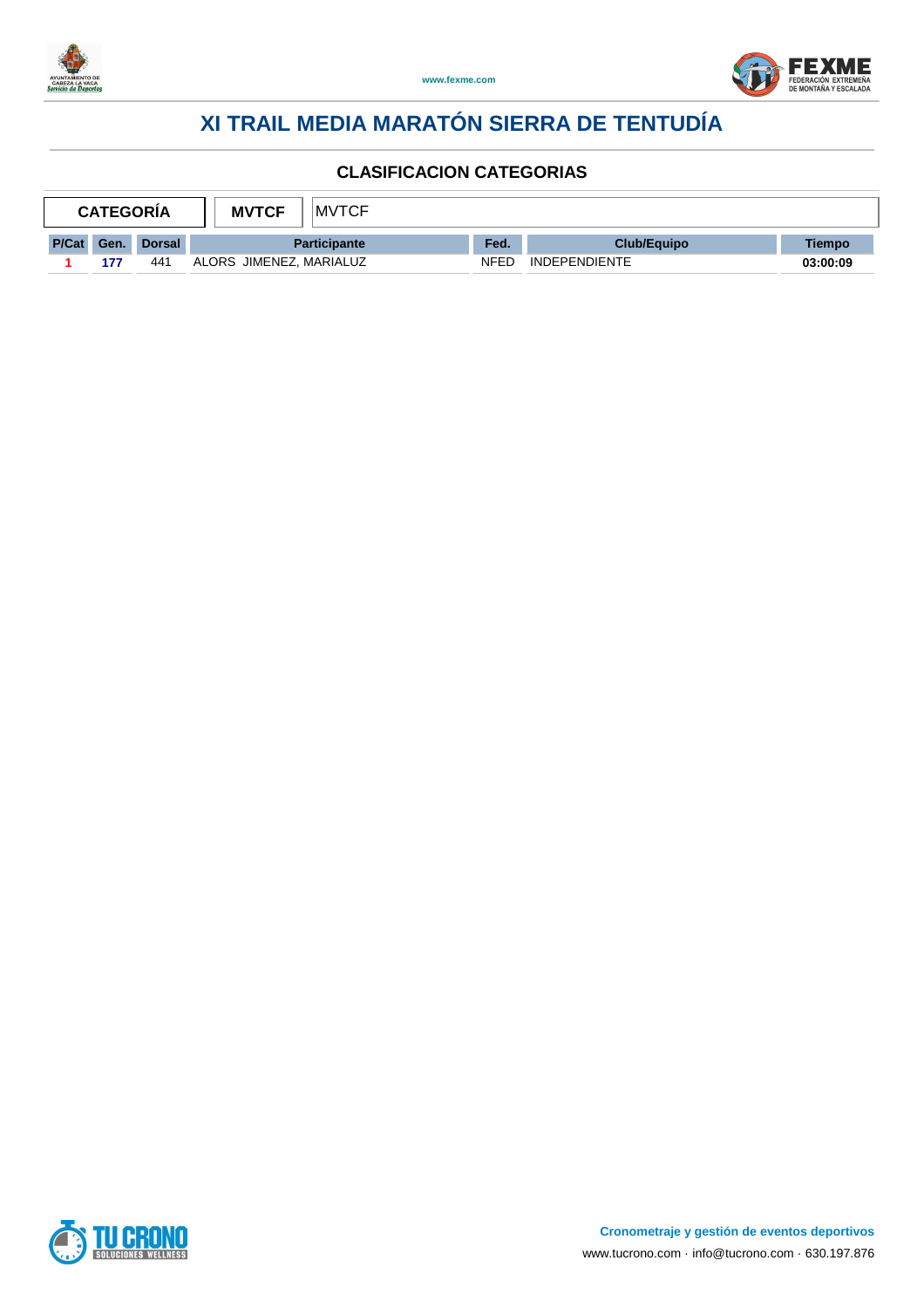



| <b>CATEGORÍA</b> |      |               | <b>MVTCM</b><br><b>MVTCM</b>                       |             |                                |               |
|------------------|------|---------------|----------------------------------------------------|-------------|--------------------------------|---------------|
| P/Cat            | Gen. | <b>Dorsal</b> | Participante                                       | Fed.        | <b>Club/Equipo</b>             | <b>Tiempo</b> |
| 1                | 21   | 493           | DONADO CAMPOS, ANTONIO                             | <b>NFED</b> | <b>INDEPENDIENTE</b>           | 01:51:28      |
| $\overline{2}$   | 32   | 445           | AÑERA MORENO, RAMON                                | <b>NFED</b> | ULTRA FONDO LOS ALCORES        | 01:54:45      |
| 3                | 56   | 497           | ENAMORADO GARCIA, RAFAEL                           | <b>NFED</b> | <b>INDEPENDIENTE</b>           | 02:02:37      |
| 4                | 57   | 416           | VILLANUEVA ROMERO, LUIS CARLOS                     | <b>FEXT</b> | <b>INDEPENDIENTE</b>           | 02:02:40      |
| 5                | 69   | 779           | ROMERO MARTINEZ, MANUEL                            | <b>NFED</b> | CD NUEVAS PROMESAS GINES       | 02:08:01      |
| 6                | 76   | 439           | ALONSO DE LA TORRE NÚÑEZ, CARLOS<br><b>ENRIQUE</b> | <b>NFED</b> | <b>CODAN EXTREMADURA</b>       | 02:09:47      |
| $\overline{7}$   | 95   | 539           | LOPEZ BARRERA, MANUEL                              | <b>NFED</b> | AMIGOS PARQUE Mª LUÍSA         | 02:14:28      |
| 8                | 99   | 549           | MAYA ÁLVAREZ, JOSÉ MANUEL                          | <b>NFED</b> | <b>INDEPENDIENTE</b>           | 02:17:16      |
| 9                | 107  | 513           | <b>GARCIA LUCERO, ANGEL</b>                        | <b>NFED</b> | <b>SPAINMARATHONS</b>          | 02:17:59      |
| 10               | 115  | 431           | PASTOR PINILLOS, MARCOS                            | <b>FNAC</b> | <b>RUNNINGWAY TRAIL</b>        | 02:20:14      |
| 11               | 140  | 547           | MARTÍN IGLESIAS, JOSÉ LUIS                         | <b>NFED</b> | <b>TOMATE RUNNING MIAJADAS</b> | 02:29:53      |
| 12               | 143  | 443           | ALVAREZ MONTES, FRANCISCO                          | <b>NFED</b> | <b>INDEPENDIENTE</b>           | 02:31:32      |
| 13               | 157  | 432           | PUERTO BERNAL, FERNANDO                            | <b>FNAC</b> | <b>CLUB TREPAMUNDO</b>         | 02:37:23      |
| 14               | 169  | 784           | RUBIO, PACO                                        | <b>NFED</b> | C.D. HISPATRAIL                | 02:43:59      |
| 15               | 176  | 548           | MARTÍNEZ AZA, JUAN CARLOS                          | <b>NFED</b> | TRIATLÓN MÉRIDA                | 02:58:15      |
| 16               | 178  | 790           | SANCHEZ POLVILLO, FRANCISCO                        | <b>NFED</b> | C.D.A.CAMAS                    | 03:01:47      |
| 17               | 179  | 786           | SANCHEZ CEFERINO, ANTONIO                          | NFED        | C.A. HASEKURA                  | 03:06:37      |
| 18               | 191  | 573           | PÉREZ GARCIA, RAFAEL                               | <b>NFED</b> | PRETORIANOS DE TOMARES         | 03:16:35      |
| 19               | 197  | 422           | DE FORTUNY PIDAL, ALEJANDRO                        | <b>NFED</b> | <b>CLUB TREPAMUNDO</b>         | 03:36:52      |
| 20               | 198  | 427           | JARA SORIA, JUAN ANTONIO                           | <b>FNAC</b> | <b>CLUB TREPAMUNDO</b>         | 03:39:26      |

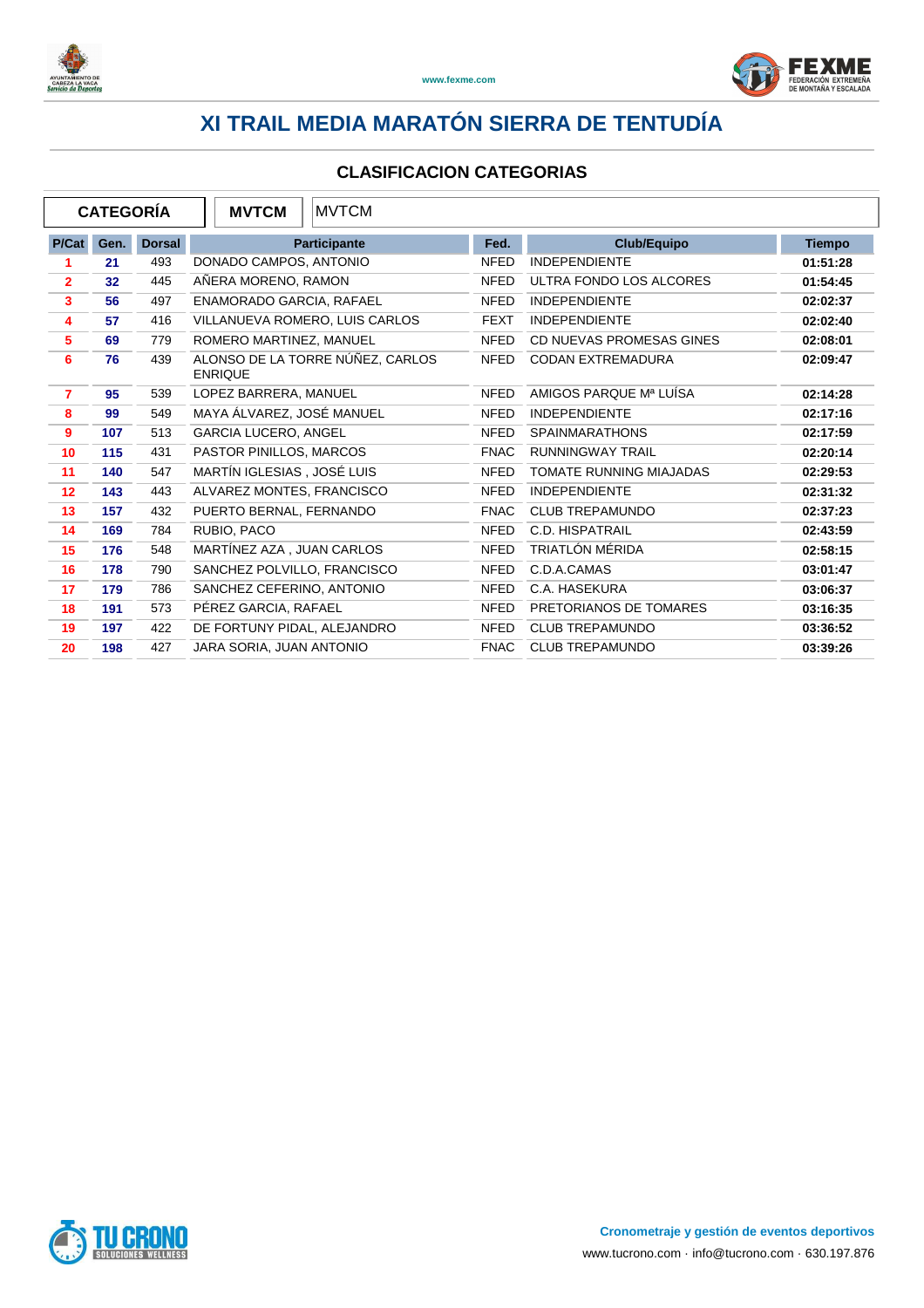



### **CLASIFICACIÓN GENERAL**

| Gen. | <b>Dorsal</b> | Participante                        | <b>Club/Equipo</b>          | Fed.        | Categ.       | P.Cat. | <b>Tiempo</b> |
|------|---------------|-------------------------------------|-----------------------------|-------------|--------------|--------|---------------|
| 1    | 954           | CORDERO ROMERO, MANUEL              | <b>INDEPENDIENTE</b>        | <b>NFED</b> | <b>CSNAM</b> | 1      | 0:45:17       |
| 2    | 817           | MUROS RAMÍREZ, SANTIAGO JAVIER      | ATLÉTICO TORROXEÑO          | <b>NFED</b> | <b>CSNAM</b> | 2      | 0:45:20       |
| 3    | 995           | MÉNDEZ VEGA, LUIS VICENTE           | ATLETAS POP MERIDA          | <b>NFED</b> | <b>CSNBM</b> | 1      | 0:49:01       |
| 4    | 982           | JAPON LAMA, MANUEL                  | <b>C.D.BICICLETAS PALMA</b> | <b>NFED</b> | <b>CSNAM</b> | 3      | 0:49:54       |
| 5    | 941           | MÉNDEZ RUBIO, FRANCISCO             | TRAIL COMESUELAS BADAJOZ    | <b>FEXT</b> | <b>CSNAM</b> | 4      | 0:52:12       |
| 6    | 969           | GARCIA MACIAS, FRANCISCO JAVIER     | <b>CLUB ATLETISMO ZAFRA</b> | <b>NFED</b> | <b>CVTAM</b> | 1      | 0:53:15       |
| 7    | 993           | MARTÍN ROMERO, RAÚL DOMINGO         | PADELSTAR                   | <b>NFED</b> | <b>CSNAM</b> | 5      | 0:53:46       |
| 8    | 648           | VILACOBA ARGIBAY, DAVID             | C.D. HISPATRAIL             | <b>NFED</b> | <b>CSNAM</b> | 6      | 0:54:39       |
| 9    | 940           | REYES VELARDIEZ, JUAN               | <b>CLUB ATLETISMO ZAFRA</b> | <b>NFED</b> | <b>CVTCM</b> | 1      | 0:55:06       |
| 10   | 975           | GUERRERO CHÁVEZ, JUAN JOSÉ          | CC JEREZ DE LOS CABALLEROS  | <b>NFED</b> | <b>CSNAM</b> | 7      | 0:57:09       |
| 11   | 973           | GONZALEZ GUTIERREZ, MERCEDES        | ATLETAS POP ALBURQUERQUE    | <b>NFED</b> | <b>CSNAF</b> | 1      | 0:59:13       |
| 12   | 961           | FERNANDEZ VERGARA, JOSE DAVID       | ATLETAS POP ALBURQUERQUE    | <b>NFED</b> | <b>CSNBM</b> | 2      | 0:59:13       |
| 13   | 681           | VILLENA LOZANO, PILAR               | <b>INDEPENDIENTE</b>        | <b>NFED</b> | <b>CSNBF</b> | 1      | 1:00:01       |
| 14   | 644           | SÁNCHEZ VEAS, JUAN                  | CLUB ATLETISMO ZAFRA        | <b>NFED</b> | <b>CSNBM</b> | 3      | 1:01:52       |
| 15   | 646           | SUÁREZ SILVA, JOSÉ MIGUEL           | C. MONTAÑA ATLANTIK         | <b>NFED</b> | <b>CSNBM</b> | 4      | 1:02:20       |
| 16   | 1000          | MURILLO CHAVEZ, MARCOS              | <b>INDEPENDIENTE</b>        | <b>NFED</b> | <b>CSNAM</b> | 8      | 1:02:47       |
| 17   | 976           | GUERRERO CORONADO, ELENA            | <b>INHUMANOS OCR TEAM</b>   | <b>NFED</b> | <b>CSNAF</b> | 2      | 1:02:59       |
| 18   | 960           | FERIA CUESTA, JUAN CARLOS           | <b>CLUB ATLETISMO ZAFRA</b> | <b>NFED</b> | <b>CVTCM</b> | 2      | 1:04:48       |
| 19   | 947           | BENÍTEZ HIDALGO, DANIEL             | C.A.PUEBLA                  | <b>NFED</b> | <b>CVTAM</b> | 2      | 1:04:50       |
| 20   | 929           | PORRINO PÉREZ, DAVID                | <b>INDEPENDIENTE</b>        | <b>NFED</b> | <b>CSNBM</b> | 5      | 1:05:03       |
| 21   | 641           | RUBIO HERNÁNDEZ, MARÍA VICTORIA     | <b>INDEPENDIENTE</b>        | <b>NFED</b> | <b>CSNAF</b> | 3      | 1:05:30       |
| 22   | 945           | ACEDO MANCHON, JUAN                 | <b>CLUB ATLETISMO ZAFRA</b> | <b>NFED</b> | <b>CSNBM</b> | 6      | 1:05:34       |
| 23   | 989           | MACÍAS CARRASCO, FELIPE             | <b>INDEPENDIENTE</b>        | <b>NFED</b> | <b>CCDTM</b> | 1      | 1:06:12       |
| 24   | 985           | JIMENEZ SÁEZ, PEDRO MARIA           | <b>INDEPENDIENTE</b>        | <b>NFED</b> | <b>CSNAM</b> | 9      | 1:06:25       |
| 25   | 640           | ROMERO MARTINEZ, ELENA MARIA        | CLUB ATLETISMO ZAFRA        | <b>NFED</b> | <b>CSNBF</b> | 2      | 1:07:52       |
| 26   | 955           | CORONILLA NAVARRO, AUXI             | UTRERA ACUÁTICA             | <b>NFED</b> | <b>CSNAF</b> | 4      | 1:07:55       |
| 27   | 944           | SANCHEZ NIETO, CARLOS               | C.A.OSSET SAN JUAN          | <b>FNAC</b> | <b>CVTCM</b> | 3      | 1:08:20       |
| 28   | 967           | <b>GARCIA DURAN, JORGE</b>          | <b>INDEPENDIENTE</b>        | <b>NFED</b> | <b>CSNBM</b> | 7      | 1:09:09       |
| 29   | 946           | BAÑOS ZAPATA, JUAN ANTONIO          | C.D.A.CAMAS                 | <b>NFED</b> | <b>CVTAM</b> | 3      | 1:10:18       |
| 30   | 958           | EXTREMADO BERRUEZO, DANI            | <b>INDEPENDIENTE</b>        | <b>NFED</b> | <b>CVTAM</b> | 4      | 1:10:18       |
| 31   | 645           | SOUSA LLERENA, FERNANDO S.          | CLUB NATACIÓN MAIMONA       | <b>NFED</b> | <b>CVTAM</b> | 5      | 1:10:54       |
| 32   | 991           | MAGRO GUILLÉN, Mª ANGÉLICA          | CLUB NATACIÓN MAIMONA       | <b>NFED</b> | <b>CVTAF</b> | 1      | 1:10:54       |
| 33   | 956           | DIAZ MAYA, JOSE Mª                  | <b>INDEPENDIENTE</b>        | <b>NFED</b> | <b>CVTAM</b> | 6      | 1:11:28       |
| 34   | 642           | RUBIO HERNÁNDEZ, ÁNGELA             | <b>INDEPENDIENTE</b>        | <b>NFED</b> | <b>CSNAF</b> | 5      | 1:11:44       |
| 35   | 949           | BLANCO GOMEZ, INES                  | CLUB ATLETISMO ZAFRA        | NFED        | <b>CVTAF</b> | 2      | 1:14:02       |
| 36   | 959           | FDEZ-PACHECO CUENCA, CRISTINA       | CLUB ATLETISMO ZAFRA        | NFED        | <b>CVTAF</b> | 3      | 1:14:02       |
| 37   | 971           | GOMEZ CASAL, IVAN                   | <b>INDEPENDIENTE</b>        | NFED        | <b>CSNBM</b> | 8      | 1:14:09       |
| 38   | 987           | LOPEZ ALMENARA, CARLOS              | AMIGOS DEL KM 21            | <b>NFED</b> | <b>CSNAM</b> | 10     | 1:14:37       |
| 39   | 802           | MURILLO DIURAN, VALENTINA           | TRAIL RUNNING LA PARRA      | <b>NFED</b> | <b>CVTBF</b> | 1      | 1:16:13       |
| 40   | 963           | GALLARDO CHAMIZO, MARIA TERESA      | C.A.OSSET SAN JUAN          | <b>NFED</b> | <b>CVTBF</b> | 2      | 1:16:53       |
| 41   | 992           | MARTIN DEL CORRAL, FRANCISCO JAVIER | ACS LOS SANTOS DE MAIMONA   | <b>NFED</b> | <b>CVTBM</b> | 1      | 1:17:02       |
| 42   | 948           | BLANCO GALEAS, ESTRELLA             | <b>INDEPENDIENTE</b>        | <b>NFED</b> | <b>CVTBF</b> | 3      | 1:17:02       |
| 43   | 988           | LUCENA PEREZ, RODRIGO               | <b>TENTURUNNERS</b>         | <b>NFED</b> | <b>CVTAM</b> | 7      | 1:17:24       |
| 44   | 952           | CAMBRA FIERRO, JESUS                | <b>TENTURUNNERS</b>         | <b>NFED</b> | <b>CVTAM</b> | 8      | 1:17:33       |
| 45   | 986           | LLANES VILLARREAL, MACARENA         | <b>INDEPENDIENTE</b>        | <b>NFED</b> | <b>CSNBF</b> | 3      | 1:18:09       |
| 46   | 643           | SALAS RECACHA, FIDELA               | <b>INDEPENDIENTE</b>        | <b>NFED</b> | <b>CSNAF</b> | 6      | 1:18:31       |
| 47   | 974           | GONZALEZ HURTADO, JUAN ANTONIO      | <b>INDEPENDIENTE</b>        | <b>NFED</b> | <b>CSNAM</b> | 11     | 1:18:31       |
| 48   | 899           | PEÑA GONZALEZ, ELVIRA               | C.A.OSSET SAN JUAN          | <b>NFED</b> | <b>CVTBF</b> | 4      | 1:19:02       |
| 49   | 983           | JIMENEZ GÓMEZ, PEDRO                | <b>INDEPENDIENTE</b>        | <b>NFED</b> | <b>CVTCM</b> | 4      | 1:19:10       |

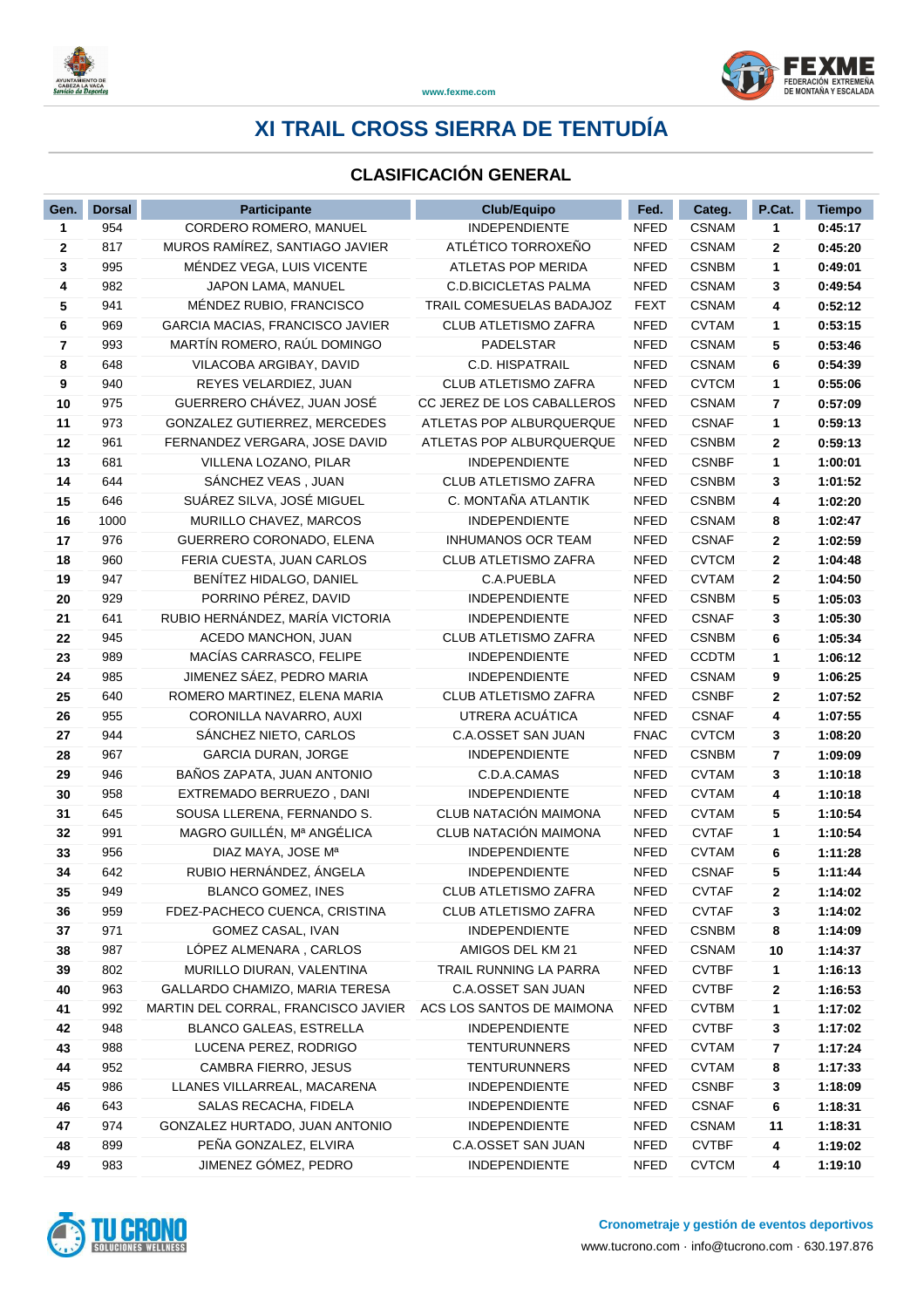| Gen. | <b>Dorsal</b> | <b>Participante</b>             | <b>Club/Equipo</b>       | Fed.        | Categ.       | P.Cat.       | <b>Tiempo</b> |
|------|---------------|---------------------------------|--------------------------|-------------|--------------|--------------|---------------|
| 50   | 962           | FERNANDEZ-ESPADA RUIZ, LUCIA    | <b>LOS LEGENDARIOS</b>   | NFED        | <b>CSNAF</b> | 7            | 1:20:17       |
| 51   | 649           | VILLANUEVA LEDESMA, EVA         | <b>INDEPENDIENTE</b>     | <b>NFED</b> | <b>CSNBF</b> | 4            | 1:20:20       |
| 52   | 984           | JIMENEZ RODRIGUEZ, ALICIA       | <b>LOS LEGENDARIOS</b>   | NFED        | <b>CSNBF</b> | 5            | 1:20:23       |
| 53   | 999           | MUÑOZ SÁNCHEZ, M FRANCISCA      | <b>INDEPENDIENTE</b>     | <b>NFED</b> | <b>CVTBF</b> | 5            | 1:21:12       |
| 54   | 842           | NAHARRO GONZALEZ, FRANCISCO     | <b>INDEPENDIENTE</b>     | <b>NFED</b> | <b>CSNBM</b> | 9            | 1:22:00       |
| 55   | 964           | <b>GALLEGO MATEO, LUNA</b>      | <b>INDEPENDIENTE</b>     | <b>NFED</b> | <b>CSNBF</b> | 6            | 1:22:00       |
| 56   | 994           | MASEGOSA PALLARES, MARIA CARMEN | <b>INDEPENDIENTE</b>     | <b>NFED</b> | <b>CSNAF</b> | 8            | 1:22:13       |
| 57   | 951           | CALDERON MOYA, MARIA JOSE       | <b>INDEPENDIENTE</b>     | <b>NFED</b> | <b>CSNAF</b> | 9            | 1:22:13       |
| 58   | 997           | MOYANO CAMPOS, ANGELES          | <b>INDEPENDIENTE</b>     | <b>NFED</b> | <b>CVTBF</b> | 6            | 1:22:38       |
| 59   | 998           | MOYANO CAMPOS, LOURDES          | <b>LOS LENTOS</b>        | <b>NFED</b> | <b>CVTBF</b> | 7            | 1:22:38       |
| 60   | 953           | CASTRO FDEZ, FCO MANUEL         | <b>INDEPENDIENTE</b>     | <b>NFED</b> | <b>CVTAM</b> | 9            | 1:23:38       |
| 61   | 647           | TORIBIO RENTERO, JUAN           | <b>INDEPENDIENTE</b>     | <b>NFED</b> | <b>CVTBM</b> | $\mathbf{2}$ | 1:24:43       |
| 62   | 942           | VADILLO GOMEZ, EULALIA          | <b>INDEPENDIENTE</b>     | <b>FEXT</b> | <b>CVTBF</b> | 8            | 1:24:49       |
| 63   | 970           | GHERGHINA, ADRIANA              | <b>INDEPENDIENTE</b>     | <b>NFED</b> | <b>CSNBF</b> | 7            | 1:27:05       |
| 64   | 996           | MORENO MADRID, SONIA            | <b>INDEPENDIENTE</b>     | <b>NFED</b> | <b>CVTBF</b> | 9            | 1:27:05       |
| 65   | 990           | MAGAÑA PARDO, MARI CARMEN       | <b>INDEPENDIENTE</b>     | NFED        | <b>CSNBF</b> | 8            | 1:31:29       |
| 66   | 870           | NIETO CHIMENO, CARMEN           | <b>INDEPENDIENTE</b>     | <b>NFED</b> | <b>CVTAF</b> | 4            | 1:31:29       |
| 67   | 972           | GONZALES GARCÍA, OLGA           | NUEVAS PROMESAS DE GINES | <b>NFED</b> | <b>CSNAF</b> | 10           | 1:39:33       |
| 68   | 938           | RAMOS REBOLLO, JOSÉ LUIS        | <b>INDEPENDIENTE</b>     | <b>NFED</b> | <b>CVTAM</b> | 10           | 1:40:14       |

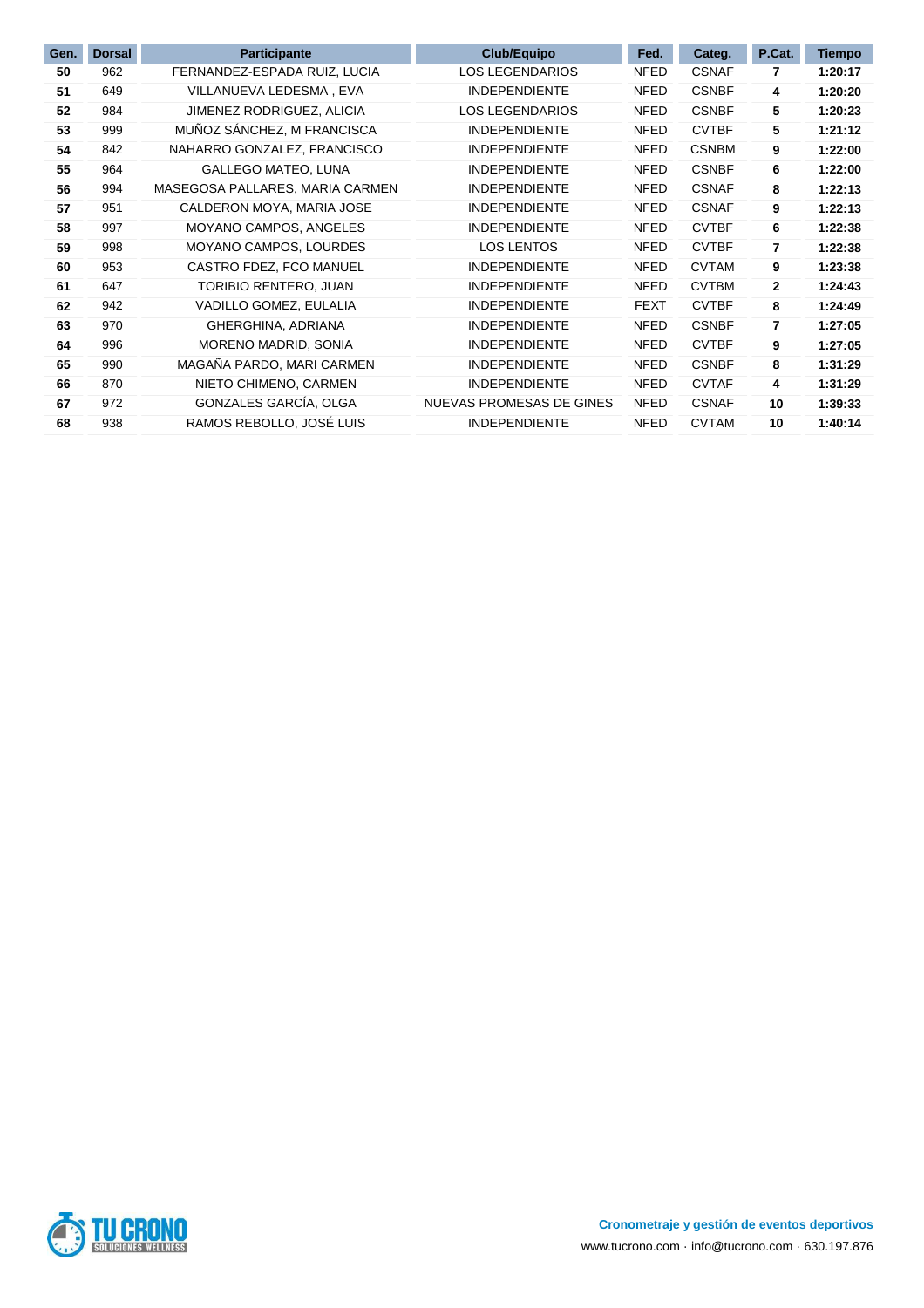



|       | <b>CATEGORIA</b> |               | <b>CCDTM</b>            | <b>CCDTM</b> |      |                      |          |  |
|-------|------------------|---------------|-------------------------|--------------|------|----------------------|----------|--|
| P/Cat | Gen.             | <b>Dorsal</b> | <b>Participante</b>     |              | Fed. | <b>Club/Equipo</b>   | Tiempo   |  |
|       | 23               | 989           | MACIAS CARRASCO. FELIPE |              | NFED | <b>INDEPENDIENTE</b> | 01:06:11 |  |

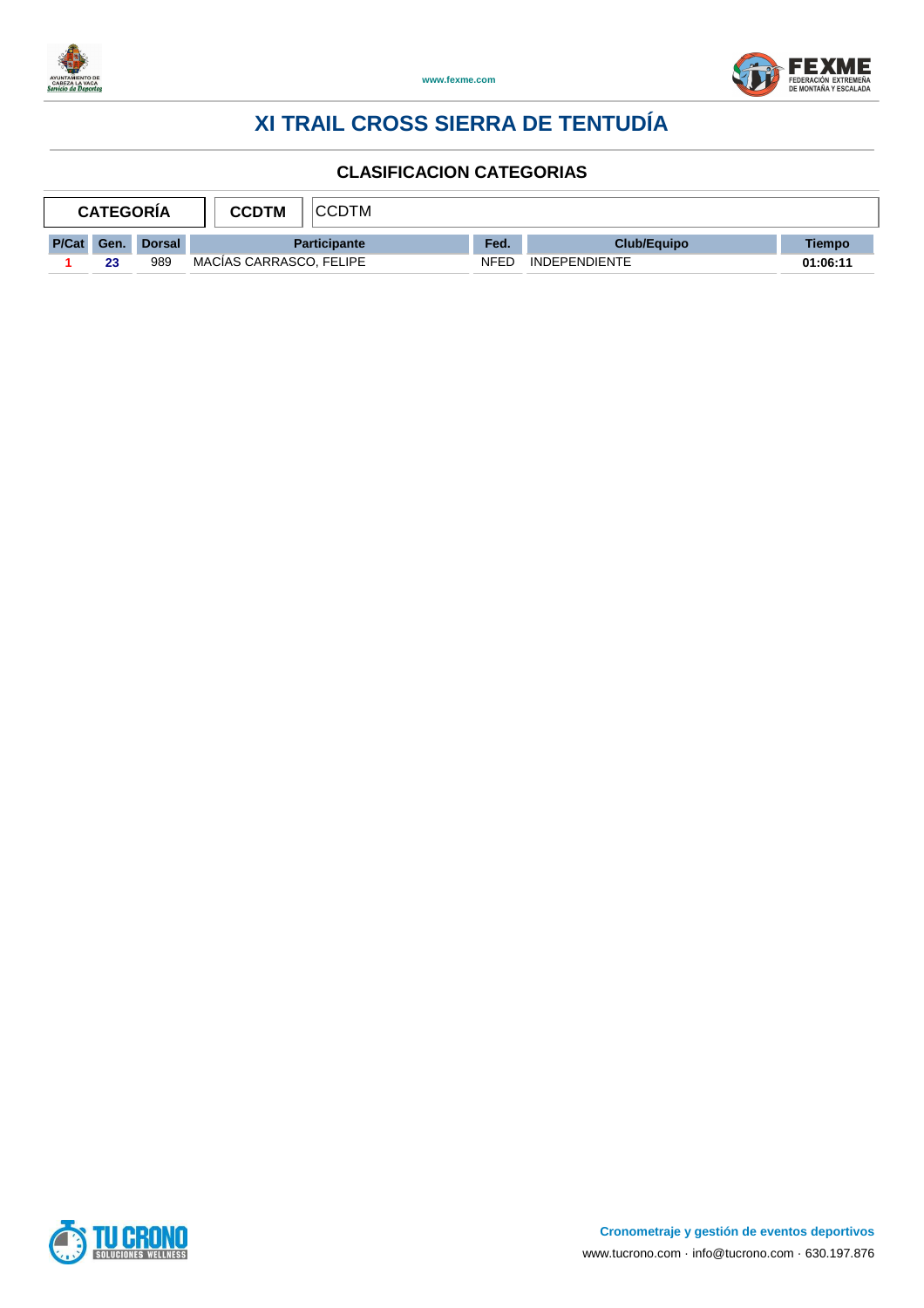



|                | <b>CATEGORÍA</b> |               | <b>CSNAF</b>                    | <b>CSNAF</b>                    |             |                           |               |
|----------------|------------------|---------------|---------------------------------|---------------------------------|-------------|---------------------------|---------------|
| P/Cat          | Gen.             | <b>Dorsal</b> |                                 | <b>Participante</b>             | Fed.        | <b>Club/Equipo</b>        | <b>Tiempo</b> |
|                | 11               | 973           | GONZALEZ GUTIERREZ, MERCEDES    |                                 | <b>NFED</b> | ATLETAS POP ALBURQUERQUE  | 00:59:12      |
| $\overline{2}$ | 17               | 976           | <b>GUERRERO CORONADO, ELENA</b> |                                 | <b>NFED</b> | <b>INHUMANOS OCR TEAM</b> | 01:02:58      |
| 3              | 21               | 641           |                                 | RUBIO HERNÁNDEZ, MARÍA VICTORIA | <b>NFED</b> | <b>INDEPENDIENTE</b>      | 01:05:29      |
| 4              | 26               | 955           | CORONILLA NAVARRO, AUXI         |                                 | <b>NFED</b> | UTRERA ACUATICA           | 01:07:54      |
| 5              | 34               | 642           | RUBIO HERNÁNDEZ, ÁNGELA         |                                 | <b>NFED</b> | <b>INDEPENDIENTE</b>      | 01:11:43      |
| 6              | 46               | 643           | SALAS RECACHA, FIDELA           |                                 | <b>NFED</b> | <b>INDEPENDIENTE</b>      | 01:18:30      |
| 7              | 50               | 962           | FERNANDEZ-ESPADA RUIZ, LUCIA    |                                 | <b>NFED</b> | <b>LOS LEGENDARIOS</b>    | 01:20:16      |
| 8              | 56               | 994           |                                 | MASEGOSA PALLARES, MARIA CARMEN | <b>NFED</b> | <b>INDEPENDIENTE</b>      | 01:22:12      |
| 9              | 57               | 951           | CALDERON MOYA, MARIA JOSE       |                                 | <b>NFED</b> | <b>INDEPENDIENTE</b>      | 01:22:12      |
| 10             | 67               | 972           | GONZALES GARCÍA, OLGA           |                                 | <b>NFED</b> | NUEVAS PROMESAS DE GINES  | 01:39:32      |

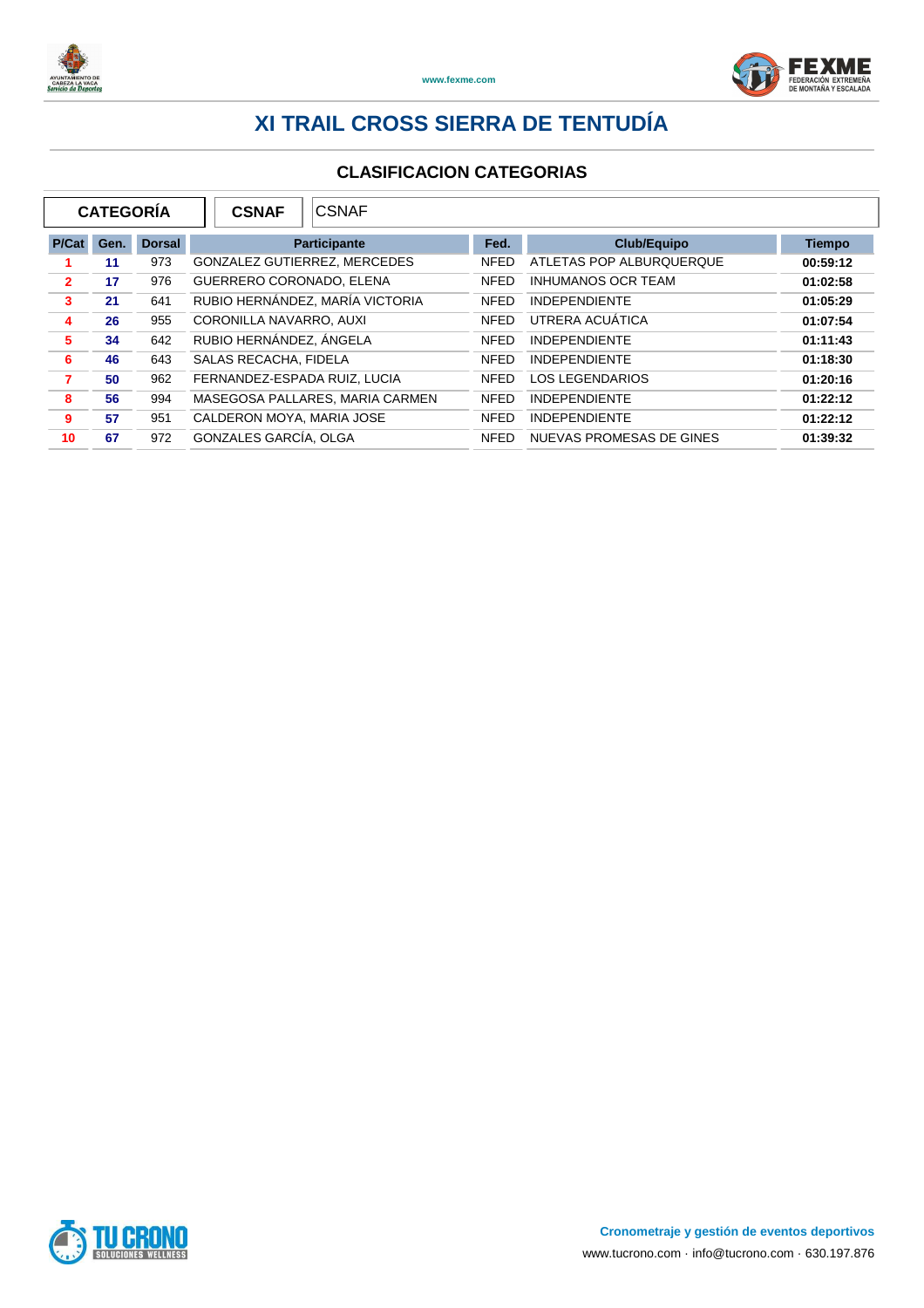



| <b>CATEGORÍA</b><br><b>CSNAM</b><br><b>CSNAM</b> |              |               |                                |             |                                 |               |
|--------------------------------------------------|--------------|---------------|--------------------------------|-------------|---------------------------------|---------------|
| P/Cat                                            | Gen.         | <b>Dorsal</b> | <b>Participante</b>            | Fed.        | <b>Club/Equipo</b>              | <b>Tiempo</b> |
|                                                  |              | 954           | CORDERO ROMERO, MANUEL         | <b>NFED</b> | <b>INDEPENDIENTE</b>            | 00:45:16      |
| $\overline{2}$                                   | $\mathbf{2}$ | 817           | MUROS RAMÍREZ, SANTIAGO JAVIER | <b>NFED</b> | ATLÉTICO TORROXEÑO              | 00:45:19      |
| 3                                                | 4            | 982           | JAPON LAMA, MANUEL             | <b>NFED</b> | <b>C.D.BICICLETAS PALMA</b>     | 00:49:53      |
| 4                                                | 5.           | 941           | MÉNDEZ RUBIO, FRANCISCO        | <b>FEXT</b> | <b>TRAIL COMESUELAS BADAJOZ</b> | 00:52:11      |
| 5                                                | 7            | 993           | MARTÍN ROMERO, RAÚL DOMINGO    | <b>NFED</b> | PADELSTAR                       | 00:53:45      |
| 6                                                | 8            | 648           | VILACOBA ARGIBAY, DAVID        | <b>NFED</b> | C.D. HISPATRAIL                 | 00:54:38      |
| 7                                                | 10           | 975           | GUERRERO CHÁVEZ. JUAN JOSÉ     | <b>NFED</b> | CC JEREZ DE LOS CABALLEROS      | 00:57:08      |
| 8                                                | 16           | 1000          | MURILLO CHAVEZ, MARCOS         | <b>NFED</b> | <b>INDEPENDIENTE</b>            | 01:02:46      |
| 9                                                | 24           | 985           | JIMENEZ SÁEZ, PEDRO MARIA      | <b>NFED</b> | <b>INDEPENDIENTE</b>            | 01:06:24      |
| 10                                               | 38           | 987           | LÓPEZ ALMENARA . CARLOS        | <b>NFED</b> | AMIGOS DEL KM 21                | 01:14:36      |
| 11                                               | 47           | 974           | GONZALEZ HURTADO, JUAN ANTONIO | <b>NFED</b> | <b>INDEPENDIENTE</b>            | 01:18:30      |

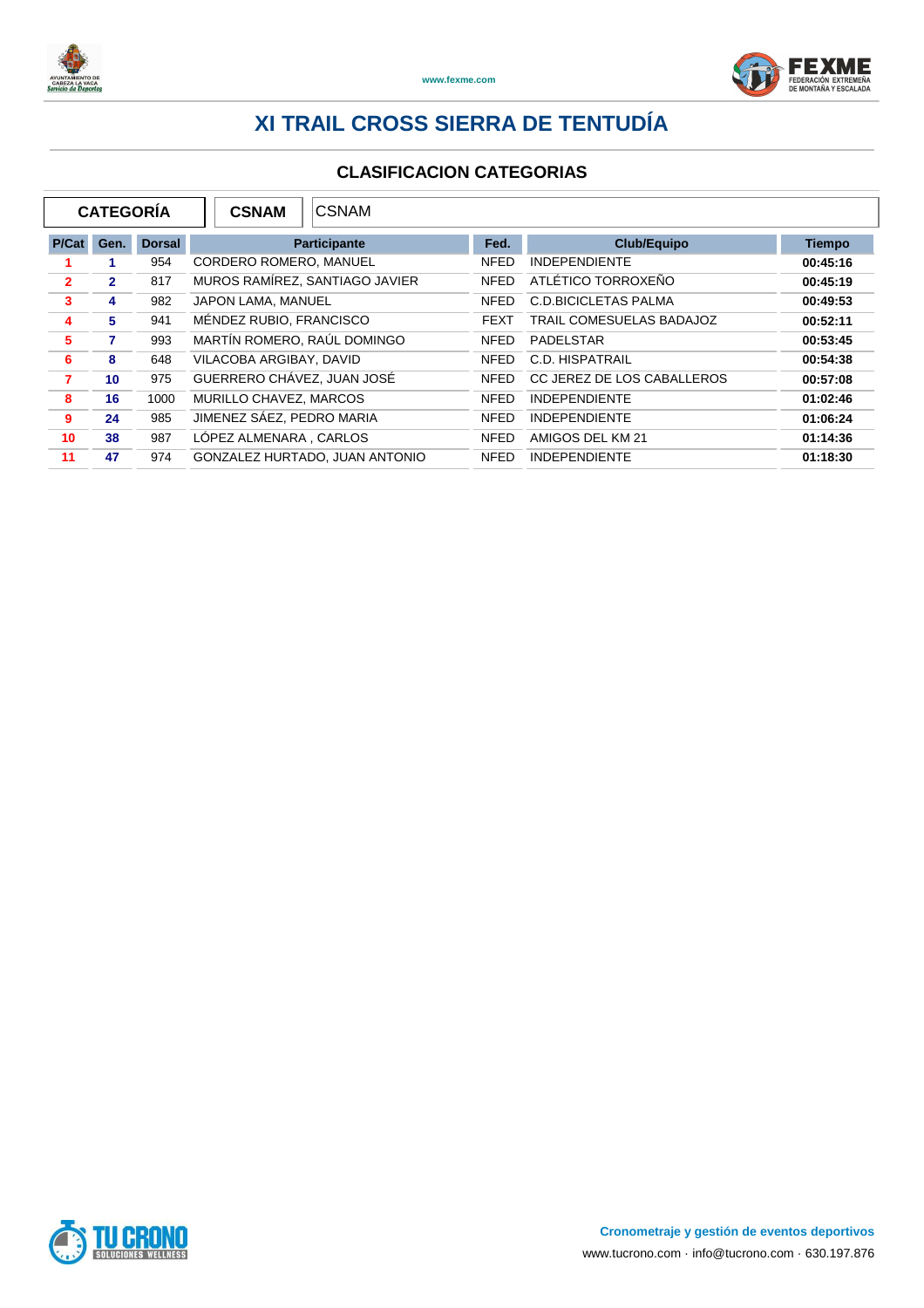



|                | <b>CATEGORÍA</b> |               | <b>CSNBF</b>                 | <b>CSNBF</b>        |             |                             |               |  |  |
|----------------|------------------|---------------|------------------------------|---------------------|-------------|-----------------------------|---------------|--|--|
| P/Cat          | Gen.             | <b>Dorsal</b> |                              | <b>Participante</b> | Fed.        | <b>Club/Equipo</b>          | <b>Tiempo</b> |  |  |
|                | 13               | 681           | VILLENA LOZANO, PILAR        |                     | <b>NFED</b> | <b>INDEPENDIENTE</b>        | 01:00:00      |  |  |
| $\overline{2}$ | 25               | 640           | ROMERO MARTINEZ, ELENA MARIA |                     | <b>NFED</b> | <b>CLUB ATLETISMO ZAFRA</b> | 01:07:51      |  |  |
| 3              | 45               | 986           | LLANES VILLARREAL, MACARENA  |                     | <b>NFED</b> | <b>INDEPENDIENTE</b>        | 01:18:08      |  |  |
| 4              | 51               | 649           | VILLANUEVA LEDESMA, EVA      |                     | <b>NFFD</b> | <b>INDEPENDIENTE</b>        | 01:20:19      |  |  |
| 5              | 52               | 984           | JIMENEZ RODRIGUEZ, ALICIA    |                     | <b>NFED</b> | <b>LOS LEGENDARIOS</b>      | 01:20:22      |  |  |
| 6              | 55               | 964           | <b>GALLEGO MATEO, LUNA</b>   |                     | <b>NFED</b> | <b>INDEPENDIENTE</b>        | 01:21:59      |  |  |
| 7              | 63               | 970           | GHERGHINA, ADRIANA           |                     | <b>NFED</b> | <b>INDEPENDIENTE</b>        | 01:27:04      |  |  |
| 8              | 65               | 990           | MAGAÑA PARDO, MARI CARMEN    |                     | <b>NFED</b> | <b>INDEPENDIENTE</b>        | 01:31:28      |  |  |

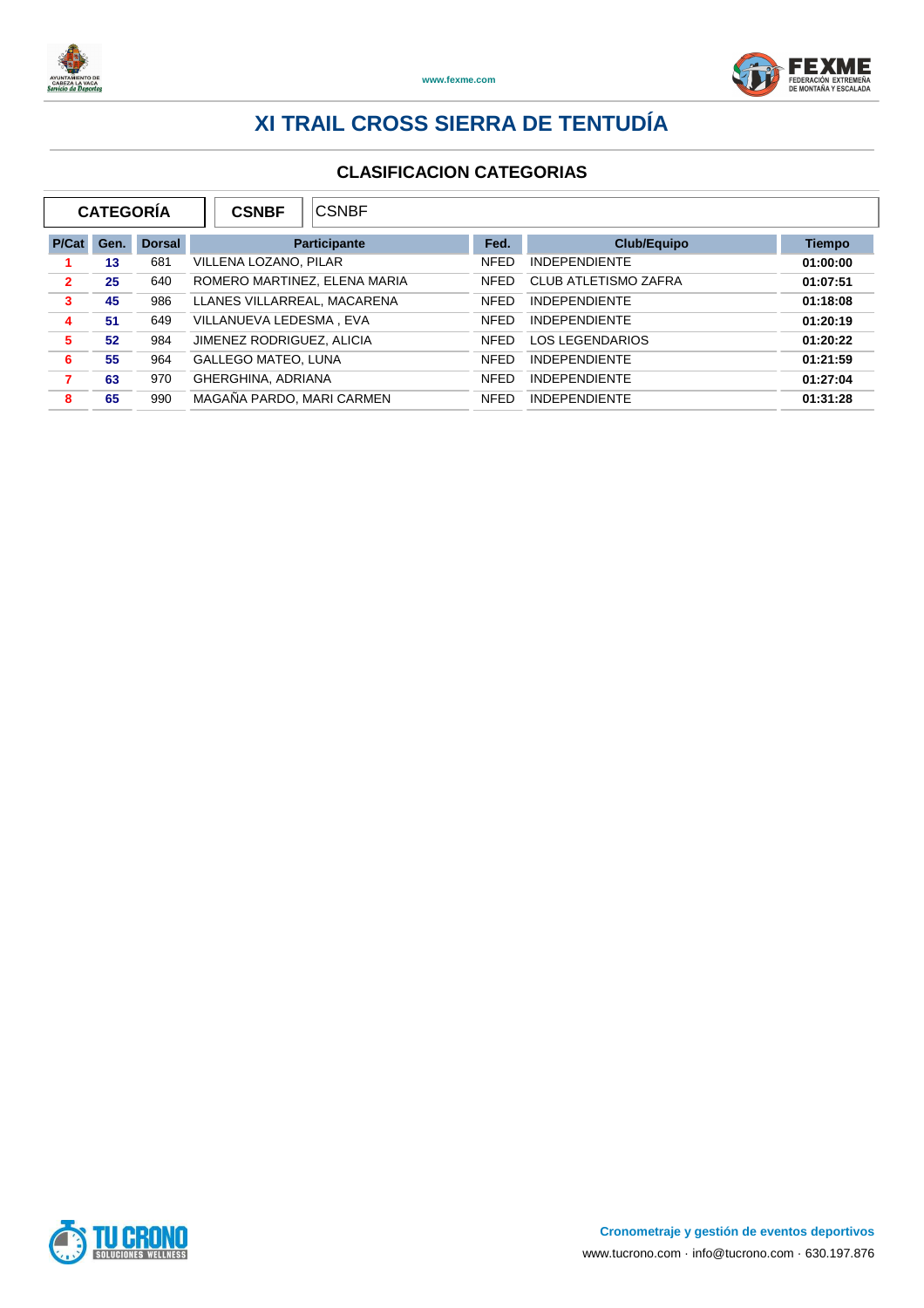



|                | <b>CATEGORÍA</b>  |               | <b>CSNBM</b>                | <b>CSNBM</b>                  |             |                             |               |  |
|----------------|-------------------|---------------|-----------------------------|-------------------------------|-------------|-----------------------------|---------------|--|
| P/Cat          | Gen.              | <b>Dorsal</b> |                             | <b>Participante</b>           |             | <b>Club/Equipo</b>          | <b>Tiempo</b> |  |
|                | 3                 | 995           |                             | MÉNDEZ VEGA, LUIS VICENTE     |             | ATLETAS POP MERIDA          | 00:49:00      |  |
| $\overline{2}$ | $12 \overline{ }$ | 961           |                             | FERNANDEZ VERGARA, JOSE DAVID |             | ATLETAS POP ALBURQUERQUE    | 00:59:12      |  |
| 3              | 14                | 644           | SÁNCHEZ VEAS, JUAN          |                               | <b>NFED</b> | <b>CLUB ATLETISMO ZAFRA</b> | 01:01:51      |  |
| 4              | 15                | 646           | SUÁREZ SILVA, JOSÉ MIGUEL   |                               | <b>NFED</b> | C. MONTAÑA ATLANTIK         | 01:02:19      |  |
| 5              | 20                | 929           | PORRINO PÉREZ, DAVID        |                               | <b>NFED</b> | <b>INDEPENDIENTE</b>        | 01:05:02      |  |
| 6              | 22                | 945           | ACEDO MANCHON, JUAN         |                               | <b>NFED</b> | <b>CLUB ATLETISMO ZAFRA</b> | 01:05:33      |  |
| 7              | 28                | 967           | <b>GARCIA DURAN, JORGE</b>  |                               | <b>NFED</b> | <b>INDEPENDIENTE</b>        | 01:09:08      |  |
| 8              | 37                | 971           | GOMEZ CASAL, IVAN           |                               | <b>NFED</b> | <b>INDEPENDIENTE</b>        | 01:14:08      |  |
| 9              | 54                | 842           | NAHARRO GONZALEZ, FRANCISCO |                               | <b>NFED</b> | <b>INDEPENDIENTE</b>        | 01:21:59      |  |

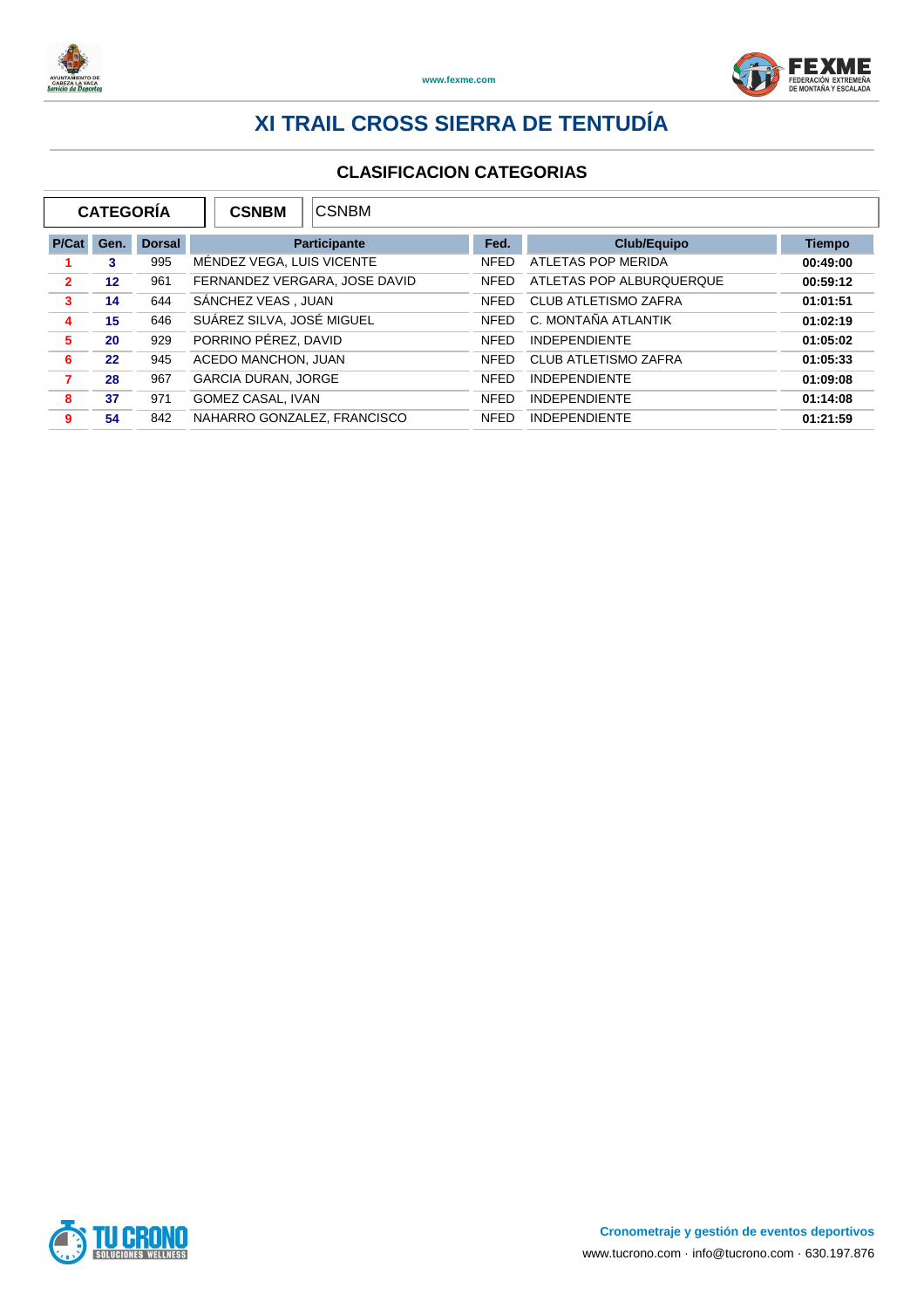



|              | <b>CVTAF</b><br><b>CATEGORIA</b><br><b>CVTAF</b> |               |                               |             |                             |          |
|--------------|--------------------------------------------------|---------------|-------------------------------|-------------|-----------------------------|----------|
| <b>P/Cat</b> | Gen.                                             | <b>Dorsal</b> | <b>Participante</b>           | Fed.        | <b>Club/Equipo</b>          | Tiempo   |
|              | 32                                               | 991           | MAGRO GUILLÉN, Mª ANGÉLICA    | <b>NFFD</b> | CLUB NATACIÓN MAIMONA       | 01:10:53 |
|              | 35                                               | 949           | <b>BLANCO GOMEZ, INES</b>     | <b>NFFD</b> | <b>CLUB ATLETISMO ZAFRA</b> | 01:14:01 |
| 3            | 36                                               | 959           | FDEZ-PACHECO CUENCA, CRISTINA | <b>NFFD</b> | <b>CLUB ATLETISMO ZAFRA</b> | 01:14:01 |
|              | 66                                               | 870           | NIETO CHIMENO, CARMEN         | <b>NFFD</b> | <b>INDEPENDIENTE</b>        | 01:31:28 |

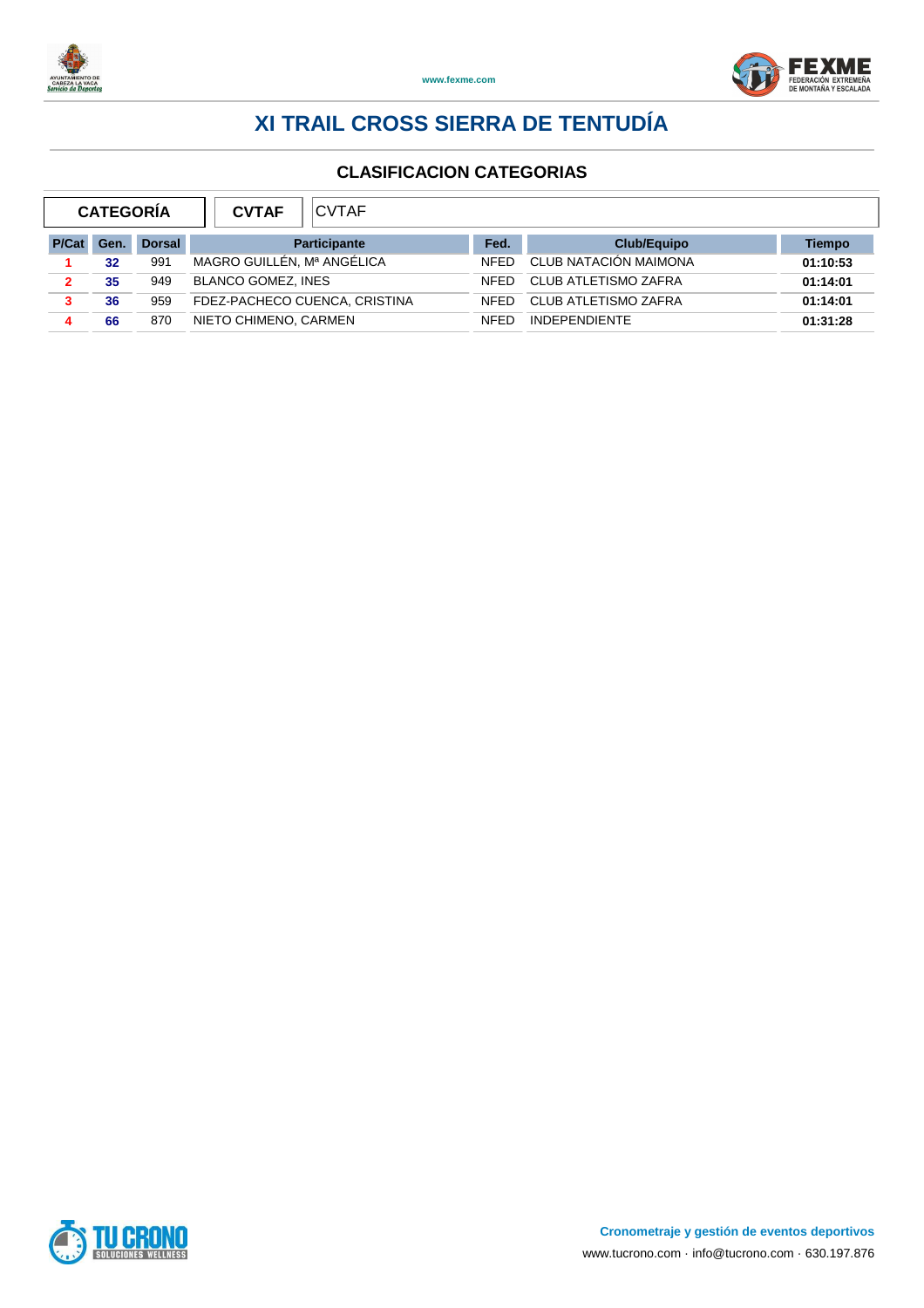



|                | <b>CATEGORÍA</b> |               | <b>CVTAM</b><br><b>CVTAM</b>           |             |                             |               |
|----------------|------------------|---------------|----------------------------------------|-------------|-----------------------------|---------------|
| P/Cat          | Gen.             | <b>Dorsal</b> | <b>Participante</b>                    | Fed.        | <b>Club/Equipo</b>          | <b>Tiempo</b> |
|                | 6                | 969           | <b>GARCIA MACIAS, FRANCISCO JAVIER</b> | <b>NFED</b> | <b>CLUB ATLETISMO ZAFRA</b> | 00:53:14      |
| $\overline{2}$ | 19               | 947           | BENÍTEZ HIDALGO, DANIEL                | <b>NFED</b> | C.A.PUEBLA                  | 01:04:49      |
| 3              | 29               | 946           | BAÑOS ZAPATA. JUAN ANTONIO             | <b>NFED</b> | C.D.A.CAMAS                 | 01:10:17      |
| 4              | 30               | 958           | EXTREMADO BERRUEZO, DANI               | <b>NFED</b> | <b>INDEPENDIENTE</b>        | 01:10:17      |
| 5              | 31               | 645           | SOUSA LLERENA, FERNANDO S.             | <b>NFED</b> | CLUB NATACIÓN MAIMONA       | 01:10:53      |
| 6              | 33               | 956           | DIAZ MAYA, JOSE Mª                     | <b>NFED</b> | <b>INDEPENDIENTE</b>        | 01:11:27      |
| 7              | 43               | 988           | LUCENA PEREZ, RODRIGO                  | <b>NFED</b> | <b>TENTURUNNERS</b>         | 01:17:23      |
| 8              | 44               | 952           | <b>CAMBRA FIERRO, JESUS</b>            | <b>NFED</b> | <b>TENTURUNNERS</b>         | 01:17:32      |
| 9              | 60               | 953           | CASTRO FDEZ. FCO MANUEL                | <b>NFED</b> | <b>INDEPENDIENTE</b>        | 01:23:37      |
| 10             | 68               | 938           | RAMOS REBOLLO, JOSÉ LUIS               | <b>NFED</b> | <b>INDEPENDIENTE</b>        | 01:40:13      |

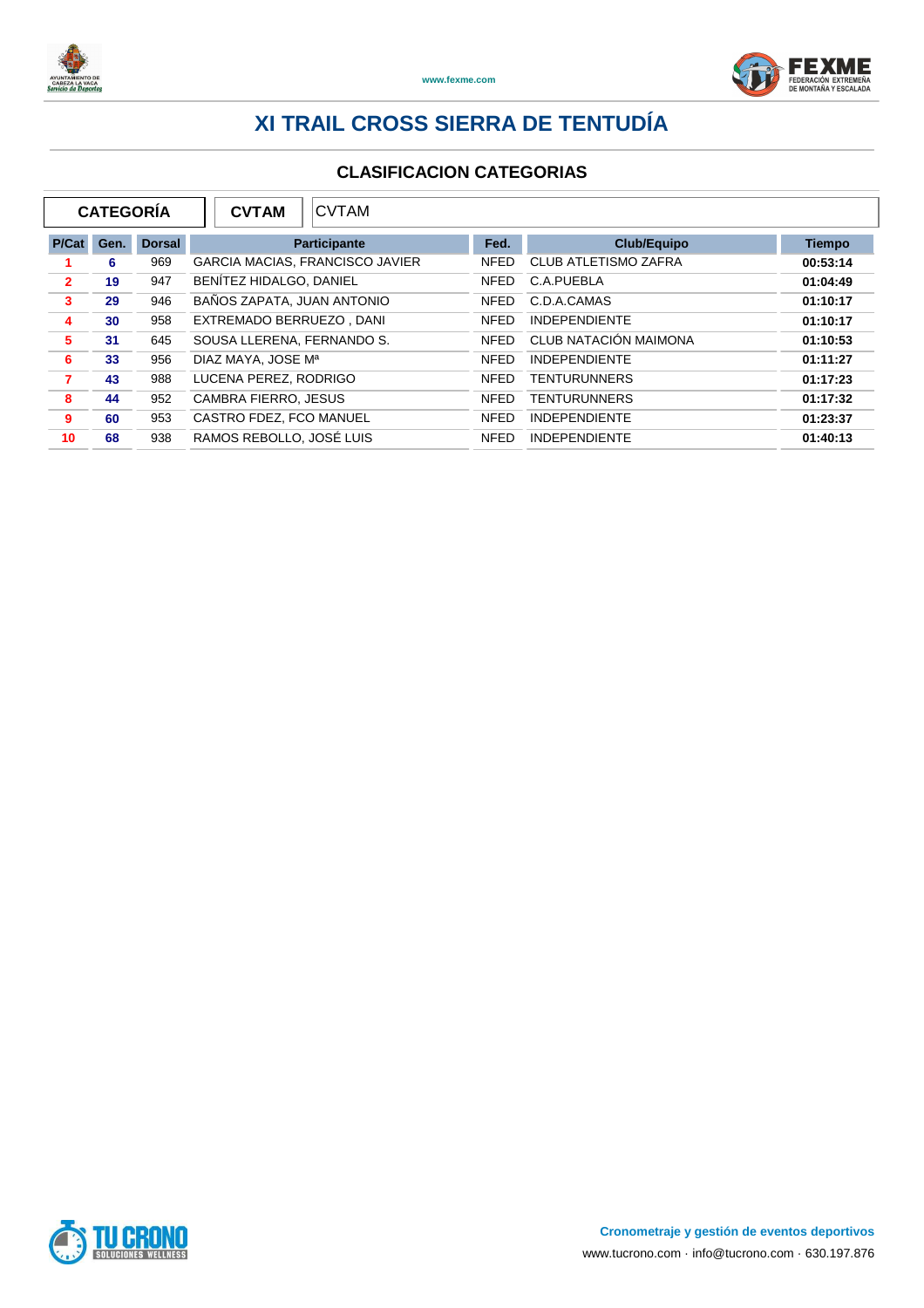



| <b>CATEGORÍA</b> |      |               | <b>CVTBF</b><br><b>CVTBF</b>   |             |                        |               |
|------------------|------|---------------|--------------------------------|-------------|------------------------|---------------|
| P/Cat            | Gen. | <b>Dorsal</b> | <b>Participante</b>            |             | <b>Club/Equipo</b>     | <b>Tiempo</b> |
|                  | 39   | 802           | MURILLO DIURAN, VALENTINA      |             | TRAIL RUNNING LA PARRA | 01:16:12      |
| $\overline{2}$   | 40   | 963           | GALLARDO CHAMIZO, MARIA TERESA | <b>NFED</b> | C.A.OSSET SAN JUAN     | 01:16:52      |
| 3                | 42   | 948           | <b>BLANCO GALEAS, ESTRELLA</b> | <b>NFED</b> | <b>INDEPENDIENTE</b>   | 01:17:01      |
| 4                | 48   | 899           | PEÑA GONZALEZ, ELVIRA          | <b>NFED</b> | C.A.OSSET SAN JUAN     | 01:19:01      |
| 5                | 53   | 999           | MUÑOZ SÁNCHEZ, M FRANCISCA     | <b>NFED</b> | <b>INDEPENDIENTE</b>   | 01:21:11      |
| 6                | 58   | 997           | MOYANO CAMPOS, ANGELES         | <b>NFED</b> | <b>INDEPENDIENTE</b>   | 01:22:37      |
| 7                | 59   | 998           | MOYANO CAMPOS, LOURDES         | <b>NFED</b> | <b>LOS LENTOS</b>      | 01:22:37      |
| 8                | 62   | 942           | VADILLO GOMEZ, EULALIA         | <b>FEXT</b> | <b>INDEPENDIENTE</b>   | 01:24:48      |
| 9                | 64   | 996           | MORENO MADRID, SONIA           | <b>NFED</b> | <b>INDEPENDIENTE</b>   | 01:27:04      |

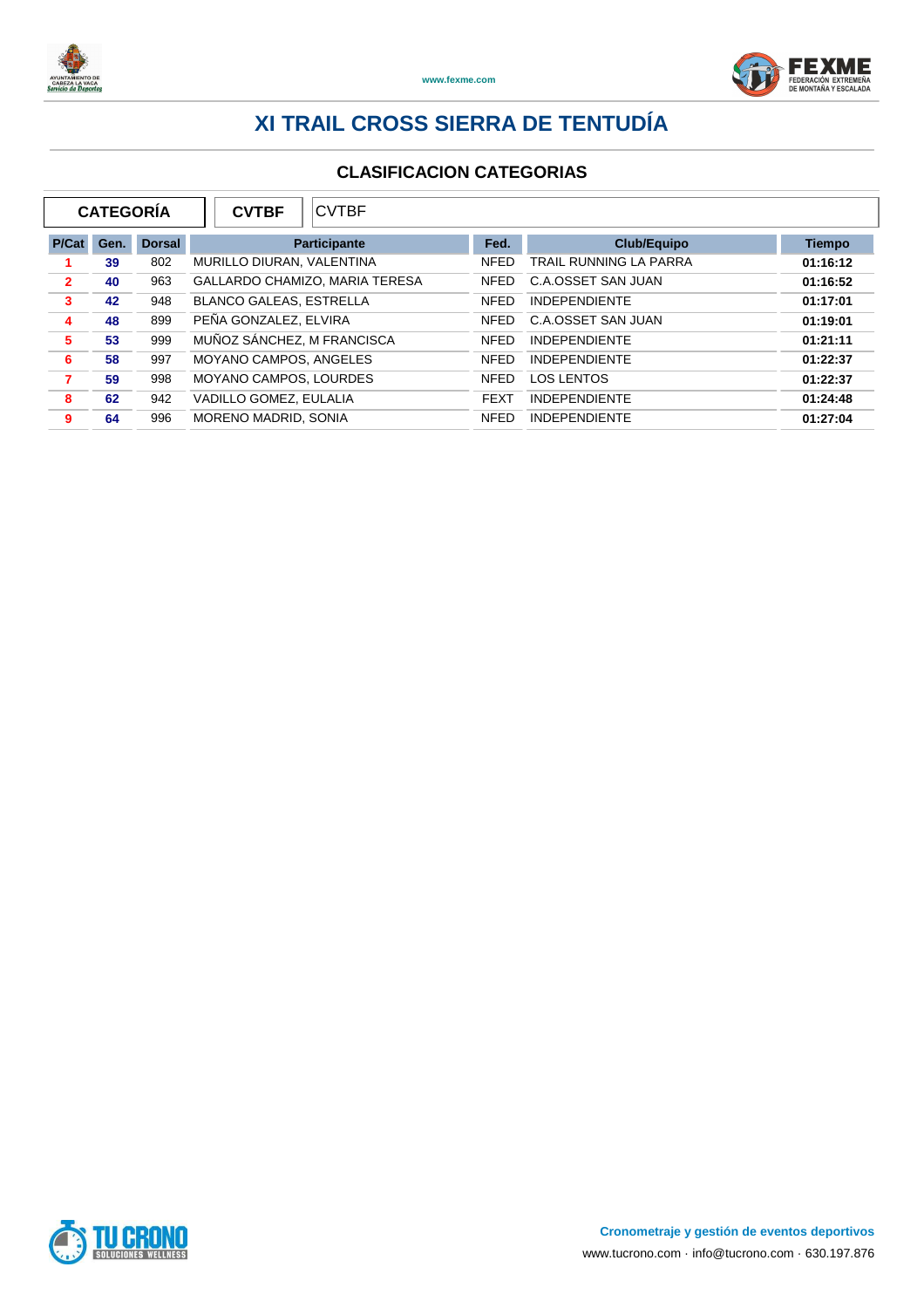



| <b>CATEGORIA</b> |      |               | <b>CVTBM</b>                        | <b>CVTBM</b> |             |                           |          |  |  |
|------------------|------|---------------|-------------------------------------|--------------|-------------|---------------------------|----------|--|--|
| <b>P/Cat</b>     | Gen. | <b>Dorsal</b> | <b>Participante</b>                 |              | Fed.        | <b>Club/Equipo</b>        | Tiempo   |  |  |
|                  | 41   | 992           | MARTIN DEL CORRAL, FRANCISCO JAVIER |              | <b>NFED</b> | ACS LOS SANTOS DE MAIMONA | 01:17:01 |  |  |
|                  | 61   | 647           | TORIBIO RENTERO, JUAN               |              | NFFD        | <b>INDEPENDIENTE</b>      | 01:24:42 |  |  |